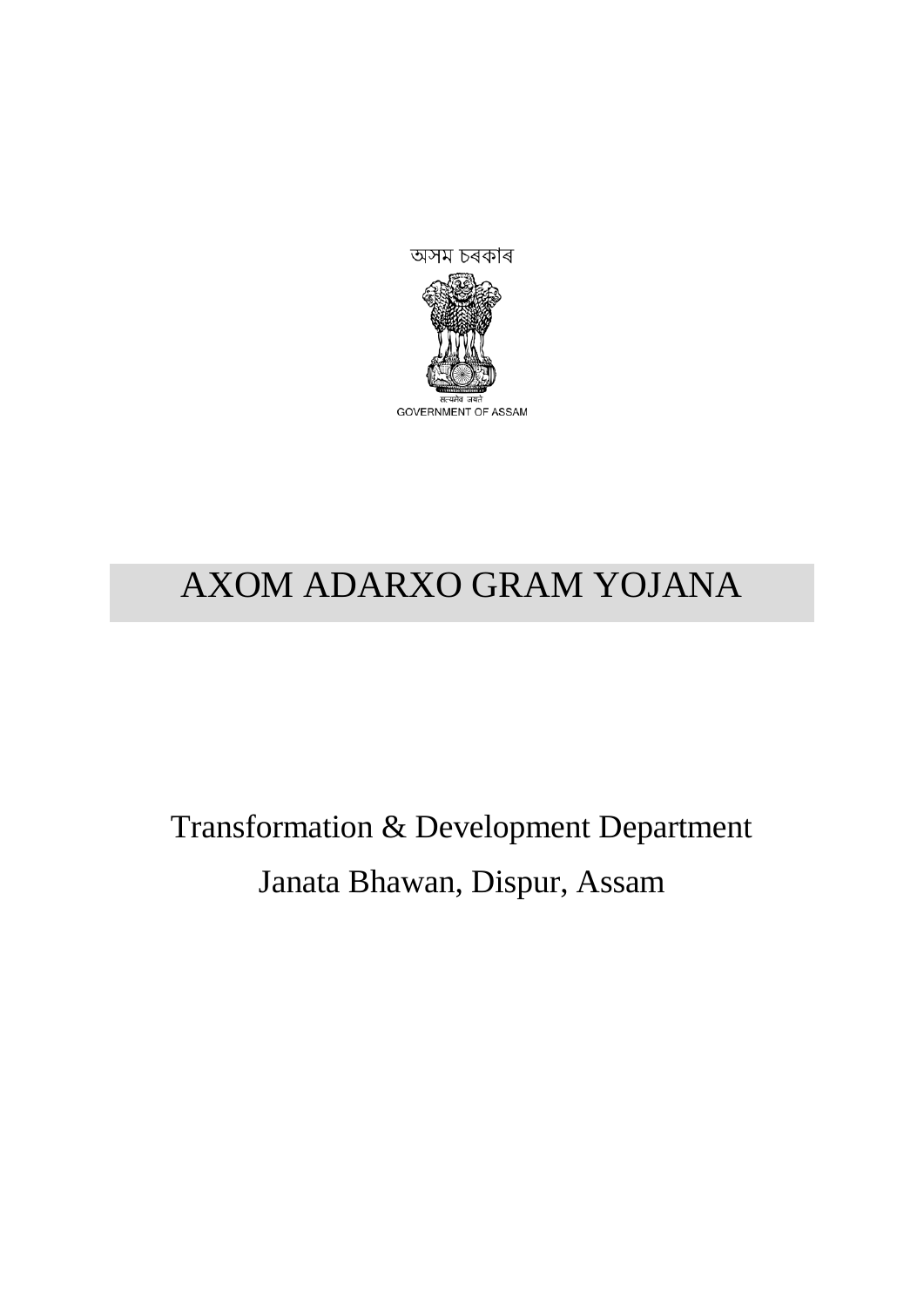|  | <b>Table of Contents</b> |
|--|--------------------------|
|--|--------------------------|

| S.              | <b>Contents</b>                                                            | Page             |
|-----------------|----------------------------------------------------------------------------|------------------|
| No.             |                                                                            | No.              |
| $\mathbf{1}$    | I.1. Background                                                            | $\overline{4}$   |
| $\overline{2}$  | $I.2.$ Aim                                                                 | $\overline{4}$   |
| 3               | I.3. Vision                                                                | 4                |
| $\overline{4}$  | I.4. Mission                                                               | $\overline{4}$   |
| 5               | I.5. Objectives                                                            | 5                |
| 6               | I.6. Concordance with SDGs                                                 | $\overline{5}$   |
| $\overline{7}$  | II. Village Sélection and Sensitisation                                    | 6                |
| 8               | II.1. Short listing of Villages in each Assembly Constituency              | 6                |
| 9               | II.1.b. Qualitative Factors                                                | $\overline{7}$   |
| 10              | II.1.c. Exclusions                                                         | 7                |
| 11              | II.2. Selection of two Revenue Villages for each Assembly Constituency     | $\overline{7}$   |
| 12              | III. Detail procedure and activities to be taken up                        | $\overline{7}$   |
| 13              | III.1. Sensitisation and Baseline Survey                                   | $\boldsymbol{7}$ |
| 14              | III.2. Strengthening of Existing Schemes and Designing of Starting/initial | 8                |
|                 | Activities                                                                 |                  |
| 15              | III.3. Preparation of Village Development Plan and Action Plan             | 9                |
| 16              | IV. Implementation Mechanism                                               | 10               |
| 17              | <b>IV.1. Nodal Department</b>                                              | 10               |
| 18              | IV.2. Organogram                                                           | 11               |
| 19              | IV.3. Steering Committee                                                   | 12               |
| 20              | IV.4. Project Management Committee                                         | 12               |
| 21              | IV.5. District Committee                                                   | 14               |
| $\overline{22}$ | IV.6. Village Level Committee                                              | 15               |
| 23              | IV.7. Execution of works and Construction Committees                       | 16               |
| 24              | IV.8. Knowledge Partner                                                    | 17               |
| 25              | <b>IV.9. Administrative Costs</b>                                          | 18               |
| 26              | IV.10. Village Fellows- Roles and Responsibilities                         | 18               |
| 27              | IV.11. Roles & Responsibilities of Government of Assam                     | 20               |
| 28              | IV.12. Monitoring Mechanism                                                | 20               |
| 29              | IV.13. Technology Adoption                                                 | 21               |
| 30              | IV.14. Administrative and Technical Support                                | 21               |
| 31              | IV.15. Independent Evaluation                                              | 21               |
| 32              | IV.16. Maintenance of Accounts                                             | 22               |
| 33              | IV.17. Payment Mechanism                                                   | 22               |
| 34              | IV.18. Audit Mechanism                                                     | 23               |
| 35              | IV.19. Awards                                                              | 23               |
| 36              | IV.20. Sustainability                                                      | 23               |
| 37              | IV.21. Interpretation and Power to remove Difficulties                     | 23               |
| 38              | <b>IV.22. Delegation of Financial Powers</b>                               | 23               |
| 39              | IV.23. Expected Thematic Outcomes                                          | 24               |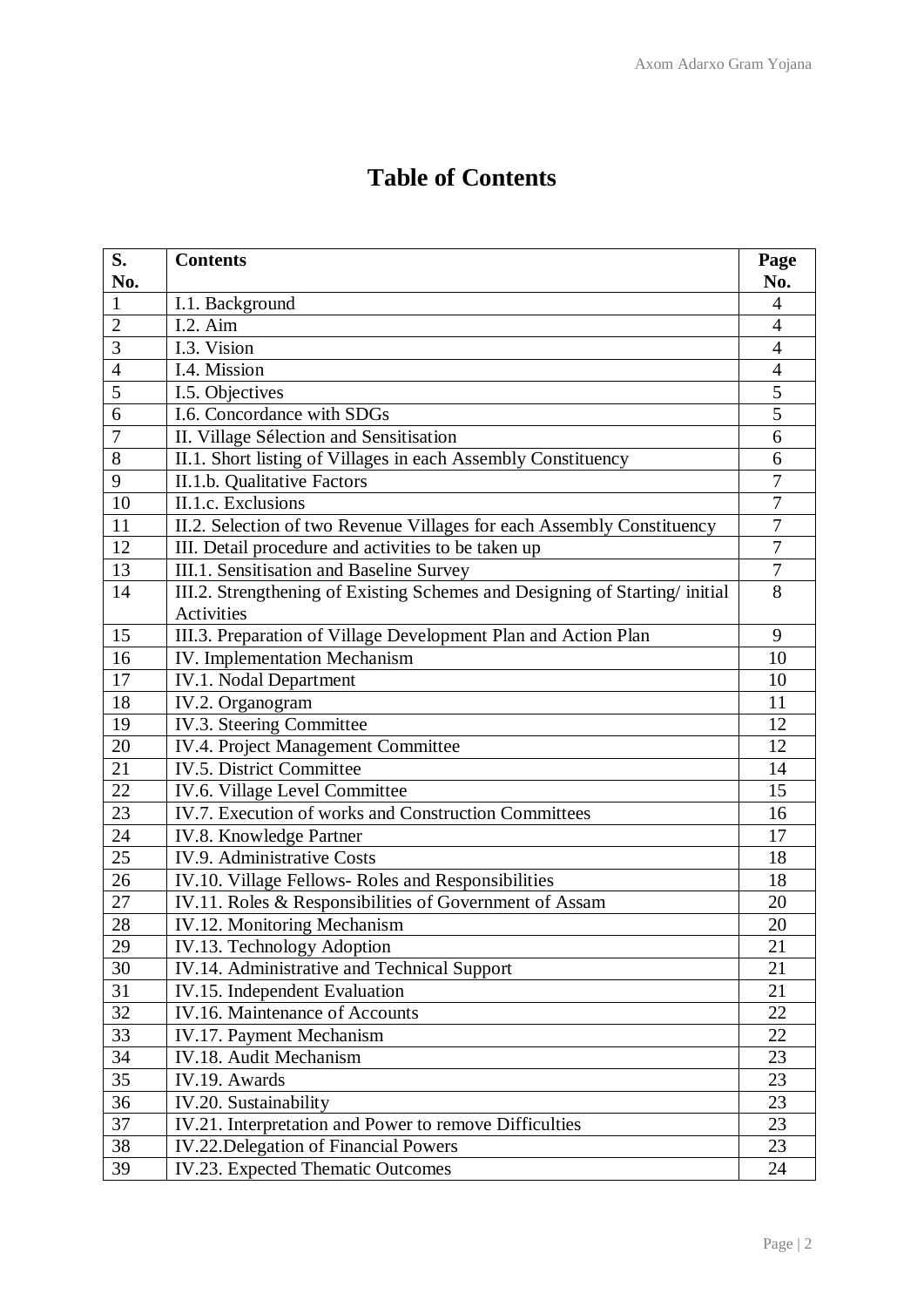| S.  | <b>Contents</b>                                                         | Page |
|-----|-------------------------------------------------------------------------|------|
| No. |                                                                         | No.  |
| 40  | Annexure-I: SDGs and some priority targets which are linked to          | 28   |
|     | AAGY for planning and development                                       |      |
| 41  | Annexure II: Survey Template for Household Level Survey (Baseline)      | 31   |
|     | Household Survey Questionnaire)                                         |      |
| 42  | Annexure III: Survey Template for Village Level Survey (Village Details | 37   |
|     | Survey Questionnaire)                                                   |      |
| 43  | ANNEXURE IV: A few major Programmes and the Departments linked          |      |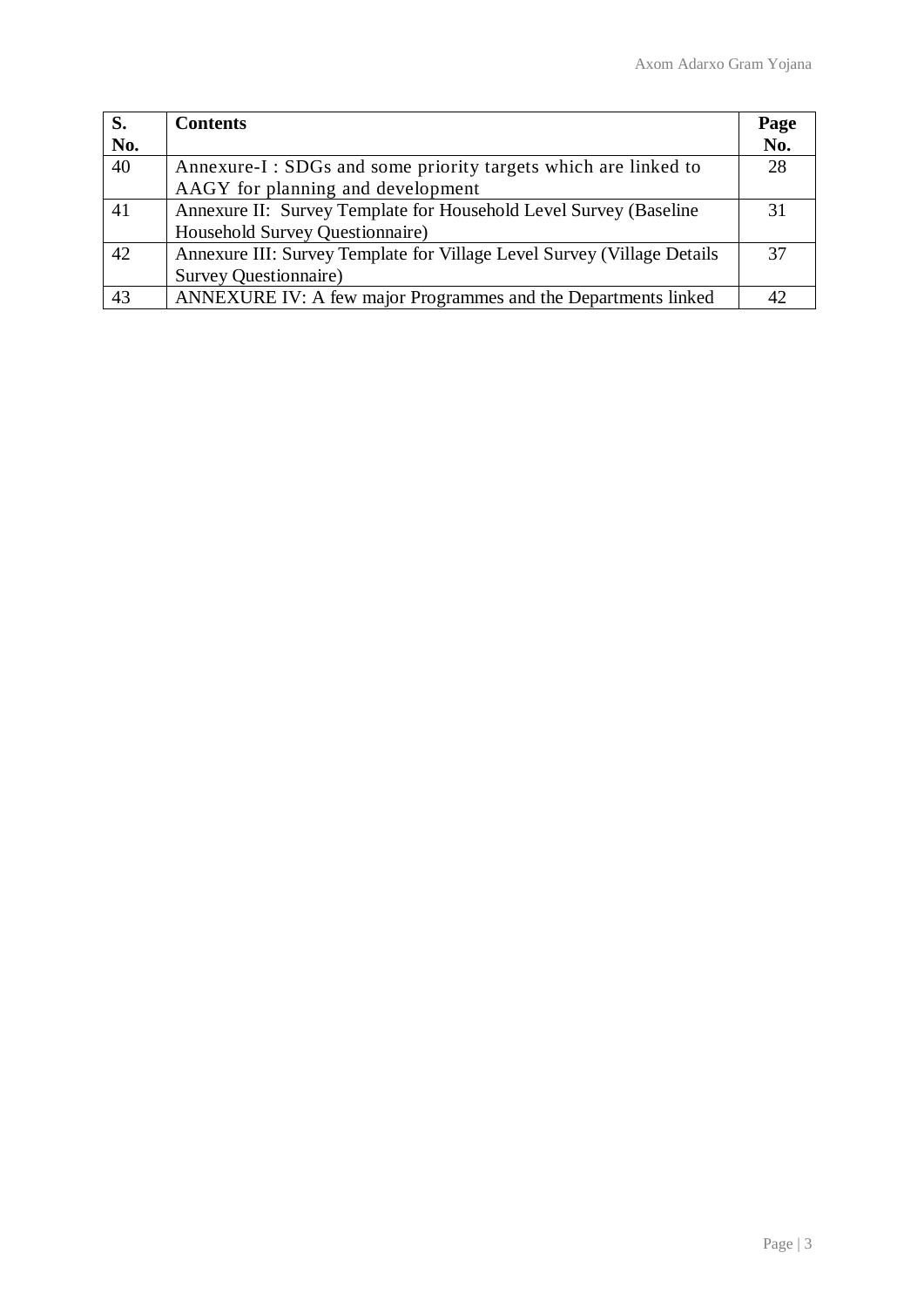#### I.1. Background

The Government of Assam has stressed on the need for holistic and all-round development of villages in the state. Therefore, for development of villages it envisages to create model villages where good quality public services– such as sanitation facilities, functional roads, drainage, reliable electricity, clean drinking water, schools, and healthcare institutions are planned to provide to all citizens.

The Government of Assam has taken the inspiration from the Sansad Adarsh Gram Yojana, to conceive the AxomAdarxo Gram Yojana. Hon'ble Finance Minister in his Budget Speech 2018-19, has laid considerable emphasis on this initiative and mentioned that

"Our Government has already stressed the need for holistic, all-round development of villages and aims to double our farm income in 5 years through the Chief Ministers SamagraGramyaUnnayan Yojana (CMSGUY). Now, taking inspiration from the Sansad Adarsh Gram Yojana conceived by our Hon'ble Prime Minister Shri Narendra Modi, we in Assam have conceived the AxomAdarxo Gram Yojana, a scheme which envisages a creation of model villages where good quality public services – in terms of sanitation facilities, roads, drainage, electricity, drinking water, schools, healthcare institutions - are provided on incremental basis to all the citizens."

The scheme proposes to select two villages in each of 126 Assembly Constituencies over in three years to be developed as model villages with holistic and inclusive social and economic development as fundamental objectives. For development of model villages ₹ 5 crore in each village shall be provided from 2018-19 onwards.

#### I.2. Aim of the scheme

The aim of the scheme is not only to provide infrastructure and quality last mile service delivery but also to empower the villages towards self-sustainable development. It is envisaged that transformative efforts will be undertaken under Axom Adarxo Gram Yojana that will culminate in reforming the villages at all levels by converging various initiatives.

#### I.3. Vision

The philosophy of the AxomAdarxo Gram Yojana aims to create good social and economic infrastructure and provide a platform for improve standard of living and selfsustainable livelihood in the villages.

#### I.4. Mission

In three years the Government of Assam aims to bring about the holistic development of two model villages in each of the 126 Assembly Constituencies by adopting a strategy that promote holistic and inclusive socio-economic development.

#### I.5. Objectives

• To act as a catalyst that leads to the holistic development of the identified villages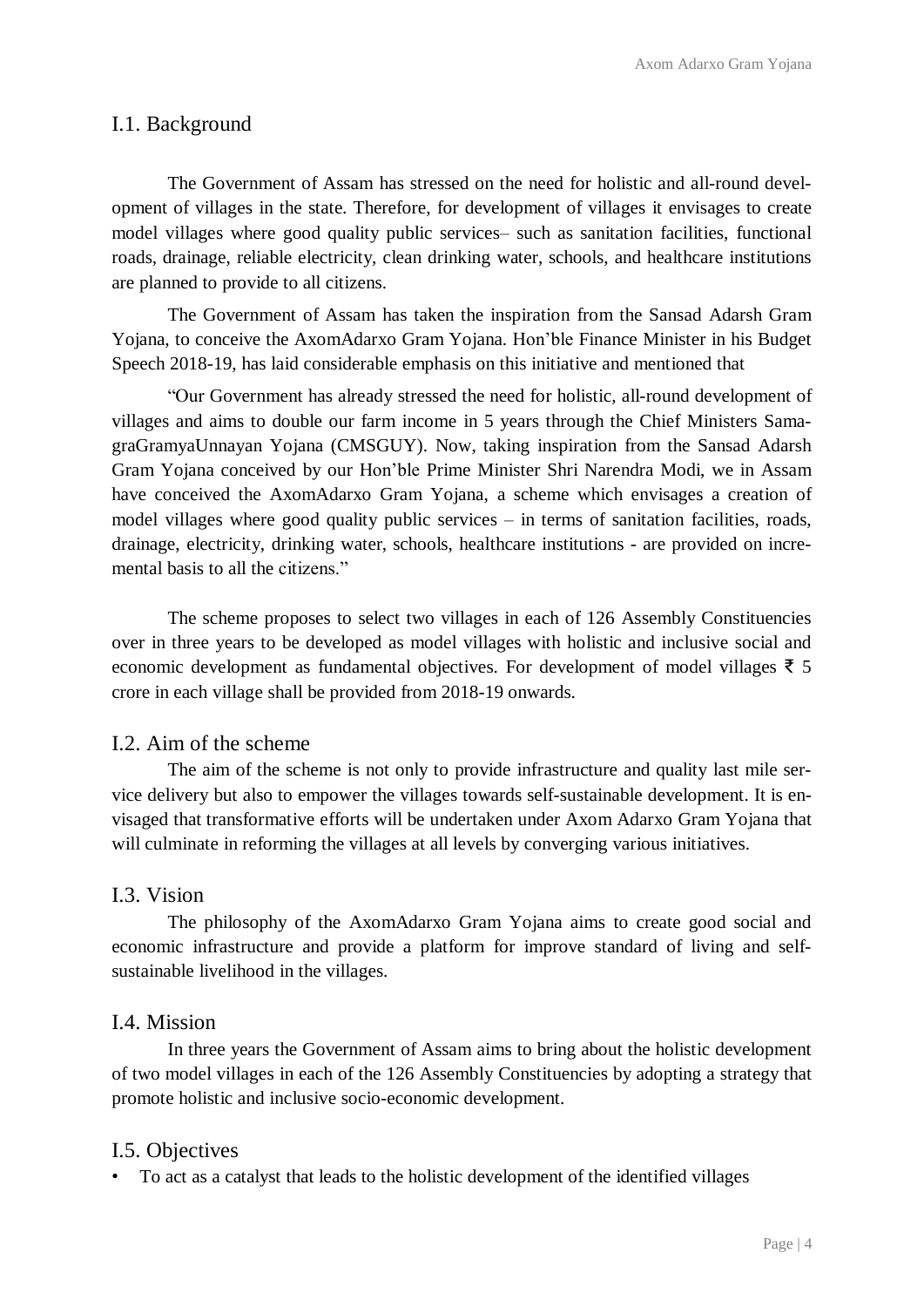- To make a significant improvement in the living standards and quality of life of the citizens of the villages by-
	- 1. improved basic amenities
	- 2. enhanced human development
	- 3. increased livelihood opportunities
	- 4. decreased disparities
	- 5. easier access to rights
	- 6. greater social capital
- Strengthening implementation and effectiveness of existing schemes and programmes and provide gap funding for fulfilling gaps ascertained.

## I.6. Concordance with SDGs

In order to define the main elements of 'what encapsulates an Adarxo Gaon', the Sustainable Development Goals (SDGs) have been used to set forth certain targets and indicators (Annexure I) which are to be achieved for fulfilling the larger holistic development. SDGs are a set of goals which set forth the course for sustainable development and assist in strengthening planning and implementation at all levels. The Government of Assam adopted the SDGs in the year 2016. Taking these goals and localising them to the context of Assam, the main elements from the SDGs which will define a model Village are-

- 1. Goal 1- No poverty in all its forms everywhere
- 2. Goal 2- End hunger, achieve food security and improved nutrition and promote sustainable agriculture
- 3. Goal 3- Ensure healthy lives and promote well-being for all at all ages
- 4. Goal 4- Ensure inclusive and equitable quality education and promote lifelong learning opportunities for all (quality education, skill development, employment, entrepreneurship development)
- 5. Goal 5- Achieve gender equality and empower all women and girls
- 6. Goal 6- Ensure availability and sustainable management of water and sanitation for all (water conservation)
- 7. Goal 7- Ensure access to affordable, reliable, sustainable and modern energy for all (electricity, renewable energy)
- 8. Goal 8 : Promote sustained, inclusive and sustainable economic growth, full and productive employment and decent work for all
- 9. Goal 15 : Protect, restore and promote sustainable use of terrestrial ecosystems, sustainably manage forests, combat desertification, and halt and reverse land degradation and halt biodiversity loss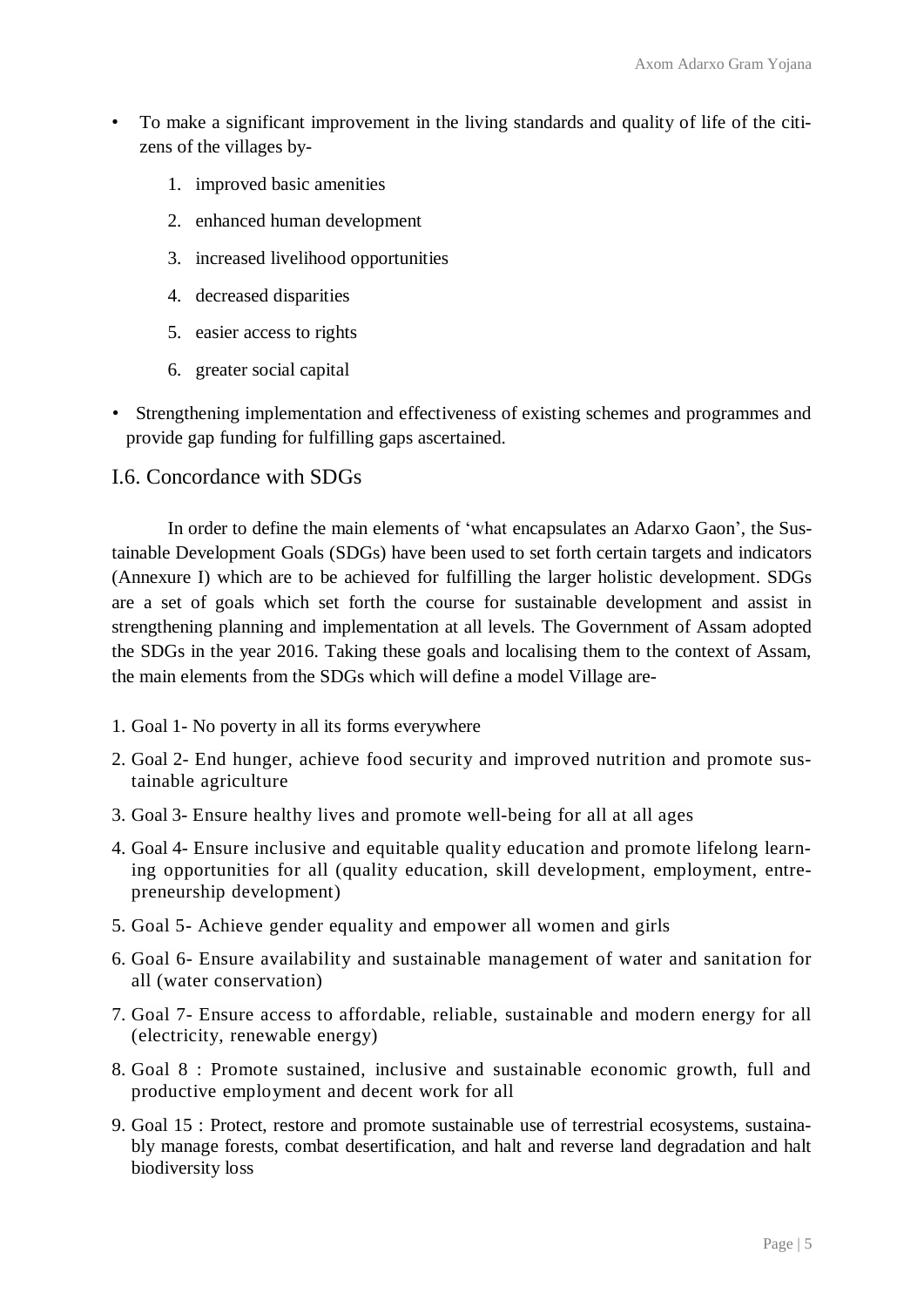10. Goal 16 : Promote peaceful and inclusive societies for sustainable development, provide access to justice for all and build effective, accountable and inclusive institutions at all levels

The detail concordance is given at Annexure-I.

II. Village Selection and Sensitisation

The procedure for the selection of two villages per Assembly Constituency by leveraging existing government databases and networks is described below.

## II.1. Shortlisting of Villages in each Assembly Constituency

It is proposed that quantitative factors will be used for selecting about 10-15 revenue villages in each Assembly Constituency and from this list finally two revenue villages shall be selected. The existing Socio- Economic Caste Census (SECC) data will be used to do the initial screening of villages based on the following parameters.

| S.<br>No. | <b>Parameters</b>                                            | <b>Indicative</b><br><b>Threshold</b> |
|-----------|--------------------------------------------------------------|---------------------------------------|
|           | Population*                                                  | $1000 \le P \ge 2000$                 |
| 2         | Household Income $\leq$ Rs. 5,000                            | $>=30\%$                              |
| 3         | Caste $(SC/ST)$                                              | $>=20%$                               |
| 4         | Degree of landlessness                                       | $>=20%$                               |
|           | Households with no literate adults above the age of 25 years | $>=20%$                               |

II.1.a. Quantitative Factors

\*population criteria may be relaxed for six scheduled areas, hill districts and char areas

Other Criteria while selecting revenue villages is-

- i. Villages which are notified to be under town committees, municipal boards or fall under urban settlement areas/ towns/ cities will not be considered for scheme implementation.
- II.1.b. Qualitative Factors
- i. Diversity: Villages should be representative of the diversity of economic development, caste/ creed and other developmental issues.
- ii. Unique Strengths: Opportunities for tourism development, development of horticulture, handlooms or handicrafts and other sustainable livelihoods, socio-cultural significance, historical importance, water management facilities, satra, mandir, etc.

#### II.1.c. Exclusions

The villages covered under Sansad Adarsh Gram Yojana shall be excluded from the scheme.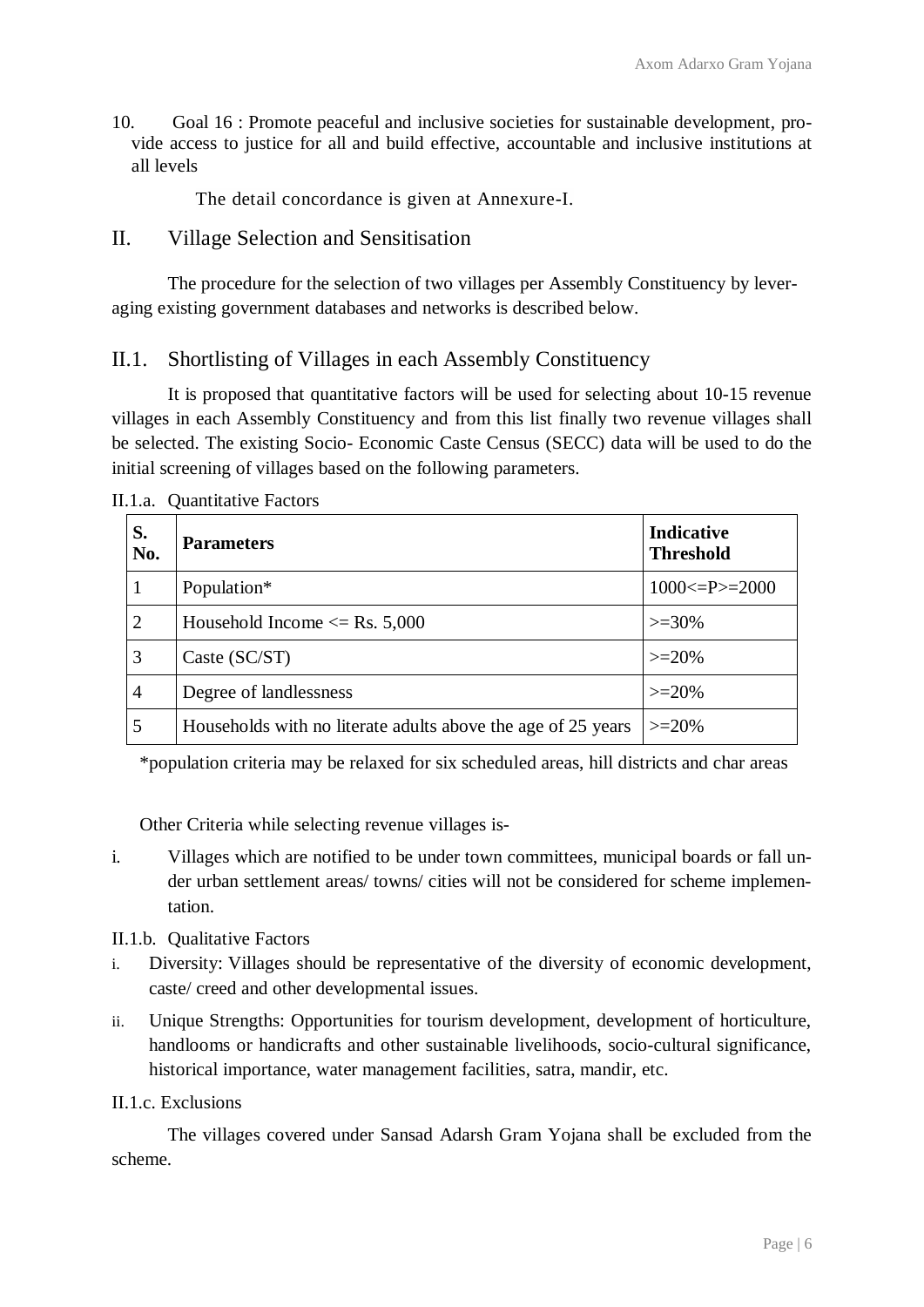## II.2. Selection of two Revenue Villages for each Assembly Constituency

From the list of 10-15 revenue villages selected by applying the above criterion a committee comprising of the Local Member of Legislative Assembly, Deputy Commissioner, District Development Commissioners and other members from at least four to five major line Departments will examine and finalise two revenue villages.

Social and geographical conditions in the districts would include certain other criteria such as sparse population, or critical area needs in terms of health, education etc. This shall have to be kept in mind during the final selection by the district, especially in hill areas, char areas, tea tribe dominated areas. For all practical purpose tea tribes dominated areas/ gardens shall be considered as revenue village.

#### III. Detail procedure and activities to be taken up

#### III.1. Sensitisation and Baseline Survey

After the selection of two villages two strategic activities will be conducted in the villages immediately namely sensitisation of the village and baseline survey.

#### (a) Sensitisation by District

Once villages are selected village visits are to be conducted for systematic environment creation and social mobilisation. The Deputy Commissioner shall visit the two villages with the team of officials and public representatives like local MLAs, Gram Panchayat Presidents/ Members, etc. During the interactions the Deputy Commissioners and others should sensitise the villagers and stakeholders and make them fully aware about the scheme. The villages should also be fully involved in the mobilisation activities held during the visit. Some of the activities which could be considered for formulating the broad collective vision for the villages and for kindling the enthusiasm of community members:

- a. Interaction with the Gram Sabha and Village Institutions
- b. Interaction with Occupational Groups and Local Organisations, including Youth Clubs, SHGs
- c. Organisation of awareness programmes such as wall writings, padayatras, etc.
- d. Painting and Literary Competitions on how the Village(s) could be transformed into an 'Adarsh Gram'
- e. Visual demonstrations of best practices in Village development

For taking up the sensitisation activities and starting the activities immediately, there shall be a fund provision of ₹50,000.00 under the scheme. The Deputy Commissioners will have the authority to utilise the fund as per actuals.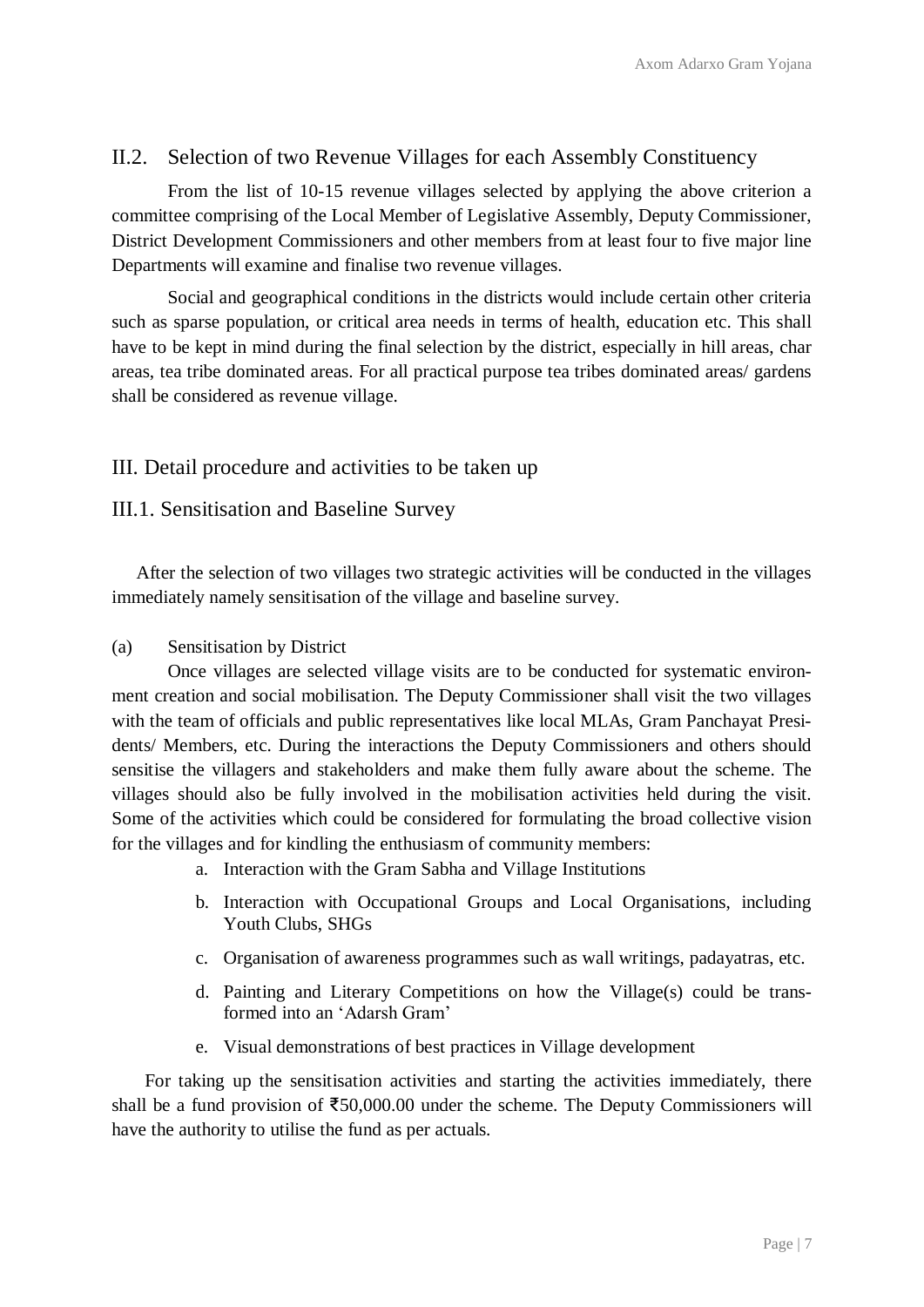#### (b) Conduct of Baseline survey at Household and Village level

A baseline household and village level surveyshall be conducted before starting of the activities and after the sensitisation programmes. The household information like the conditions of living, average income of a household, access to roads, lighting, landholding patterns, occupation, education, health care and agricultural engagement, entrepreneurial and SHG engagements among others will be assessed. A survey template is given in Annexure II. The village level information shall be collected to ascertain the social and economic conditions in the region along with understanding the overall quality of life and standard of living in the areas selected. It will also assess the conditions of roads, standard of housing (housing, sanitation, water etc.), employment, mapping of resources, access to schools and health facilities. A survey template is given in Annexure III.

The survey shall also study the existing schemes which are being implemented in the village and assess gaps which exist. And in the survey all village amenities, assets, resources and facilities shall be geo-tagged.

# III.2. Strengthening of Existing Schemes and Designing of Starting/ initial Activities

Based on the surveys the first step would be to ensure the existing schemes available in the village are being implemented efficiently and if there are any other schemes which have not been implemented in the village could be introduced. Based on the needs assessed in the baseline surveys and interactions with stakeholders the identified gaps, which requires immediate intervention shall be addressed through taking up some of the following activities immediately.

- i. Installation of Entry Gates in all villages (pre-designed with details of the village, site to visit, historical significance and famous personalities, etc.)
- ii. Construction and up-gradation of Schools and Anganwadi centres (based on predesigned specifications)
- iii. Lighting of streets through solar lamps
- iv. Up-gradation of Community Centres and halls through pre-designed and approved specifications
- v. Installation of community-based water filters, hand tube-well and ring well for access to clean drinking water
- vi. Other activities based on identified needs from the surveys

For taking up such activities Village Level Committee will have to take approval of the District level committee. The fund available for such initial activities will be limited to  $\overline{550}$ lakh and for each activity maximum of  $\bar{\mathfrak{Z}}10$  lakh will be able to utilise.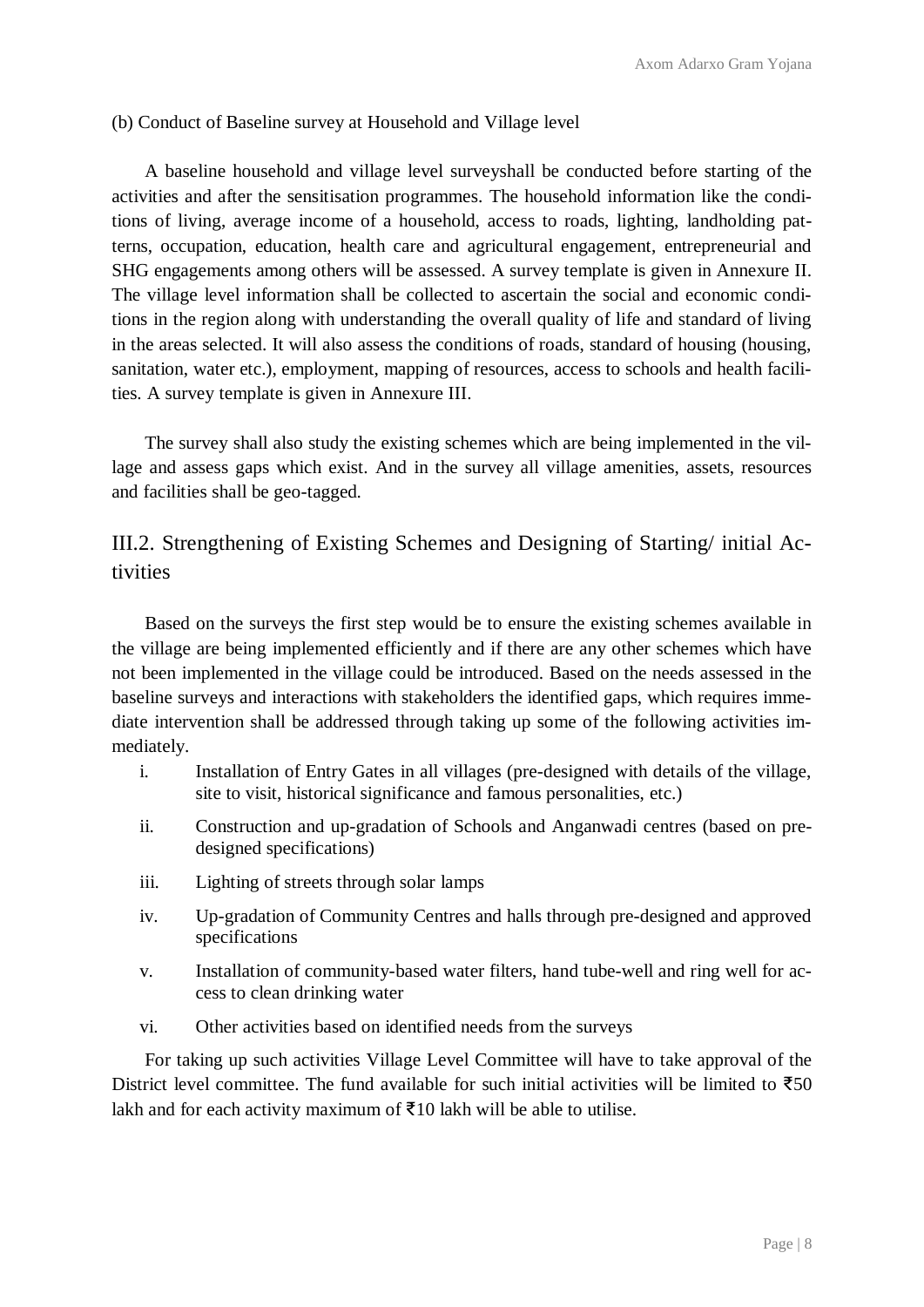## III.3. Preparation of Village Development Plan and Action Plan

The beginning of the transformation of the village will be through a specific Village Development Plan (VDP). While preparing the VDP the District Administration shall first check whether any VDP has already been prepared by Panchayat & Rural Development Department or not. If so, such already prepared VDP shall be updated and improved to meet the objectives and requirements of this scheme.

The VDP shall be able to address all issues related to the development of the village as a model villages and it should work as a road map for development of the village. It should be backed by information available with the Government and the collected information through the baseline surveys. This should contain the information on the household and village level, information on nearby areas and districts for mapping of activities, historical patterns and scope for improvement of livelihood, available resources (including Government facilities), potentiality of the villages for development like social and economic issues, markets for the villages produces, road and other linkages, interventions in identified areas, activities to be taken up for development, climate change issues, budget estimate of each activities, etc. The resource maps, social maps and a needs matrix in the form of a SWOT analysis should be done and updated regularly for monitoring purpose.

The focus under the scheme is to ensure that a majority of the gaps identified in the VDP are executed through the convergence of existing CSS/SOPD / other schemes. However, for gaps that may still remain or emerge, the fund available under the scheme will be utlised. While preparing the VDP understanding the current major programmes and projects (attached in Annexure IV) both under state or centrally sponsored schemes should be assessed while understanding the prevalence, fund-flow, access to beneficiaries and overall working of various schemes in the state. Subsequently, the resource envelope which includes the following be clearly identified and mapped to the various needs:

- i. Resources of fully tied schemes Centrally Sponsored and State schemes- such as PMAY, PMGSY etc.
- ii. Resources which are partially tied and permit flexibility of use like MGNREGS, RKVY, NRLM, NHM, SSA etc.
- iii. Resources which are largely untied such as MPLADS, MLALADs etc. which permit a great deal of flexibility to meet critical gaps as required.
- iv. Purely untied resources of the villages like own revenue, Central and State Finance Commission grants etc.
- v. Resources which could be mobilised locally in cash, kind and labour
- vi. And to bridge the last mile gaps, if any, funds earmarked under the Axom Adarsha Gram Yojana be used

In the VDP, the activities to be executed are to be earmarked and the deliverables under the scheme are to be classified and reported as immediate (within 3 months), short term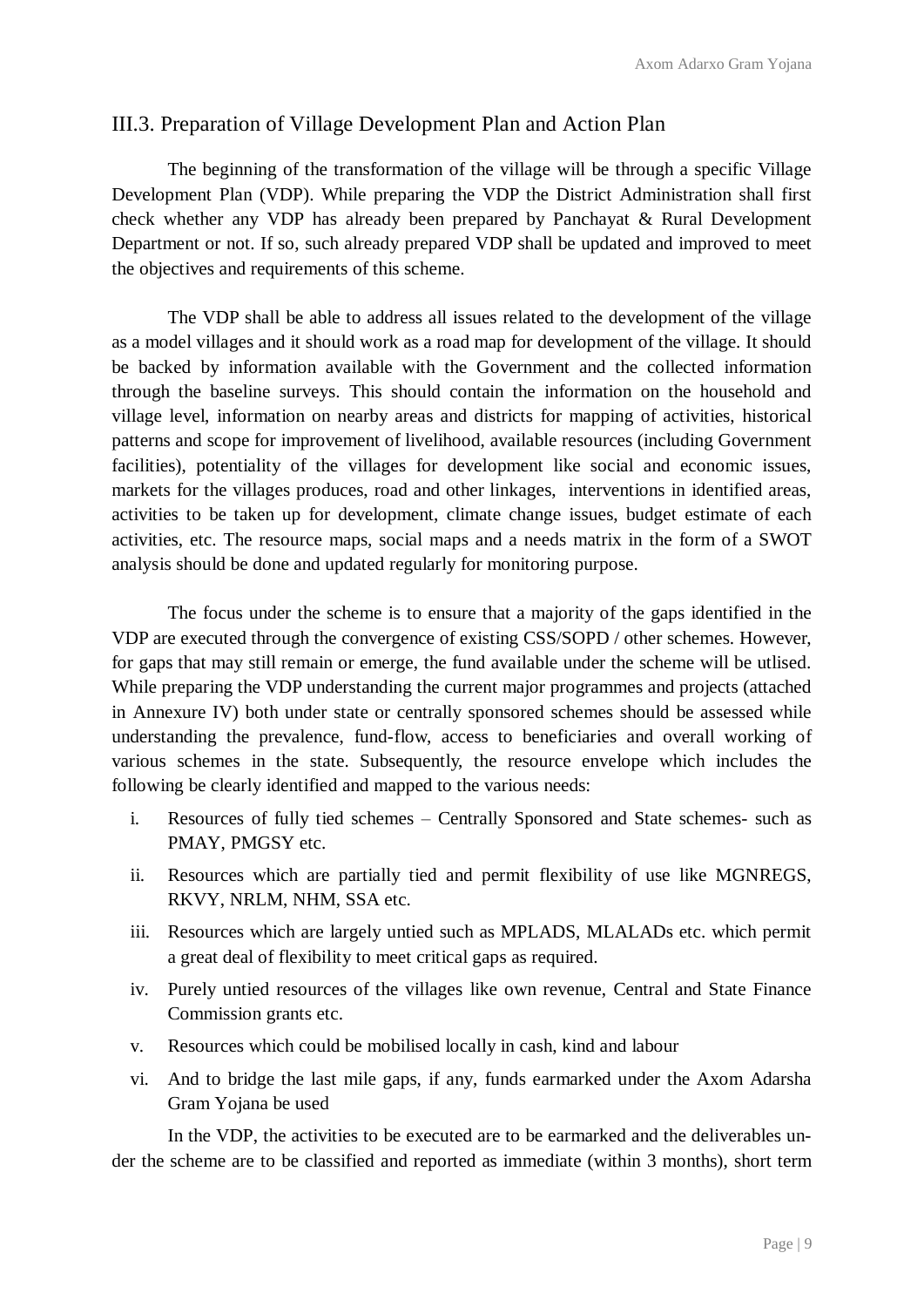(within 6 months), medium term (within 1 year) and long term (beyond 1 year). The VDP should be initially prepared by Village level committee with the help of knowledge partner and then discussed in details at the Gram Sabha along with various stakeholders and finalised at District level committee. The detailed action plan along with prioritisation should be done after discussion at GP level.

## IV. Implementation Mechanism

For any scheme one of the key elements of success is creation of a proper implementation mechanism and standard Operating Procedure.

## IV.1. Nodal Department

Transformation and Development Department, Government of Assam will act as a nodal Department for this scheme. The Government of Assam through Transformation &Development Department will exercise the power of making inclusion, modifications and deletion of working modalities of the guidelines as per convenience of the Government.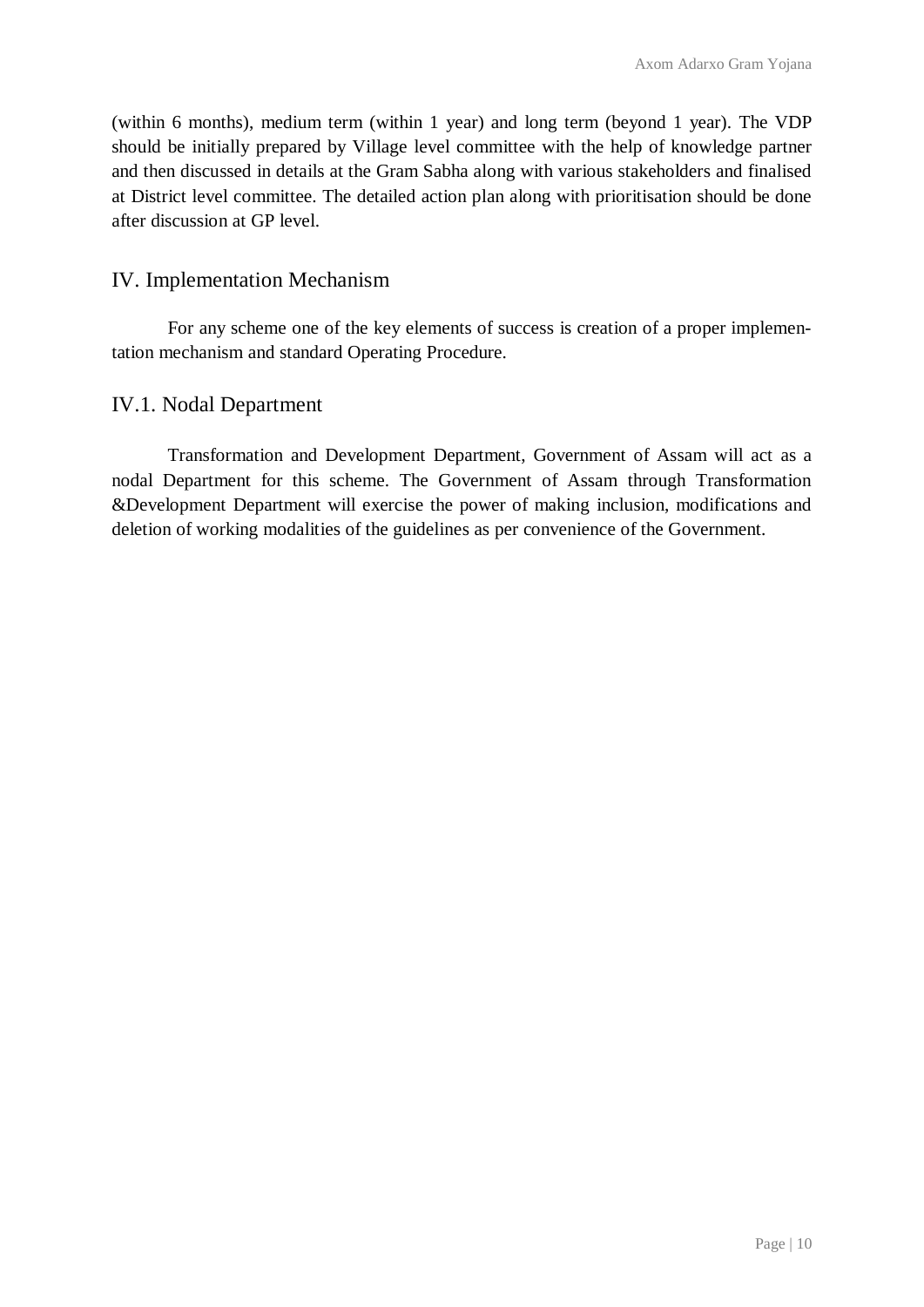## IV.2. Organogram

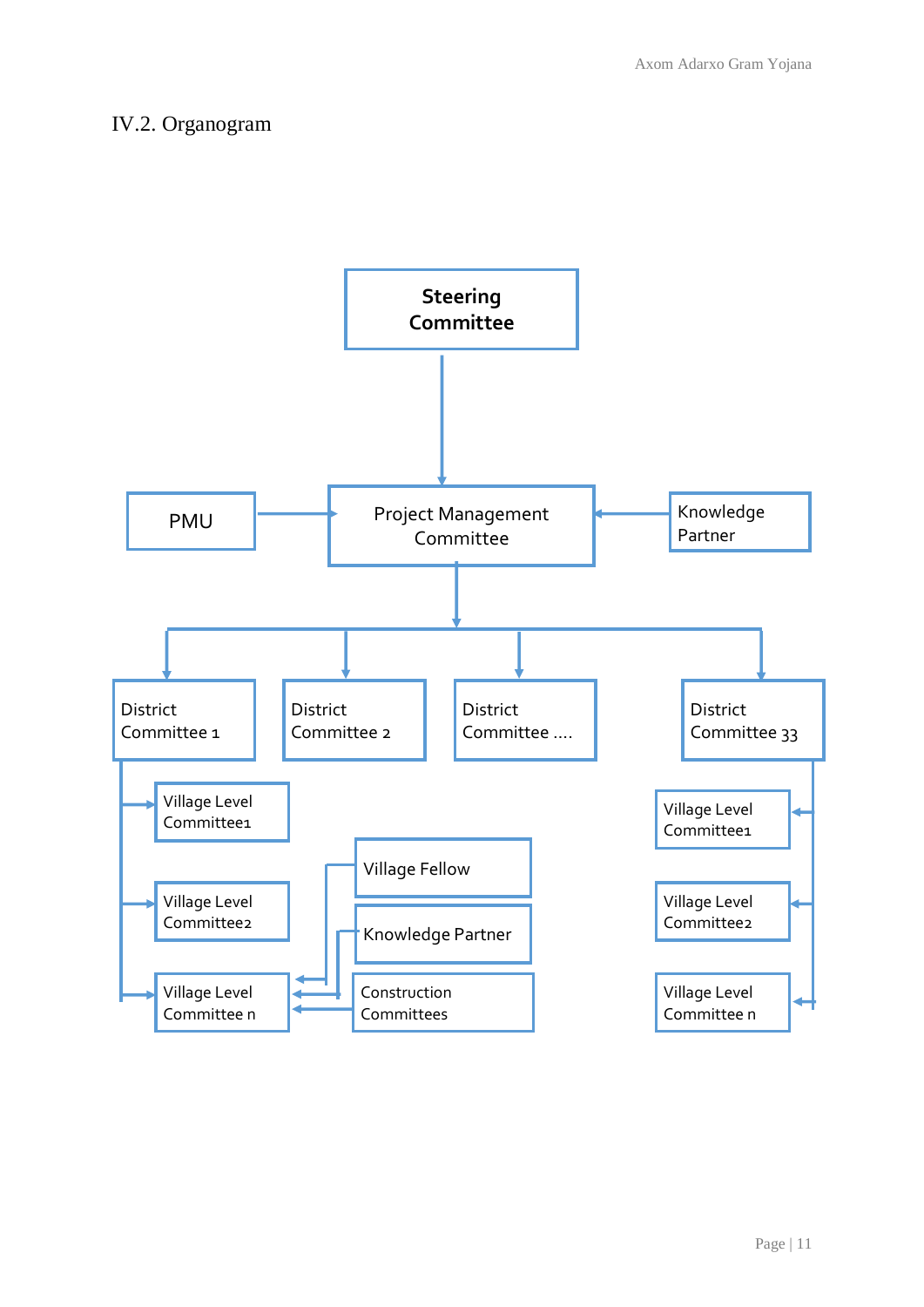## IV.3. Steering Committee

There will be a Steering Committee at the Central level of the Government to provide guidance and advice from time to time. The composition of the Steering Committee shall be -

- 1. Chairperson: Hon'ble Minister, Transformation &Development Deptt, Government of Assam
- 2. Members: (i) Senior-most Secretary, Transformation &Development Deptt., Government of Assam

(ii) Principal Secretary, Finance Deptt., Government of Assam

(iii) Senior-most Secretary, Panchayat & Rural Development Deptt., Government of Assam

(iv) Senior-most Secretary, Health & FW Deptt., Government of Assam

(v) Senior-most Secretary, Education (Primary/ Secondary) Deptt., Govern ment of Assam

(vi) Senior-most Secretary, Agriculture Deptt., Government of Assam

(vii) Commissioner & Secretary, PW(R) Deptt., Government of Assam

(viii) Senior-most Secretary, PHE Deptt., Government of Assam

(ix) Any other Coopted member as decided by the Committee

3. Member Secretary: Principal Secretary/ Commissioner & Secretary, Transformation & Development Department, Government of Assam

Roles and Responsibilities

As an apex advisory and supervisory body the Steering Committee shall-

- Meet once every quarter to provide input and strategy to execute
- Monitor the scheme targets at a macro-level and approve scale up plans
- Review all outlay and utilization of funds in the implementation
- Approve any change of operational modalities for smooth implementation of the scheme

IV.4. Project Management Committee

The day to day operations related to the scheme shall be managed by a Project Management Committee. The composition of the Committee shall be-

- 1. Chairperson- Additional Chief Secretary/ Senior-most Secretary, Transformation & Development Deptt., Government of Assam
- 2. Members:
- i. Principal Secretary, Finance Deptt., Government of Assam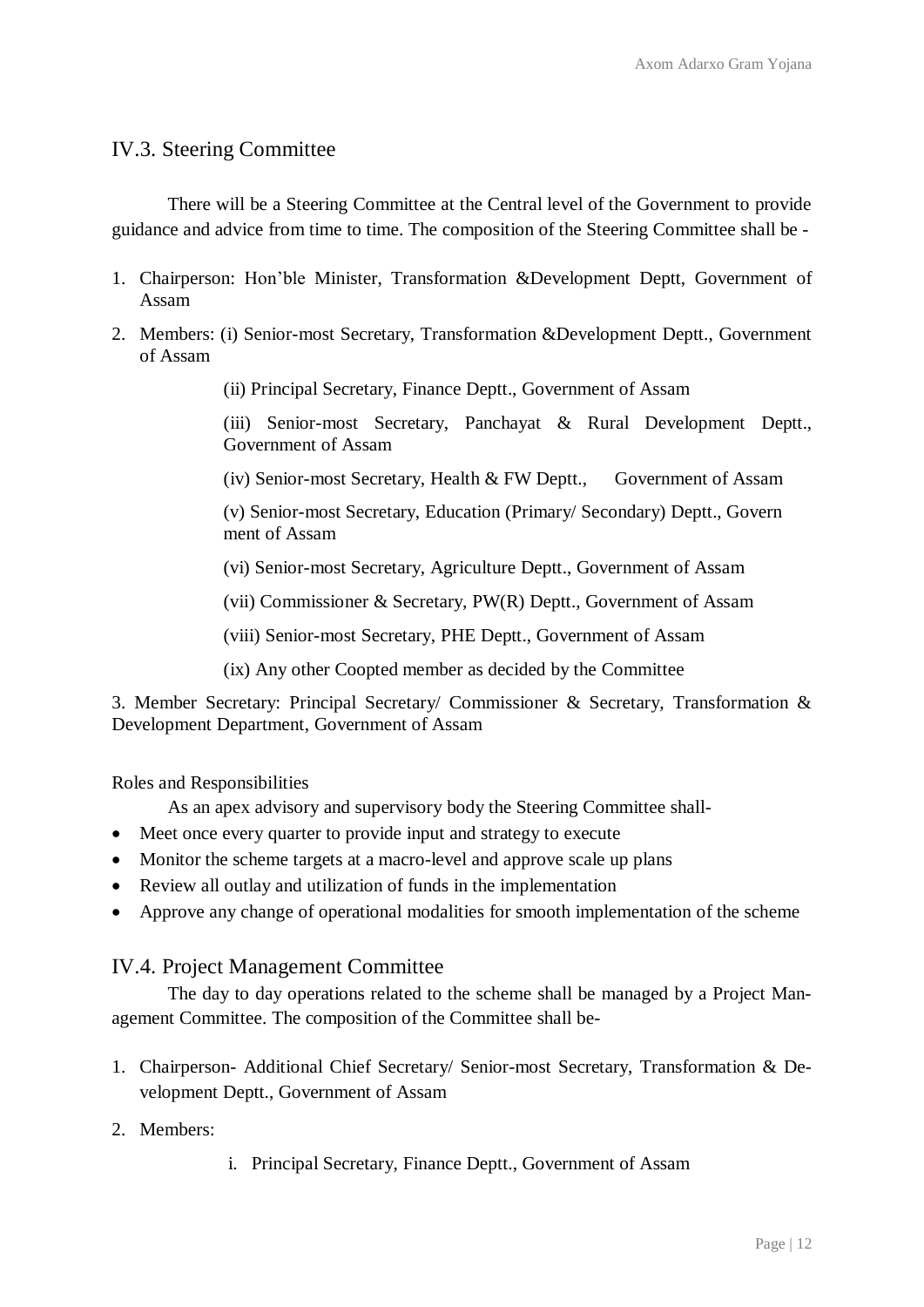- ii. Principal Secretary / Commissioner & Secretary, T&D Deptt., Government of Assam
- iii. Senior-most Secretary, Panchayat & Rural Development Deptt., Government of Assam
- iv. Senior-most Secretary, Health & FW Deptt., Government of Assam
- v. Senior-most Secretary, PHE Deptt., Government of Assam
- vi. Senior-most Secretary, Social Welfare Deptt., Government of Assam
- vii. Senior-most Secretary, Education (Secondary/ Elementary) Deptt., Government of Assam
- viii. Agriculture Production Commissioner, Government of Assam
- ix. Senior-most Secretary, Revenue Deptt., Government of Assam
- x. Senior-most Secretary, Soil Conservation Deptt., Government of Assam
- xi. Program Head, PMU
- xii. Head, Knowledge Partner
- xiii. Any other member nominated by the Committee
- 3. Member Secretary: Secretary/Director, DCP, Transformation & Development Deptt., Government of Assam

Roles and Responsibilities

The committee will be responsible for the overall implementation across the state of Assam and they will:

- Meet regularly and oversee the activities across all regions
- Review and approve all outlay of funds on regular basis
- Be responsible for reviewing and monitoring overall the progress of work through District Committees and Rural Development Fellows
- Review and approve proposals submitted by the District Committees for district level interventions
- To ensure convergence of other schemes
- Within the overall approval of budget outlay it will review its utilization
- Approval of projects costing over  $\bar{\epsilon}$ 50 lakhs and finalizing the mode of implementation.
- The Knowledge Partners will be tasked with the following functions:
	- 1. Tie up with academic institutions and domain experts to enable action research in specific thematic areas and determine Standard Operation Procedures to be adopted across all villages
	- 2. Collaborate with public, private or social sector organizations to pilot innovative technologies to address identified needs of the selected villages
	- 3. Expand the financial and operational resources as required
	- 4. Ensure a steady flow of inventive ideas with the support of local and international advisors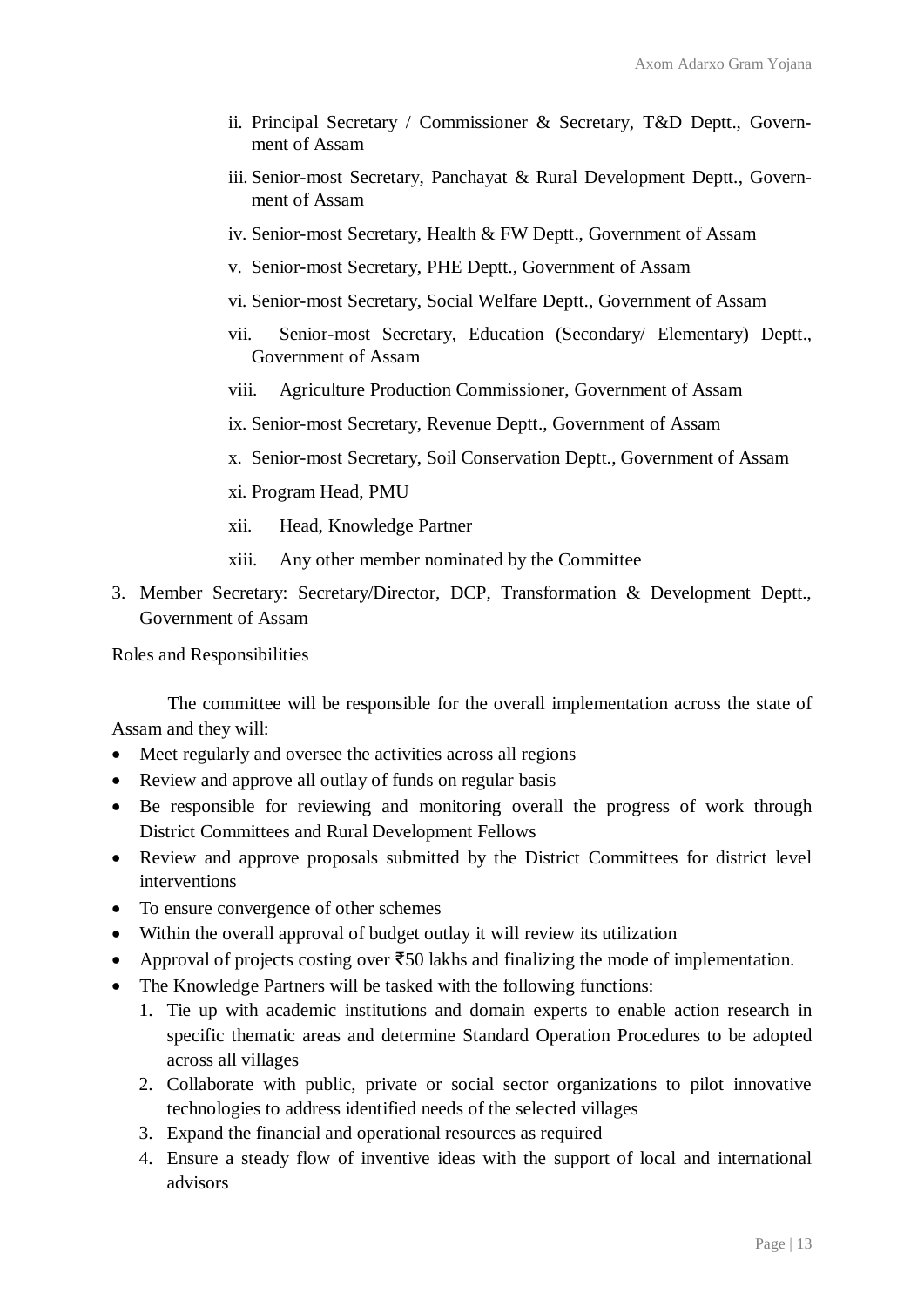## IV.5. District Committee

A district level committee shall be created as special institutions for rigorous onground monitoring. The committee shall ensure that development works are being carried out effectively and efficiently in the selected villages, with optimum utilization of funds and resources. There will be only one District Committee in the district for all the model villages. The composition of the Committee shall be-

- 1. Chairperson- Deputy Commissioner
- 2. Members:
- i. Hon'ble Member (s) of Legislative Assembly concerned
- ii. CEO, Zilla Parishad
- iii. Representatives of relevant line departments (Agriculture/ P&RD/ Education/ Revenue/ Social Welfare/ PWD (R)/ Health/PHED/Soil Conservation)
- iv. GP President and GP member representing the villages
- v. Any other person(s), organization(s) nominated by the Chairperson

3. Member Secretary: District Development Commissioner/ Additional DC (Development) (supported by Senior Planning Officer)

Roles and Responsibilities

The Committee will be responsible for the overall implementation of objectives at the district level. The roles and responsibilities of the committee are:

- Examine the VDP (prepared by Village level committee, duly approved by Gram Sabha) and give its approval for implementation
- Give approval for taking up the starting/ initial activities
- Determine effective use of funds along with necessary interventions to be carried out through Government schemes and with Gram Sabhas
- Meet once a month to review implementation of development plans and scheme delivery in the selected villages
- Provide guidance and capacity building support to the PMU at the district and oversee and monitor the progress of works and activities taken by the village committees are to be analysed and provide instant guidance and assistance
- Ensure convergence of all Government Schemes and also Public-Private convergence at the district level to meet the evolving needs of the mission
- Decisions to be taken to award any work to construction committee or contractor on the basis of instant financial rules and regulations
- Constitution of Construction Committees for implementing projects up to₹50 lakhs
- Issue Administrative Approvals/ Technical sanctions for construction of projects up to₹50 Lakhs
- Approve the payment of bills against projects approved in the Village Development Plan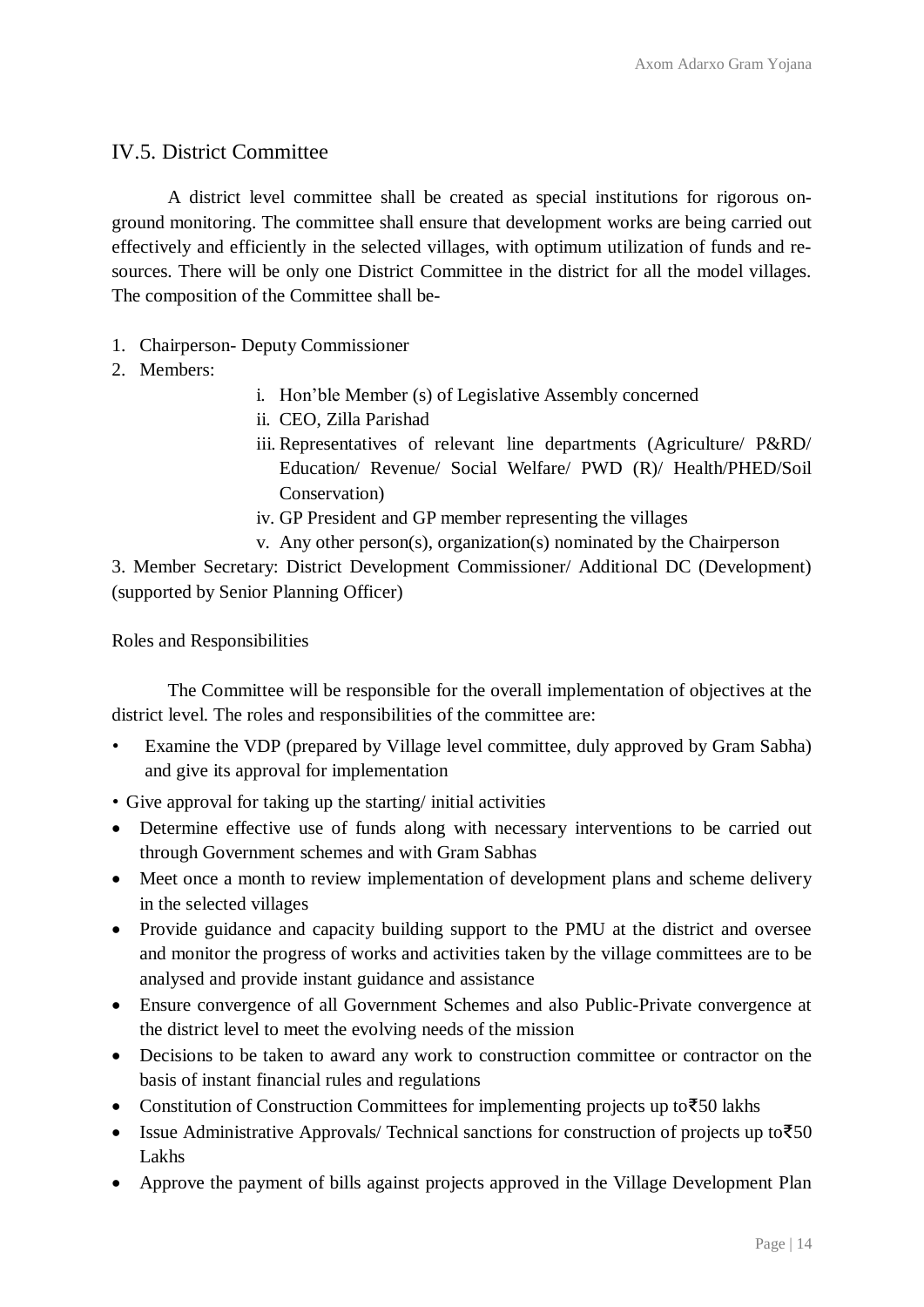up to ₹50 Lakhs

• To ensure convergence of other schemes

## IV.6. Village Level Committee

This committee will be based at the Village level and will work closely with the Gram Sabha, other stakeholders, knowledge partner, construction committees, etc. and work as a link between ground level functionaries and functionaries above it. The composition of the committee shall be-

- 1. Chairperson- Circle Officer or Block Development Officer
- 2. Members:
- (i) President, Gram Panchayat
- (ii) Members, Gram Panchayat
- (iv) Other elected Public Representatives
- (v) Village Fellow
- (vi) Representative of NGOs active in that village/ region
- (vii) Representative of active SHGs in the village
- (viii) School teacher/ government servants of the village
- (ix) An Official (accounts) nominated from Block or any other Deptt
- (x) Any other member(s) as per the recommendation of the Committee
- 3. Member Secretary: Secretary, Gram Panchayat

Roles and Responsibilities

- Help the Village fellow to conduct the baseline survey properly
- Preparation of the VDP through Participatory Rural Appraisal. And for that arrange for consultations, stakeholders meetings, etc.
- Help the knowledge partner to geo-tag all resources and assets available and created during the process
- Preparation of the VDP and do consultations with stakeholders and villagers at Gram Sabha
- Preparation of short, medium and long term goals and included it in VDP
- Preparation of proposals as per approved DVP
- Preparation of action plan on the basis of the resource mapping, opportunities, etc.
- Placing the VDP in the District Level Committee for approval
- Propose Local Construction Committees for works and take its approval from District **Committee**
- Monitor each and every activities taken up in the village and helps in smooth execution in the village and oversee the works of the Construction Committees or **Contractors**
- Guide and monitor the performance of village fellow
- Ensure through the village fellow that all works executed in the village are properly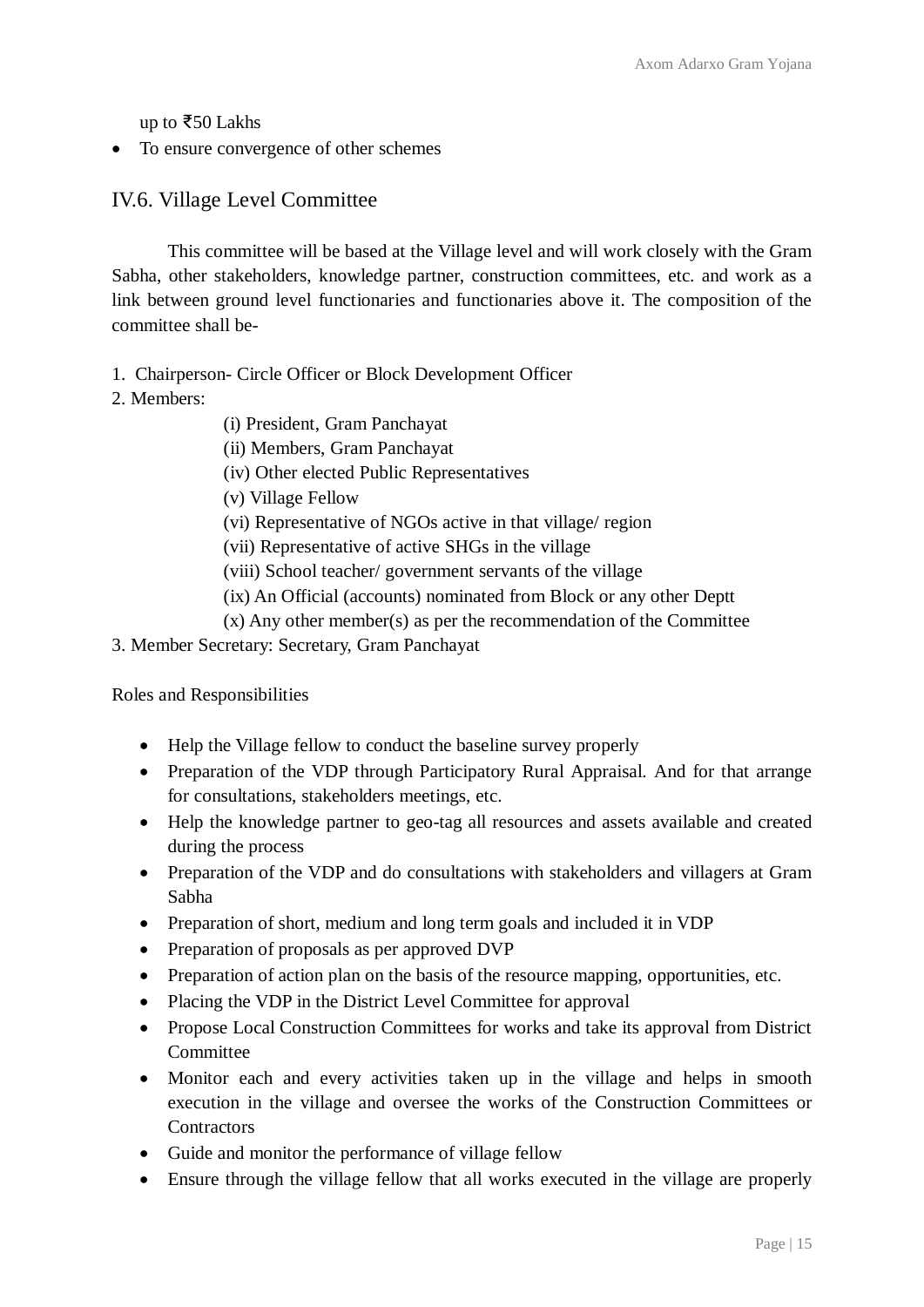geo-tagged (both for physical and financial verification).

- Examination of the bills of the construction committees and recommend the bills for payments by District committee for payments
- Meet at least twice in a month to discuss the issues related to the scheme

#### IV.7. Execution of works and Construction Committees

The civil works under the scheme will be executed through Departments/Construction Committees/ contractors as per standard procedures. Separate construction committees are to be formed to handle different work. The formation is to be done by the Village level committee in consultation with Gram Sabha and take approval from District committee. The composition of the Construction committees shall be-

- 1. Chairperson: may be a reputed person with or without any official portfolio
- 2. Members:
- (i) Junior Engineer, Block Development Office
- (ii) Member, Gram Panchayat
- (iii) Gaon Burha

(iv) Any prominent village member nominated by Village Level Committee (separate member should be nominated for different construction

committees)

3. Member Secretary: School teacher/ any government servant living in the village

Roles and Responsibilities

The business of the committee will be confined to the particular construction activities. They will be responsible for preparation of estimates of the work, preparation of architectural designs, do the designated work as per approved plan by district committee, and complete the work maintaining quality and timeliness. They will raise the bills are per completion of work and send for payment to village level committee. The village level committee will recommended for payments and submit to the district committee for approval. This committee shall also be responsible for maintenance of accounts.

All projects sanctioned/taken up will be geo-tagged and release of funds would be done by the Deputy Commissioner on the recommendation of the Chairman of the Village Level Committee. Also payments to the parties/ vendors by Construction committees or otherwise shall be made by cheque/ account transfer or DBT only and no cash transactions shall be allowed. For projects up to₹50 lakhs, approval for the same will be issued by the District Committee and the Deputy Commissioner will constitute Construction Committees for implementing these projects.

For individual projects above₹50 lakhs, approvals will be issued by the Project Monitoring Committee and the schemes will be executed through the concerned Line Departments. The Construction Committees at all levels will be headed by a Government Employee ap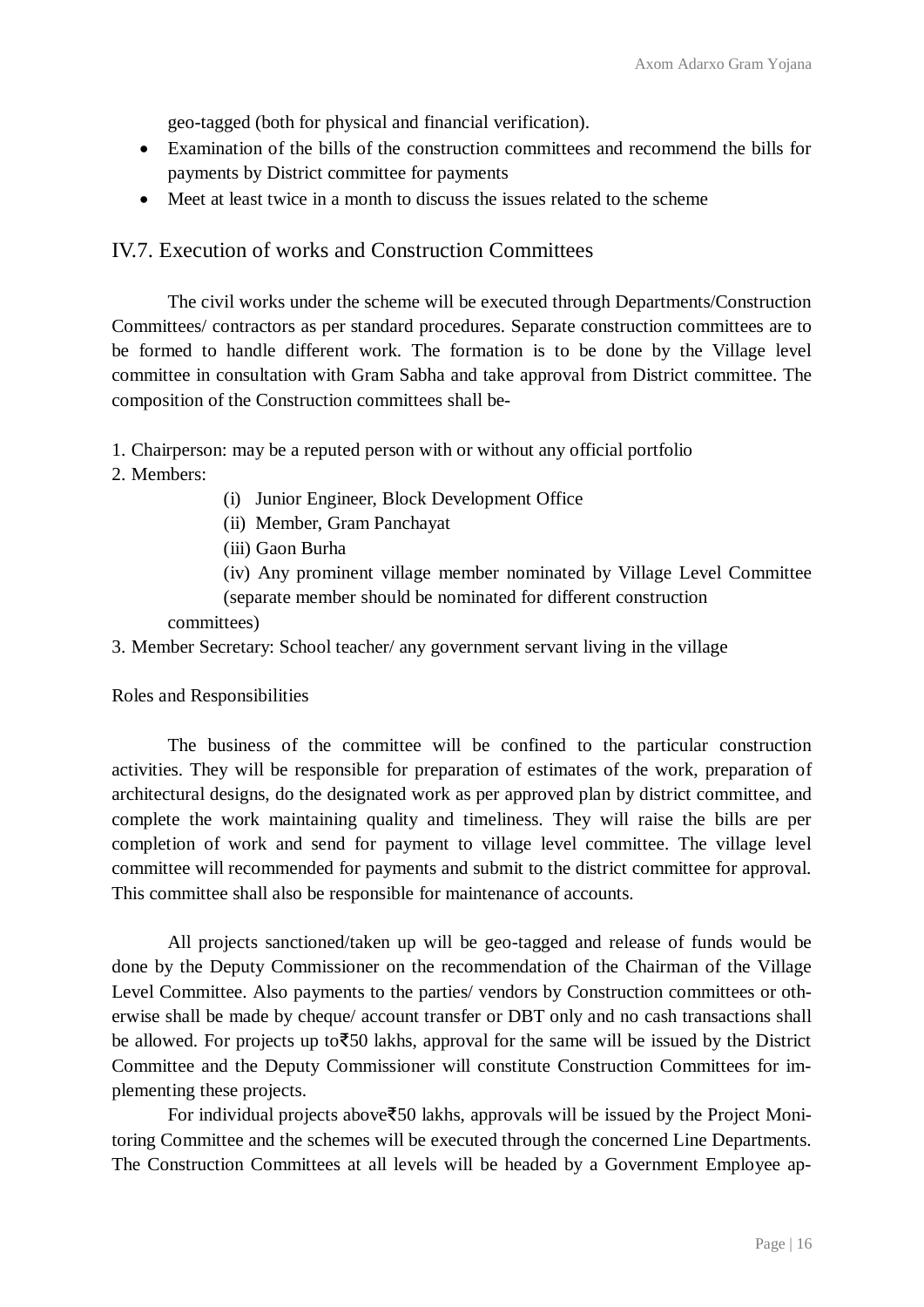pointed by the respective Committees and will also include members of the respective line departments with which the work is associated with.The district/ block level PWD(R/B) engineers/ junior engineers will be involved in the Construction committees for preparation and approval of the estimates/ designs.

#### IV.8. Knowledge Partner

The Government of Assam shall partner with some knowledge and technical partners including academia, not-for-profits, philanthropy organizations, development Agencies etc. so that the best practices across various domains and pilot/scale it in these model villages could be brought into. UNDP and any other credible agency of good reputation could be selected as the knowledge cum programme implementation partner for this scheme so that their experience in Rural Development, Livelihoods Improvement etc. be leveraged for the implementation of the scheme. The knowledge partner shall support the Government in the following manner.

#### IV.8.i. Knowledge Support:

The Knowledge Partner(s) (KPs) would provide support in key sectors by supporting the development programme strategies, guiding Programme implementation and monitoring results. They will empanel domain experts to gather inputs and design Standard Operating Procedures (SOPs) for implementation of the scheme and the creation of its operational framework, as may be required.

#### IV.8.ii. Implementation Support:

During the course of the Programme, they directly or through its network will support in the piloting of innovative development models and provide technical assistance across sectors, as per the assessed need. They will manage the recruitment of the Village Fellows and set up district and State level Project Management Units (PMUs). The knowledge partners will build local partnerships with NGOs, civil society organisations and other grassrootsbased organisations for faster implementation and generating specialised sector specific knowledge. The knowledge partner will also on-board consultants, conduct capacity building trainings, provide hand holding support and monitor impact through agreed key indicators.

#### IV.8.iii. Monitoring Mechanism:

The partner will support in building a Monitoring Mechanism to be used in development planning and impact measuring at the village level. In consultation with Village and District committee they will identify parameters for tracking, design information flow and develop questionnaires. Further, they will also establish an IT platform covering all aspects of the scheme like components of VDP, monitoring of progress of key performance of indicators (KPIs), platform to manage fund flow. Also, the partner will create toolkits and manuals to integrate their development-planning framework through the village fellow and update the status through him regularly to report to Deputy Commissioner/ District committee. They will also train officials and village level functionaries for better implementation.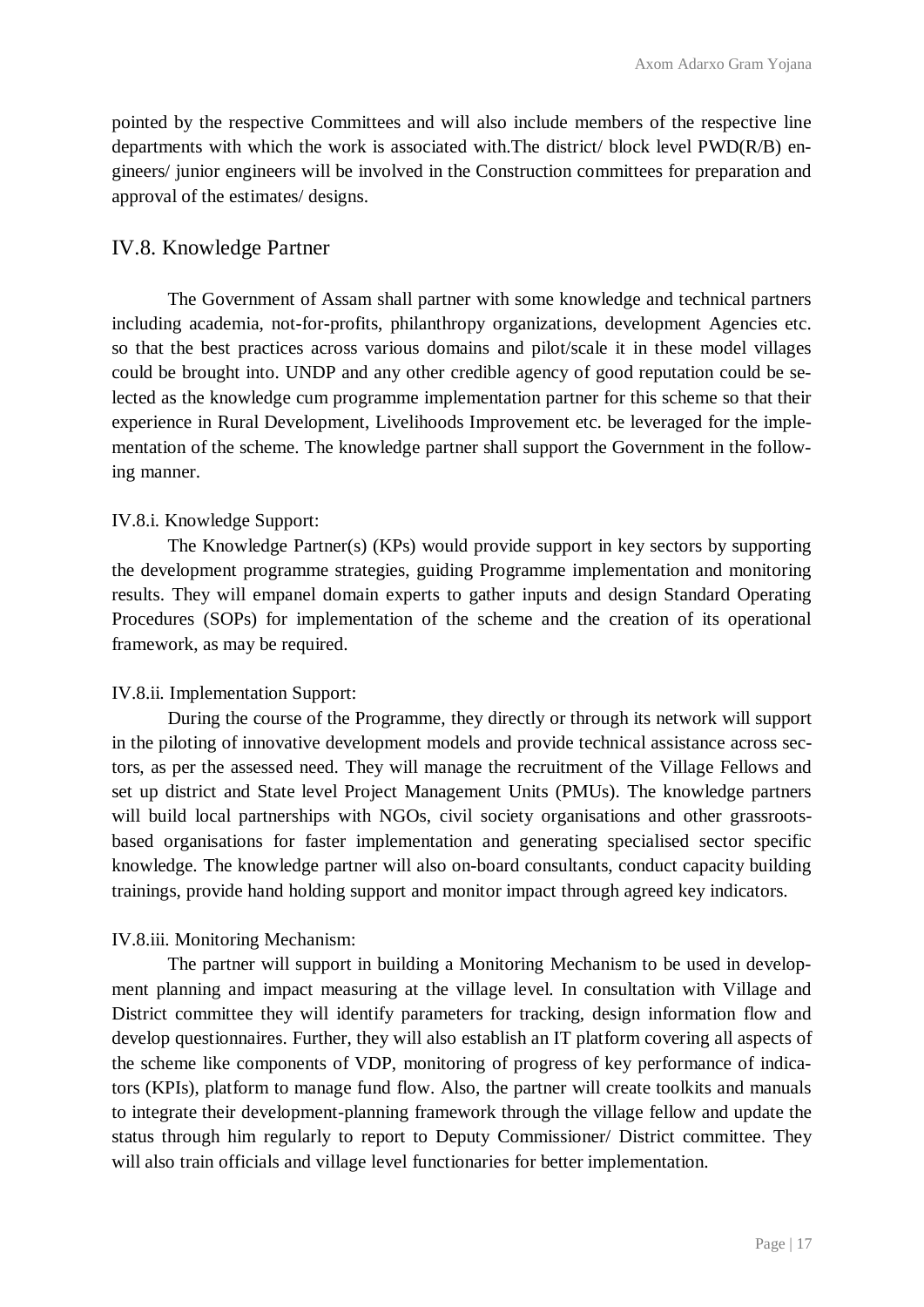The Evaluation & Monitoring Division of Transformation & Development Department will be responsible for effective monitoring of this scheme.

IV.8. iv. Setting up of Project Management Units:

The partner will support the establishment of a PMU at the State and District level and develop other administrative technology platforms such as human and financial resource management systems, as per assessed need. A monitoring platform will be created and the PMU will report the updates including implementation status directly to the Deputy Commissioner or District committee. They will develop the digital media and PR capacities and provide program consultants to work on ensuring the schemes' success.

A detail terms & conditions and MOU with the knowledge partner will be finalised at a later stage at state level in consultation with Finance and Legislative Department.

## IV.9. Administrative Costs

The success of the scheme depends on performance of dedicated manpower and institutions to drive the agenda of building Model Villages in the State. For effectively running the administrative mechanism, it is estimated that Administrative costs of 2% of the overall scheme costs (1% shall be for village level, 0.6% shall be for districts and 0.4% will be for State level) shall be earmarked for the various Human Resource, Administrative, IEC activities etc.

Also a mobilisation fund of maximum ₹25,000.00 shall be provided to the District Administration to carry forward the sensitisation and initial activities. This will also be a part of the overall 0.6% of district level administrative costs.

#### IV.10. Village Fellows- Roles and Responsibilities

There shall be one village fellow for two Legislative Constituencies. For those districts having only one Legislative Constituencies shall have one village fellow. The role of the Village Fellow is of outmost importance. The Fellows who will be placed in the Districts will play an integral role in working closely with field functionaries, departments, Panchayat, the Village Committee to identify socio-economic needs of people, develop Village Development Plans, liaison, support for execution of projects and develop partnerships at the village level. They will be at the crux of all planning activities and will create linkages, facilitate, and assist in building capacities and strengthening developmental planning and reduce any gaps in programme implementation.

Duty station: Each fellow will be assigned two Legislative Constituencies, where he/she will reside and be responsible for overall execution of development activities of minimum two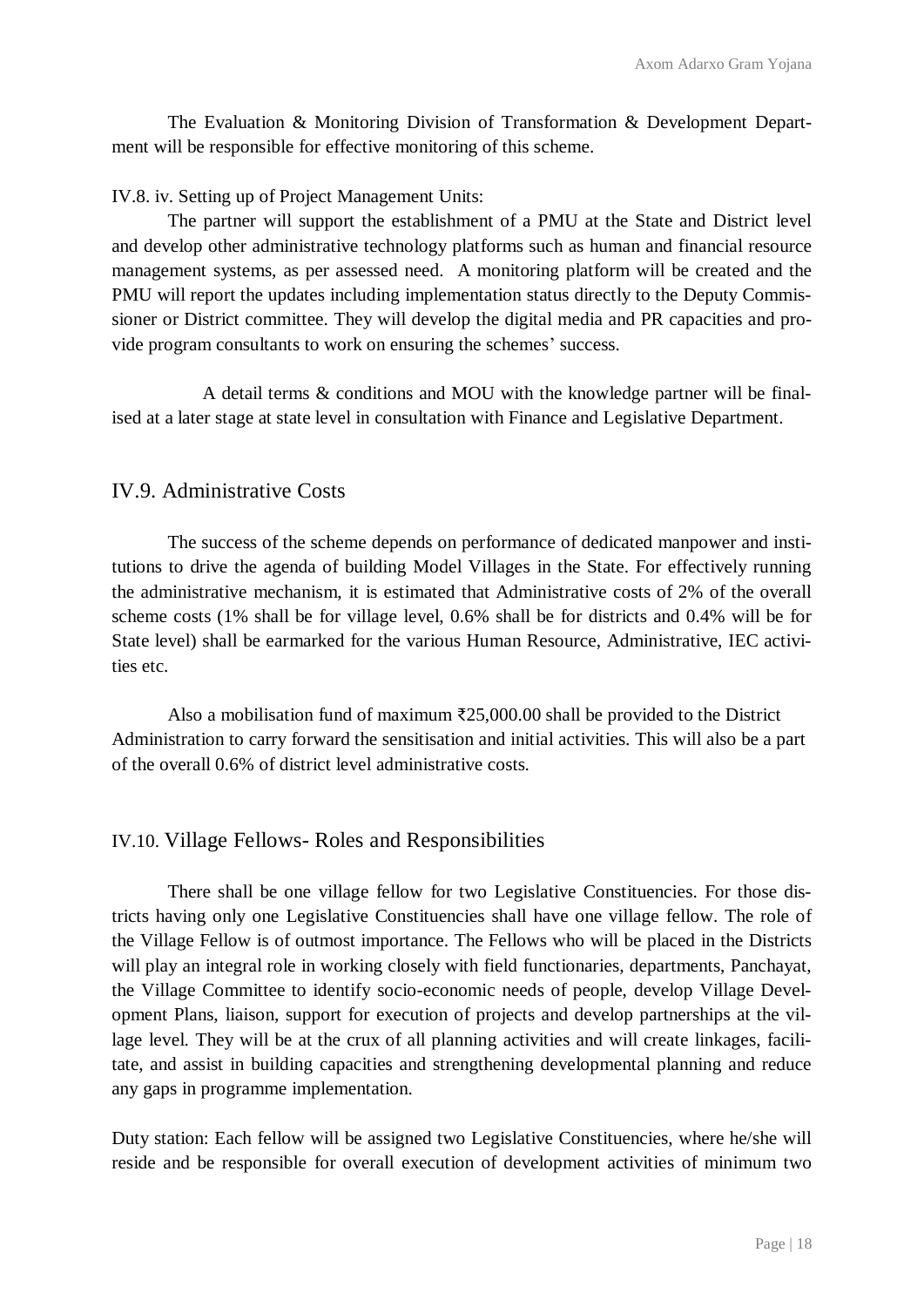revenue villages. The Fellows shall have stations both at the office of the Deputy Commissioner, however, their work will require regular field visits to the selected villages.

Roles and responsibilities:

As the eyes, ears and arms of the mission on-ground, the Fellows will be responsible for the execution of day-to day activities aligned to the mission objectives. The roles of the Fellow shall be:

- 1. Serve as a link between the district administration, stakeholders and the community
- 2. Conduct the baseline survey under overall guidance of knowledge partner
- 3. Work closely with the Deputy Commissioners and P&RD Department to update/ prepare the Village Development Plans
- 4. Conduct socio-economic analysis to scientifically ascertain the needs of the people and design innovative projects
- 5. Monitor the implementation of various schemes under the aegis of the scheme
- 6. Provide feedback on rural development initiatives to the DCs and District Committee
- 7. Co-located within the District Administration Office under the control of the Deputy Commissioner
- 8. Fellows will identify needs based on the village development plan process
- 9. Identify and Initiate activities/ projects (based on established norms)
- 10. Look into the progress and implementation of on-going schemes and projects of various departments and update the system/app-based platform
- 11. The Fellows will identify partners in development such as self-help groups, NGOs, private sector companies and businesses, community led organisations for the faster development of the revenue villages selected.
- 12. Undertake any other task assigned by the Village Committee, District Committee, Project Management Committee or Steering Committee.
- 13. Do geo-tagging all projects, programmes, assets in the villages.
- 14. Carry out required documentation as per the needs ascertained by the managerial committees.
- 15. The fellow will be deployed by the Knowledge Partner and it will be under overall control of District Administration.

#### IV.11. Roles & Responsibilities of Government of Assam

The roles and the responsibilities of the Government of Assam are outlines below:

(i) Overall control: Although the development of the model village envisages through community participatory and development approach, yet the Government of Assam shall have the overall control of the scheme from conceptualisation to final development including making provision of funds. Government shall exercise the control through its various mechanisms like Departments, District administrations, Block level administrations, GPs, etc.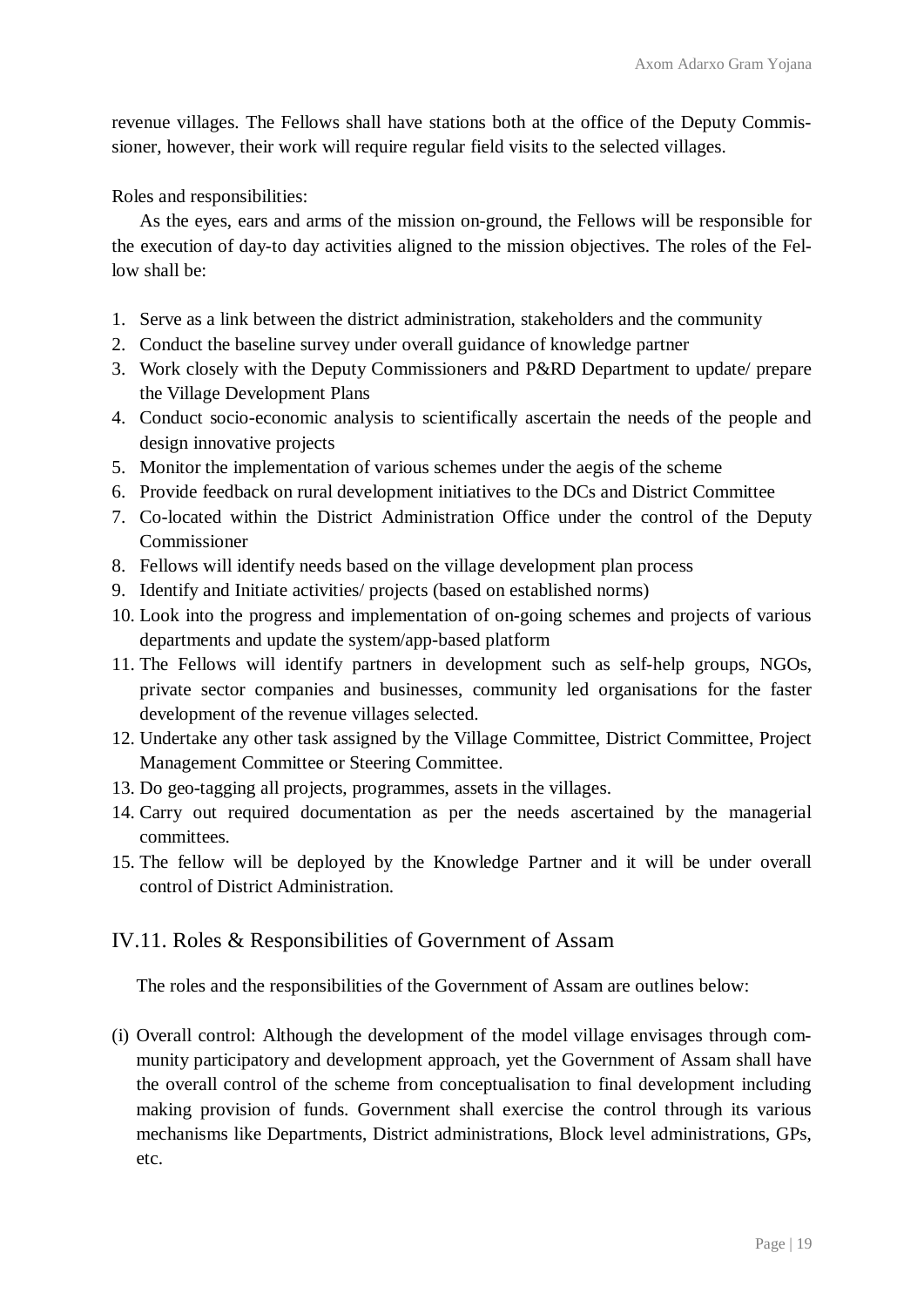- (ii)Monitoring: Government will own the data collected through the monitoring mechanism by Fellows as part of the scheme. Government will liaise with the local administrations and affiliate organizations to monitor the Fellow's involvement and the progress onground to ensure that Mission's objects are met in a timely manner.
- (iii) Engagement of agencies: Government shall partner with various Knowledge Partners which could be Developmental Agencies, Corporate Philanthropy agencies, Not for Profits, Academic Institutes etc. as Knowledge Partners (KPs) based on the identified skill gaps and ensure the representation of these KPs in key decision making of the Programme.

## IV.12. Monitoring Mechanism

A Monitoring Mechanism will be set up as part of the scheme to collect and analyse data relevant to key indicators and sub-indicators. The mechanism is expected to be based on three pillars of design, development and delivery with the following structure:

- 1. Government of Assam and knowledge partner will take the lead in the design stage,
- 2. Knowledge partner will build capacities of the Rural Development Fellows, the Society and other Government agencies in the development stage,
- 3. The Government (through various line Departments) will provide support from designing to implementation stage of various activities through empowerment of the community

The committees at the State, District and the Village shall regularly monitor the scheme implementation and shall highlight challenges in implementation, if any to the State/ District level committees as the case may be. At the State level, a separate, real-time webbased monitoring system will be put in place for the scheme covering all aspects and components. The system would have the interface enabling the key stakeholders to log-in and monitor the implementation of the scheme. Every initiative, projects which have financial implication, or anything new which is launched will be photographed and geo-tagged and made available in public domain. Appropriate technologies and systems will be used at the various stages of the scheme implementations – VDP digitisation, scheme tracking, indicator monitoring, fund tracking etc.

## IV.13. Technology Adoption

It is proposed that the fulcrum of this scheme be based on strong adoption of IT and other technologies. Adoption of technologies would broadly be in the following areas:

- ii. Mobile based technologies: Primarily used for baseline survey and monitoring the implementation of the program from the field through geo-tagging of resources
- iii. Agriculture related technologies: To improve productivity and add value to be sourced from the local Krishi Vigyan Kendra; leverage work undertaken under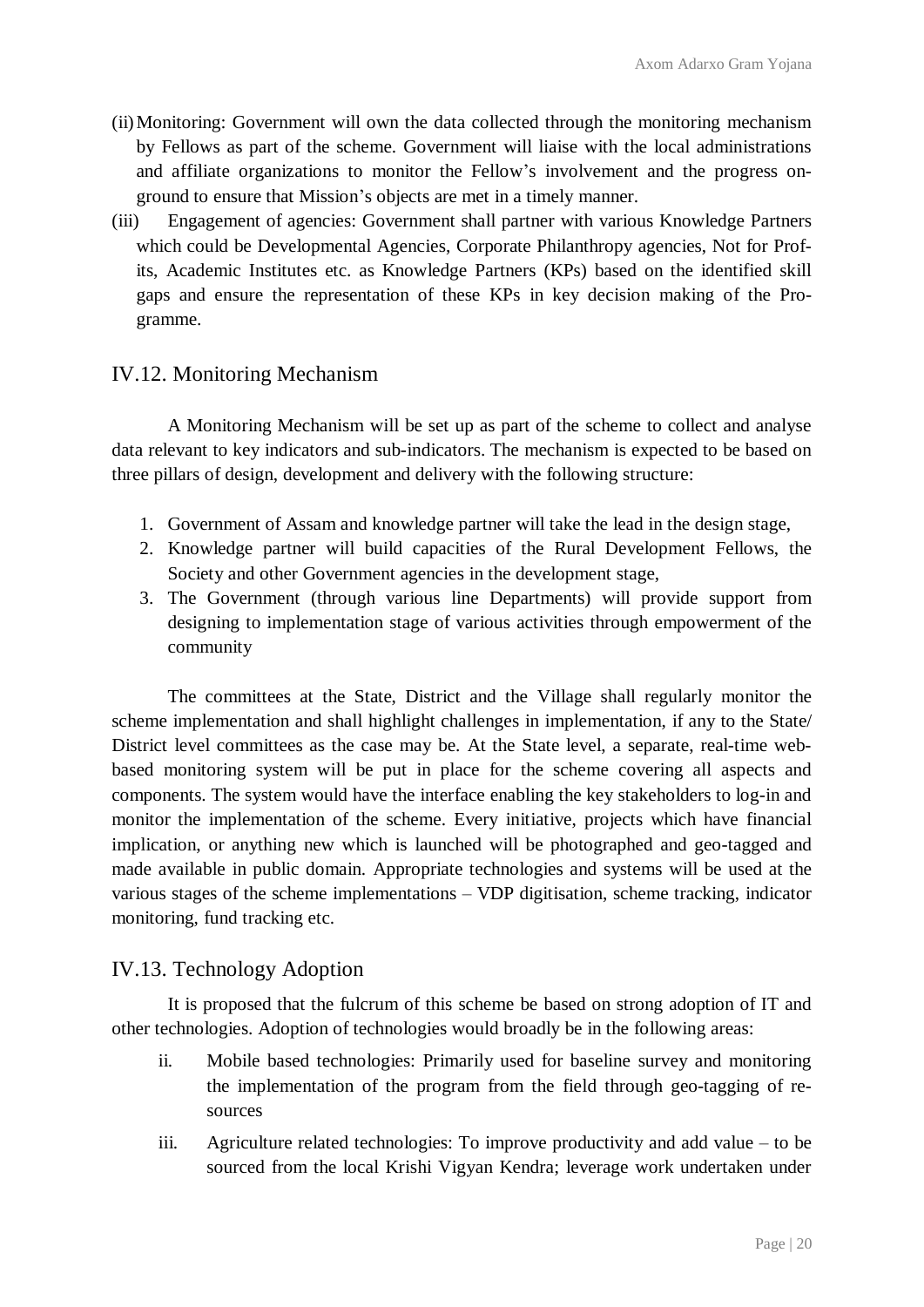World Bank aided APART Project, CMSGUY; support from NABARD& Farm mechanization efforts undertaken elsewhere.

- iv. Livelihood related innovations: By dovetailing efforts under NRLM, leveraging innovations under National Innovation Foundation.
- v. Other Innovations for Service Delivery: Low-cost Water Purification technologies, IT based Education, Piloting technology enabled Accessible Healthcare initiatives etc.

#### IV.14. Administrative and Technical Support

The scheme is designed to develop some villages as model village and others will use this platform for development of respective villages and for that additional Human Resources (HR) may be required at various levels for managing Public Relations, Finances, additional recruitment of Fellows, Monitoring and other sectors. Therefore, to meet the technical support, expenditure will be incurred (as per actuals) within the overall allotment of fund. The different administrative levels in the scheme would be:

State PMU: In the PMU there shall be- Project Manager, Operations and Finance Manager, Communication Officer, Training and Monitoring Officer and Accounts Assistant.

District Offices: there shall be Knowledge Partner appointed - Village Fellow's (Covering two LAC's) and Accounts Officer (one per District).

#### IV.15. Independent Evaluation

Transparency and Accountability will be one of the main pillar of success of the scheme. It is expected that outcomes at village level, be codified by way of indicators, right at the launch of the scheme. Subsequently, the progress of the scheme be updated on the public domain during the scheme implementation on a real-time basis or at least quarterly basis by the Village Fellow.

Further, a mid-term and post-project performance evaluation of the scheme would be conducted through a competent independent agency.

#### IV.16. Maintenance of Accounts

Effective utilisation of fund is one of the critical component of any scheme. In this scheme also the accounts shall be maintained at a three tier system- state level, district level and village level. At state level since Transformation & Development Department will be the nodal Department, so accounts will be maintained at the department level. At District level detail expenditure should be maintained, under the overall control of District Commissioner or any other designated Official by him/her. At the Village level also the accounts should be maintained by Village level committee.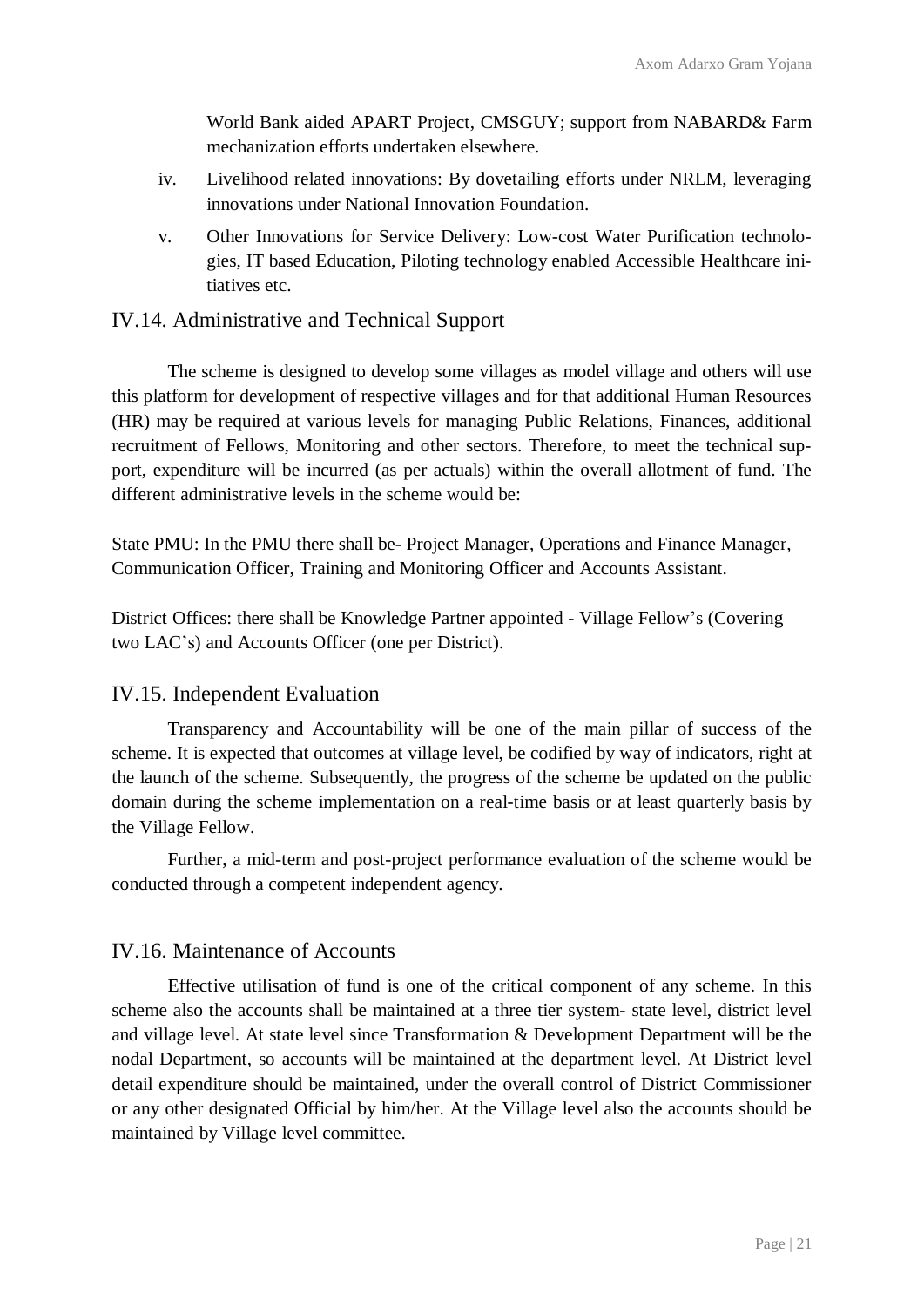The expenditures related to the scheme shall have to be made following all applicable financial rules and regulations and the accounts should be maintained and linked through a special designed MIS by knowledge partner from the initial stage.

#### IV.17. Payment Mechanism

As mentioned at para IV.14 accounts should be maintained at three levels and for making necessary expenditures following instant financial rules and regulation and procedure. The procedure for payments are-

- (i) From the central/ department level the funds shall be allotted to Districts separately for each village. At the initial level₹50 lakh shall be provided for the initial set of activities. Afterwards funds will be allotted as per requirements of the villages proposed through District Commissioner /DDC/ ADC(Dev) concerned.
- (ii) After taking up any activity/ work with due approval of required competent authority, initially 30% (of work/ activity cost) fund will be paid to the construction committee as advance. For drawing the advance the construction committee shall place the demand to Village level committee. The village level committee then send it to DDC/ ADC(Dev) concerned with recommendation for payment.
- (iii)DDC/ ADC(Dev) concerned through her/ his mechanism shall make the payment and keep record of it in a separate account opened at nationalised bank.
- (iv)Another account shall have to be opened at nationalised bank for Village Level Committee to keep and utilise the fund allotted under the administrative expenses.
- (v) After initial payment, the remaining amount will be released as per production of bills in two instalments from district level following the same procedure.
- (vi)The construction committees/ contractors shall open bank account at any nationalised bank and they will make payment to their parties either through cheque or DBT mode only. For easy linkage and mapping of accounts through PFMS/ MIS, all accounts should he opened at a nationalised bank. The Government will decide about opening of bank accounts.

#### IV.18. Audit Mechanism

A detailed audit of the accounts using Accounts General of India/ Statutory Auditor appointed for this purpose shall be carried out on regular basis.

#### IV.19. Awards

To create a competitive environment among the model villages it shall have provisions of awards for best performers at various levels. Therefore, Awards are proposed to be given in the following categories: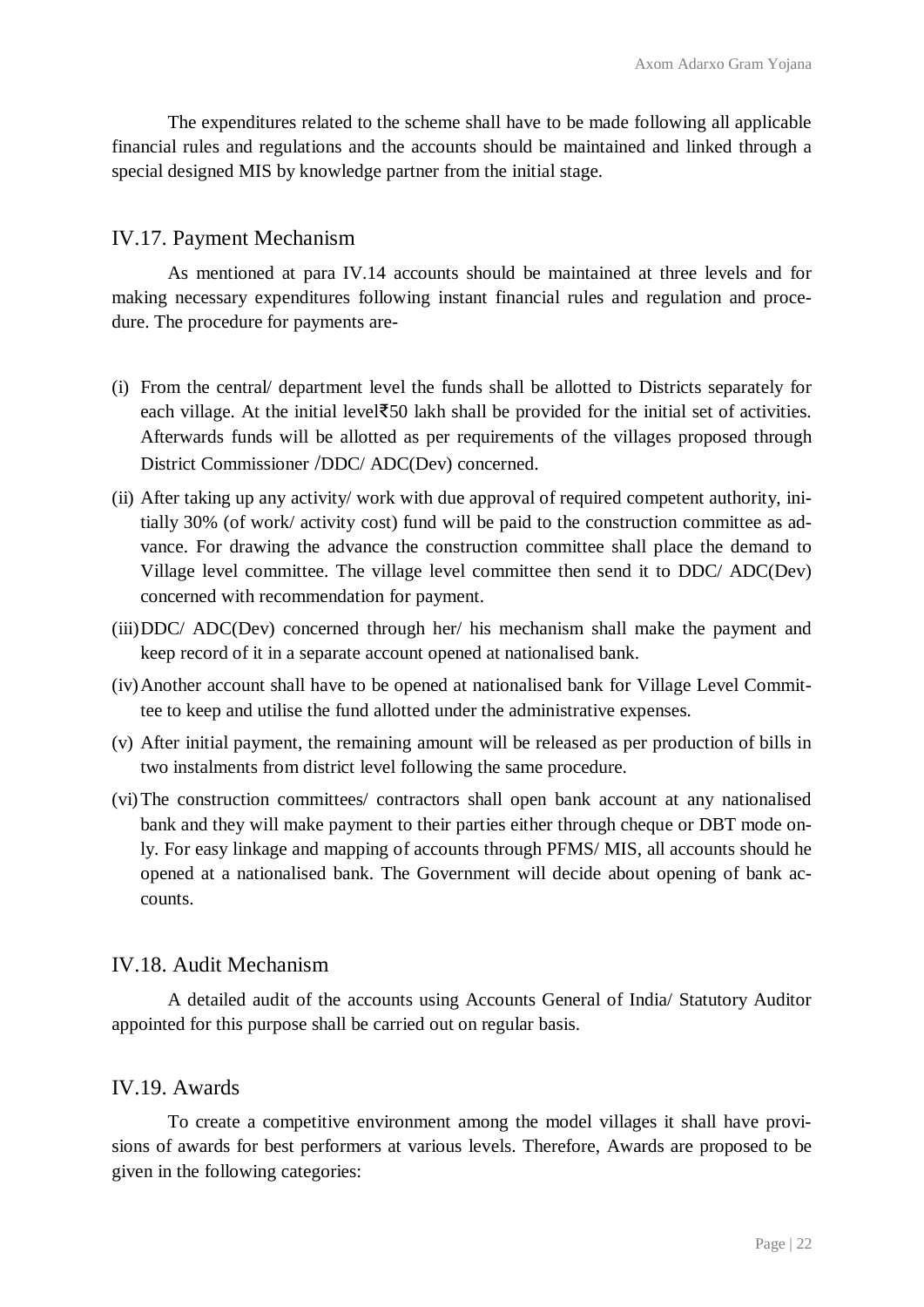- I. Best Practices
- II. Best Village Fellows
- III. Best Adarsh Grams
- IV. Best District

## IV.20. Sustainability

Focus of the scheme is to be on community empowerment and upscaling of initiatives that can sustain without continuance of the scheme. Strong ownership and leadership of the Village and the village community with role clarity on maintenance of the assets created under the programme is to be built as part of the scheme implementation.

## IV.21. Interpretation and Power to remove Difficulties

If any difficulty arises in giving effect to carrying out any of the guidelines mentioned here, the Transformation & Development Department will have the authority to waive off that guideline for that particular Scheme, if found to be necessary.

## IV.22.Delegation of Financial Powers

The following authorisation of financial powers shall be followed while utilising the funds under the scheme:

|                |                                                                         | <b>Amount of Expenditure in INR</b>       |                                                     |                                           |  |  |  |
|----------------|-------------------------------------------------------------------------|-------------------------------------------|-----------------------------------------------------|-------------------------------------------|--|--|--|
| Sl. No.        | <b>Authorizations</b>                                                   | <b>Upto10 Lakh</b>                        | $10 - 50$ Lakh                                      | Above 50<br>Lakh                          |  |  |  |
| 1              | Issuance of Administrative Ap-<br>proval                                | Village Level<br>Committee                | District Level<br>Committee                         | Project Man-<br>agement Com-<br>mittee    |  |  |  |
| $\overline{c}$ | <b>Establishing Construction Com-</b><br>mittees for executing projects | Village Level<br>Committee                | District Level<br>Committee                         | Project Man-<br>agement Com-<br>mittee    |  |  |  |
| 3              | Monitoring and Verification of<br>Project Implementation                | Chairman of<br>Village Level<br>Committee | Chairman of<br>Village Level<br>Committee           | Chairman of<br>Village Level<br>Committee |  |  |  |
| 4              | Project Implementation                                                  | Construction<br>Committee                 | Construction<br>Committee /<br>Line Depart-<br>ment | Line Depart-<br>ment                      |  |  |  |
| 5              | Payment Approval                                                        | Village Level<br>Committee                | District Level<br>Committee                         | Project Man-<br>agement Com-<br>mittee    |  |  |  |
| 6              | Release of Funds                                                        | Deputy Com-<br>missioner                  | Deputy Com-<br>missioner                            | Deputy Com-<br>missioner                  |  |  |  |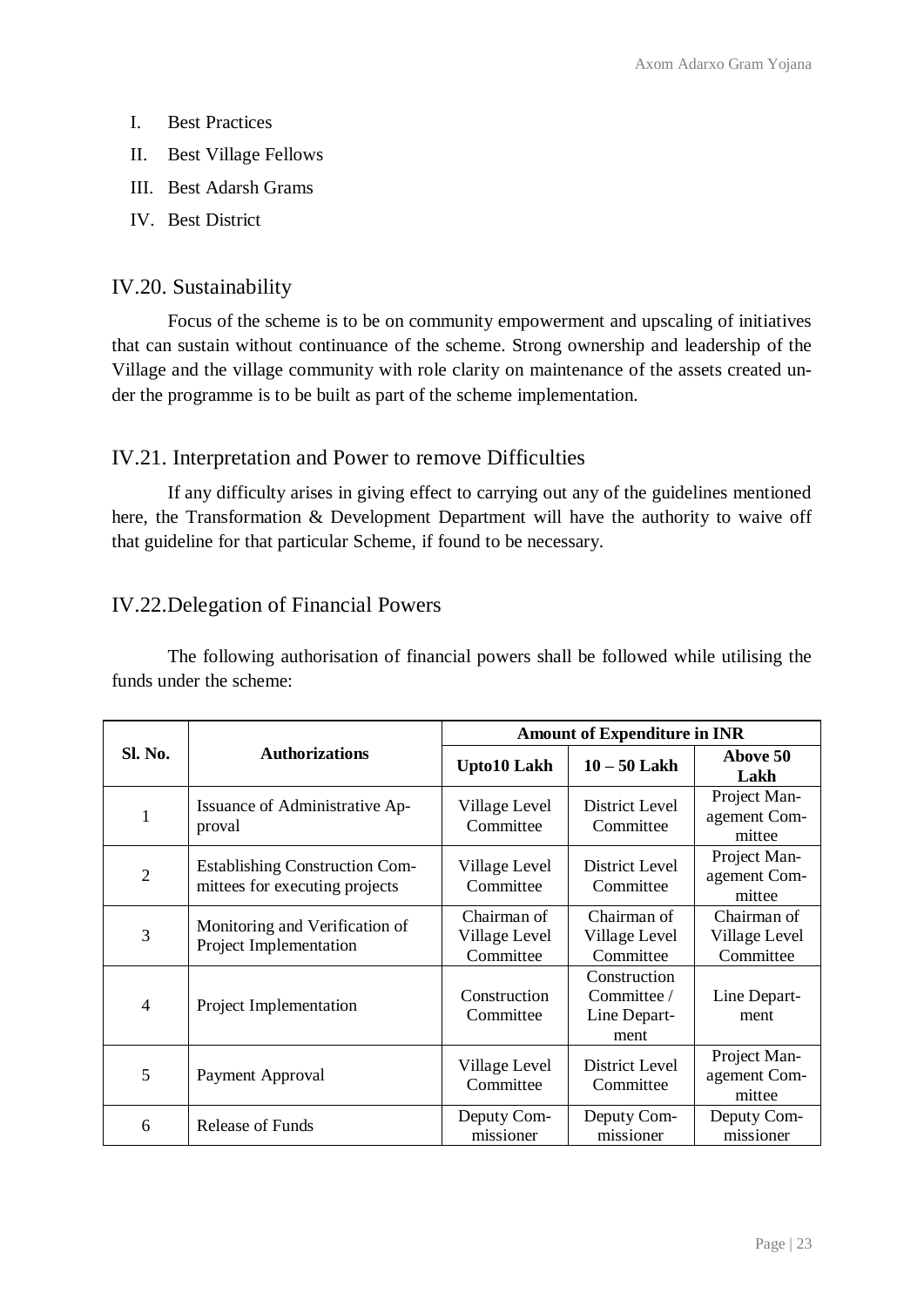| Note:         |                                                                                                                                                      |
|---------------|------------------------------------------------------------------------------------------------------------------------------------------------------|
|               | All Projects should part of the VDP                                                                                                                  |
| 2             | For Expenditure which is more than INR 50 Lakh, Pre-Authorization is required from<br>Project Management Committee for recurring & contracted costs. |
| $\mathcal{R}$ | For all Projects, Government financials rules have to be followed                                                                                    |

## IV.23. Expected Thematic Outcomes

In order to convert the identified Village into an Adarsh Gram over three years, the following thematic outcomes have been outlined.

#### **1. Personnel development**

1.1. Inculcating hygienic behaviour and practices through promotion and awareness on Sanitation and use of Clean water

Examples

- Making the Village/GP ODF, and moving towards Solid Liquid Waste Management
- Provision for access to sanitary napkins for girls between 12-20 years
- Provision for access to clean water in every household through Terra Cotta **Filters**

## 1.2. Fostering healthy habits including daily exercise and games

Examples

- Leveraging the football grounds being created under the CMSGUY at the Village/GP level
- Taking advantage of the AYUSH Blocks being constructed across the State
- 1.3. Reducing risk behaviour- alcoholism, smoking etc.
	- Examples
		- Utilising the 'Preventive' Cancer programme under the Assam Cancer Care Foundation initiative

#### **2. Human Development**

2.1. Access to quality, basic health care

Examples

- 100% coverage of eligible families under the Atal Amrit Abhiyan
- Drinking Water and Sanitation
- Targeting 100% immunisation coverage under Mission Indradhanush
- 2.2. Improving nutrition status for all, with special focus on children, adolescent girls, pregnant women, and lactating mothers
- 2.3. Improvement of education and learning outcomes Examples
	- Improved performance in Gunotsav in the subsequent phases
	- 100% coverage of eligible girl children belonging to minority communities under the scholarship scheme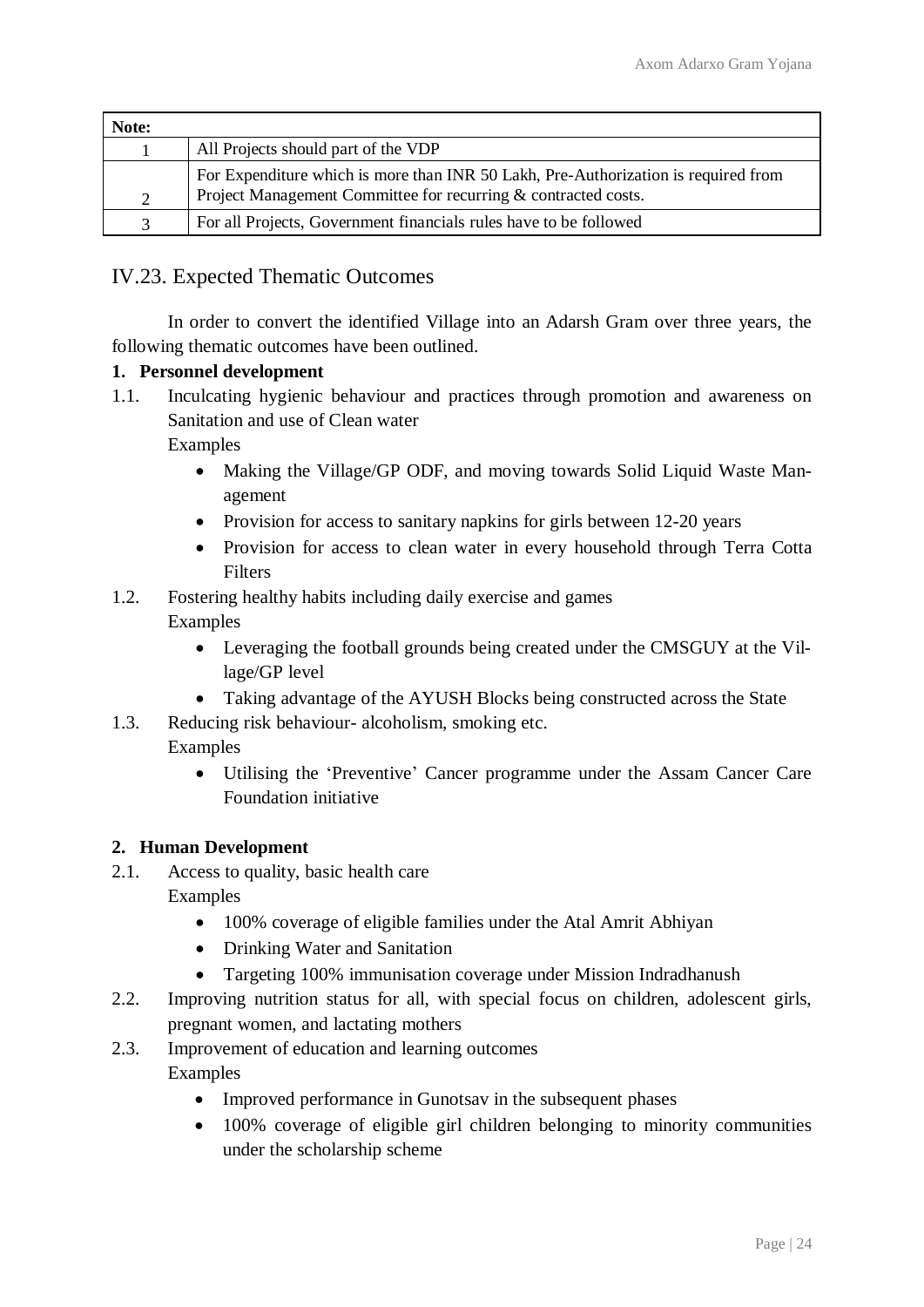#### **3. Social Development**

- 3.1. Building the capacity of the people to contribute to local development
- 3.2. Activities for honoring village elders, cultural icons, etc.
- 3.3. Activities for violence and crime free villages Examples:
	- Setting up Citizen Communities
	- Aiding the setting up 'MOITRI' Stations/ Outposts etc. in the village
- 3.4. Promotion of Gender Equality, Peace and Security

Examples:

• Safety and Security for women and children in public and private sphere

## **4. Economic Development**

4.1. Ensuring doubling of farm income through various activities envisaged under the CMSGUY in addition to other activities

Examples:

- 100% coverage of Soil Health Cards
- Sensitisation of the Zero Interest on Crop Loans scheme, Farmers Debt Relief Scheme and provision of financial assistance for farm implements and ensuring maximum farmer benefit from these schemes
- Increasing the inter-linkages between KVKs, Agri-farm clinics etc. with rural farmers
- 4.2. Skill development of all eligible youth for self-employment and placement Examples:
	- Coverage of eligible youth under the Skill Development Mission, Pradhan Mantri Kaushal Vikas Yojana
	- Access to banking finance under the SVAYEM Yojana
- 4.3. Village tourism including eco-tourism Examples:
	- Convert the traditional houses into home-stays under the 'Amar Alohi' scheme

#### **5. Environmental Development**

- 5.1. Activities for a clean and green village
- 5.2. Promotion of household level Plantations (through kitchen gardens and promotion of greening of villages)
- 5.3. Water Harvesting systems both at the community and individual household levels
- 5.4. Gully control to manage surfaces for protection against soil erosion and degradation
- 5.5. Roadside plantations
- 5.6. Water Conservation and Watershed management especially renovation and revival of traditional water bodies
- 5.7. Reducing local pollution of air, water and land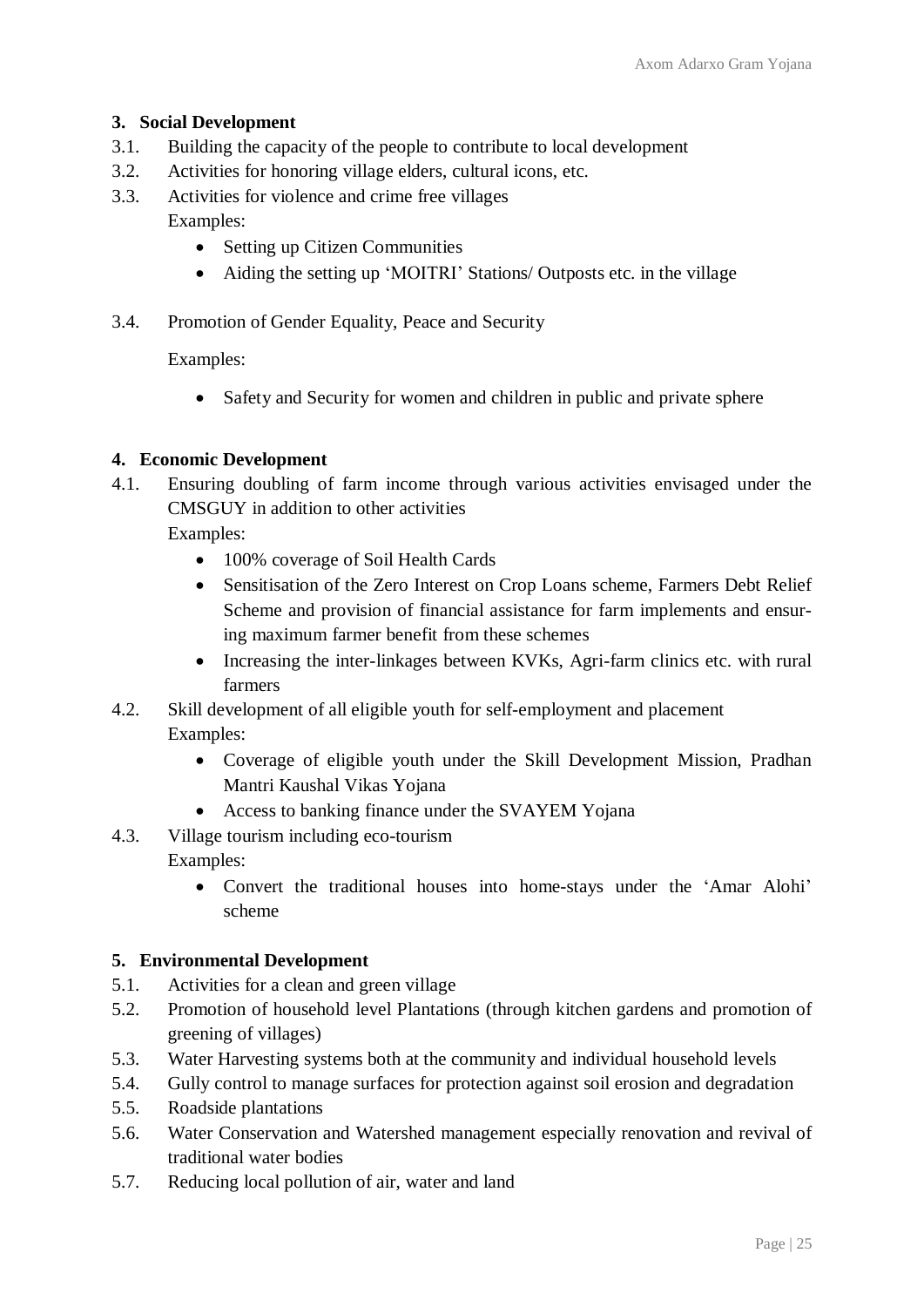Examples:

 Generate sensitization & awareness of the 'Mukhya Mantri Adarxa Deep Yojana'

## **6. Basic Amenities and Services**

Examples:

- Pucca houses for all under the Pradhan Mantri Awaas Yojana (G)
- Village roads & drainage
- Street Lighting
- Electricity connection to households under the 'Saubhagya' scheme
- Develop 'Model Anganwadi centres'
- Garbage collection

#### **7. Social Security**

Examples:

- 100% coverage of eligible senior citizens under the Universalization of Old Age Pension Scheme
- Enrolment of all Divyangs under the DeenDayalDivyangSahyajAchoni
- Chah Bagicha Dhan Puraskar Aru Surakhya Yojana
- Enrolment under the Jan Dhan Yojana and other social insurance schemes
- PDS- universal access to all eligible households

#### **8. Good Governance**

Examples:

- Strengthening of local democracy through strong and accountable Villages/GPs
- e-Governance resulting in better service delivery
- Ensuring regular and punctual attendance of government and panchayat staff

#### **9. Physical Infrastructure Development**

Ensure all basic amenities such as village roads, lighting, bridges, electricity, health and educational facilities are available for all.

Examples:

- Ensure up-gradation of the schools/ educational infrastructure under the scheme 'Provision of Additional Classrooms, Partition Walls, and Electricity in Elementary Schools'
- Construction of roads under Pradhan Mantri Grameen Sadak Yojana
- Construction of all village roads
- Availability of Street lighting in all public spaces and roads
- Waste management systems and composting units in every village for composting bio-degradable waste
- Conversion of timber bridges into Permanent RCC Bridge
- Construction of public sanitation facilities and ensuring ODF villages through availability of toilets in every household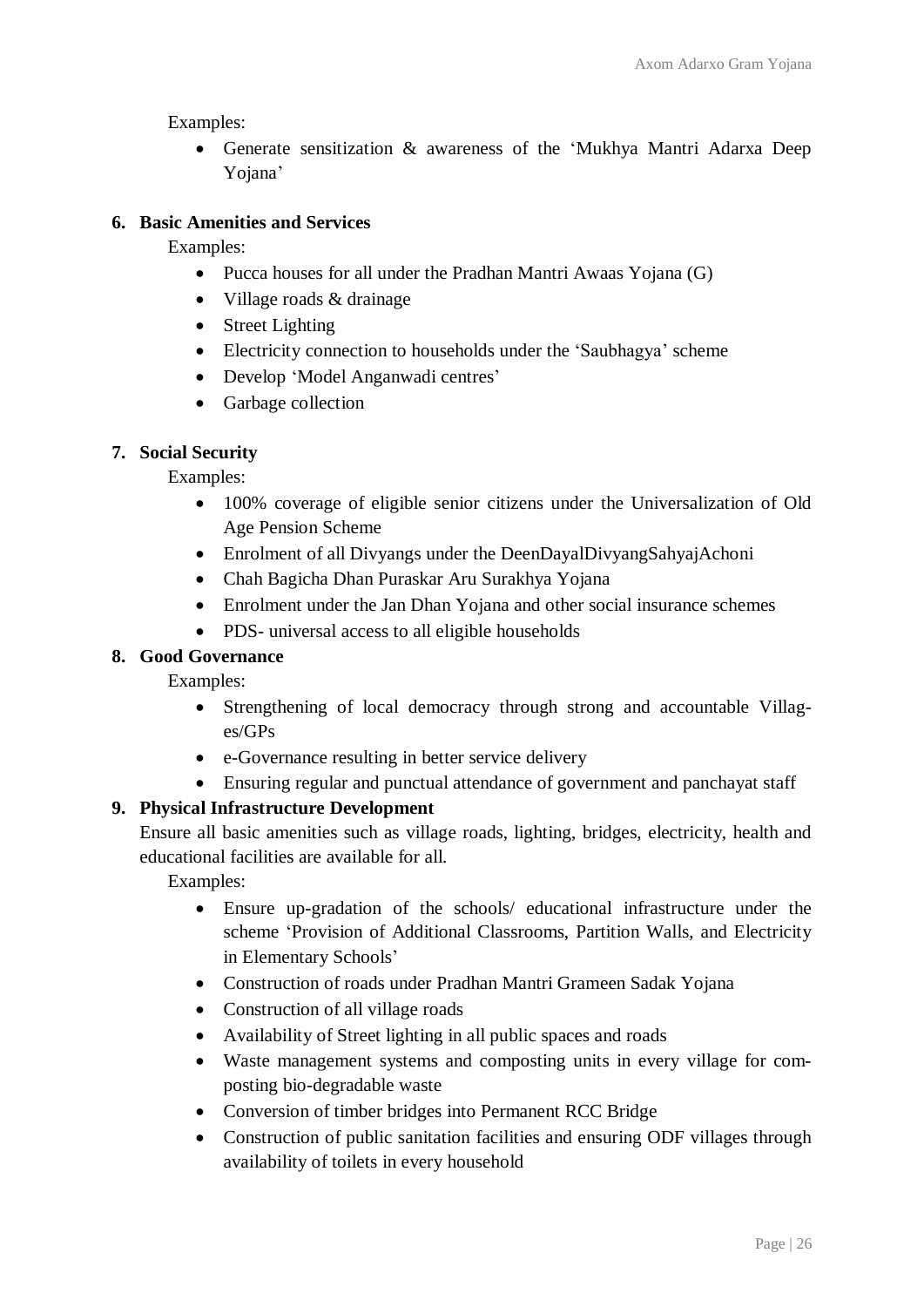## Annexure-I

# **SDGs and some priority targets which are linked to AAGY for planning and development are mentioned below:**

## **SDG 1: End Poverty in all its forms everywhere**

Target: Ensure that all men and women, in particular the poor and the vulnerable, have equal rights to economic resources, as well as access to basic services, ownership and control over land and other forms of property, inheritance, natural resources, appropriate new technology and financial services, including micro-finance.

Indicators:

- 1. Proportion of population below the poverty line, by sex, age, employment status and geographical location (rural)
- 2. Proportion of population living in households with access to basic services

## **SDG 2: End hunger, achieve food security, and improved nutrition and promote sustainable agriculture**

Target: Double the agricultural productivity and incomes of small-scale food producers, in particular women, family farmers and fishers, through secure and equal access to land, other productive resources and inputs, knowledge, financial services, markets and opportunities for value addition and non-farm employment.

Indicators:

1. Proportion of agricultural area under productive and sustainable agriculture

#### **SDG 3: Ensure healthy lives and promote well being for all at all ages**

Target:Achieve universal health coverage, including financial risk protection, access to quality essential health-care services and access to safe, effective, quality and affordable essential medicines and vaccines for all

Indicators:

- 1. Prevalence of undernourishment, and proportion of stunting, malnourishment
- 2. Proportion of births attended by skilled health personnel

## **SDG 4: Ensure inclusive and equitable quality education and promote lifelong learning opportunities for all**

Target: Ensure equal access to all boys and girls free, equitable and quality primary and secondary education and for all women and men to affordable and quality technical, vocational and tertiary education, including university and increase the number of youth and adults who have relevant skills, including technical and vocational skills, for employment, decent jobs and entrepreneurship

Indicators: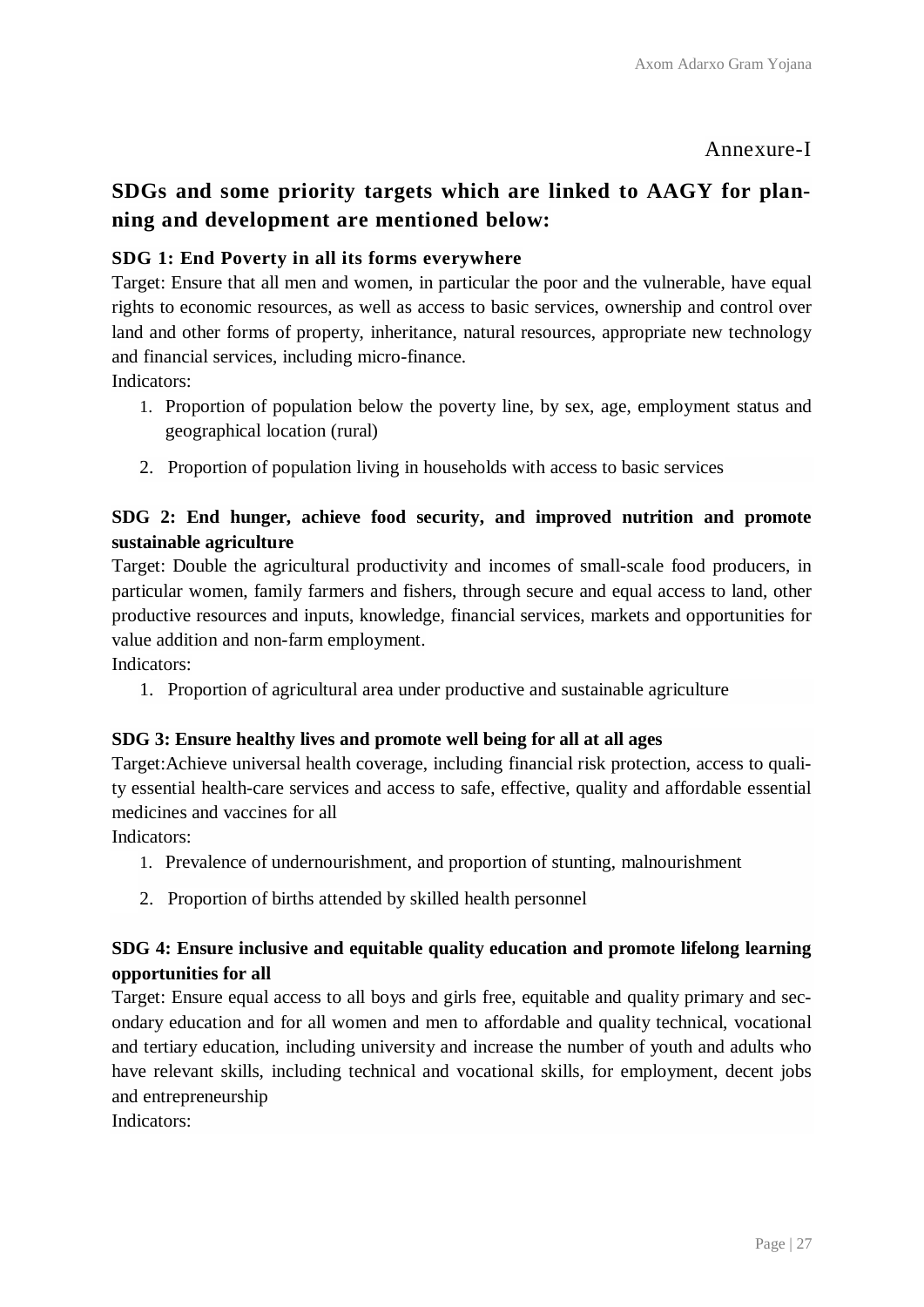- 1. Proportion of children and young people: (a) in grades 2/3; (b) at the end of primary; and (c) at the end of lower secondary achieving at least a minimum proficiency level in (i) reading and (ii) mathematics, by sex
- 2. Participation rate of youth and adults in formal and non-formal education and training in the previous 12 months, by sex
- 3. Proportion of youth and adults with information and communications technology (ICT) skills, by type of skill

## **SDG 5: Achieve gender equality and empower all women and girls**

Target: Eliminate all forms of violence against all women and girls in the public and private spheres, including trafficking, early marriage, witch-hunting and sexual and other types of exploitation

Indicators:

- 1. Proportion of women aged 20-24 years who were married or in a union before age 15 and before age 18
- 2. Proportion of women and girls aged 15 years and older subjected to sexual violence by persons other than an intimate partner in the previous 12 months, by age and place of occurrence

## **SDG 6: Ensure availability and sustainable management of water and sanitation to all**

Target:Ensure universal and equitable access to safe and affordable drinking water forall Indicators:

1. Proportion of population using safely managed drinking water services

Target: Achieve access to adequate and equitable sanitation and hygiene for all and end open defecation, paying special attention to the needs of women and girls and those in vulnerable situations

Indicators:

- 1. Proportion of population using safely managed sanitation services, including a handwashing facility with soap and water
- 2. Proportion of local administrative units with established and operational policies and procedures for participation of local communities in water and sanitation management

#### **SDG 7: Ensure access to affordable, reliable, sustainable and modern energy for all**

Target: Ensure universal access to affordable, reliable and modern energy services Indicators:

1. Proportion of population with access to electricity

## **SDG 8: Promote sustained, inclusive and sustainable economic growth, full and productive employment and decent work for all**

Target: To achieve full and productive employment and decent work for all women and men, including for young people and persons with disabilities, and equal pay for work of equal value

Indicators: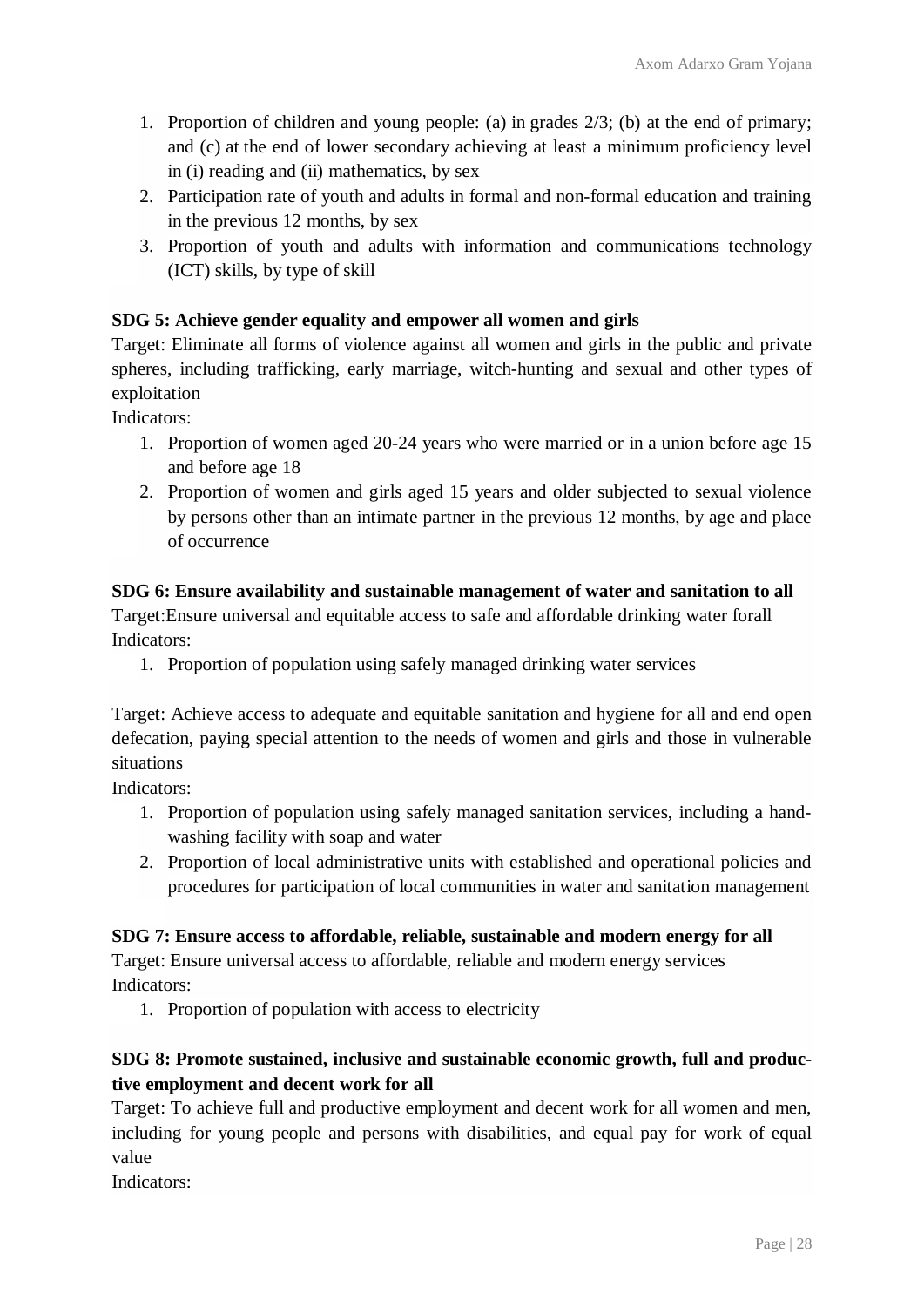1. Proportion of informal employment in non-agriculture employment, by sex

## **SDG 15: Protect, restore and promote sustainable use of ecoterrestrial ecosystems, sustainbly manage forests, combat desertification and halt and reserve land degradation and halt biodiversity loss**

Target:Sustainable management and efficient use of natural resources, eco-systems, marine bodies, promote the implementation of sustainable management of all types of forests, halt deforestation, restore degraded forests and substantially increase afforestation and reforestation

Indicators:

- 1. Proportion of local breeds classified as being at risk, not-at-risk or at unknown level of risk of extinction
- 2. Forest area as a proportion of total land area
- 3. Proportion of traded wildlife that was poached or illicitly trafficked

## **SDG 16: Promote peaceful and inclusive societies for sustainable development, provide access to justice for all and build effective accountable and inclusive institutions at all levels**

Target: Develop effective, accountable and transparent institutions at all levels and delivery of all programmes, implementation of laws in a timely, transparent and accountable manner. Indicators:

1. Primary government expenditures as a proportion of original approved budget, by sector (or by budget codes or similar)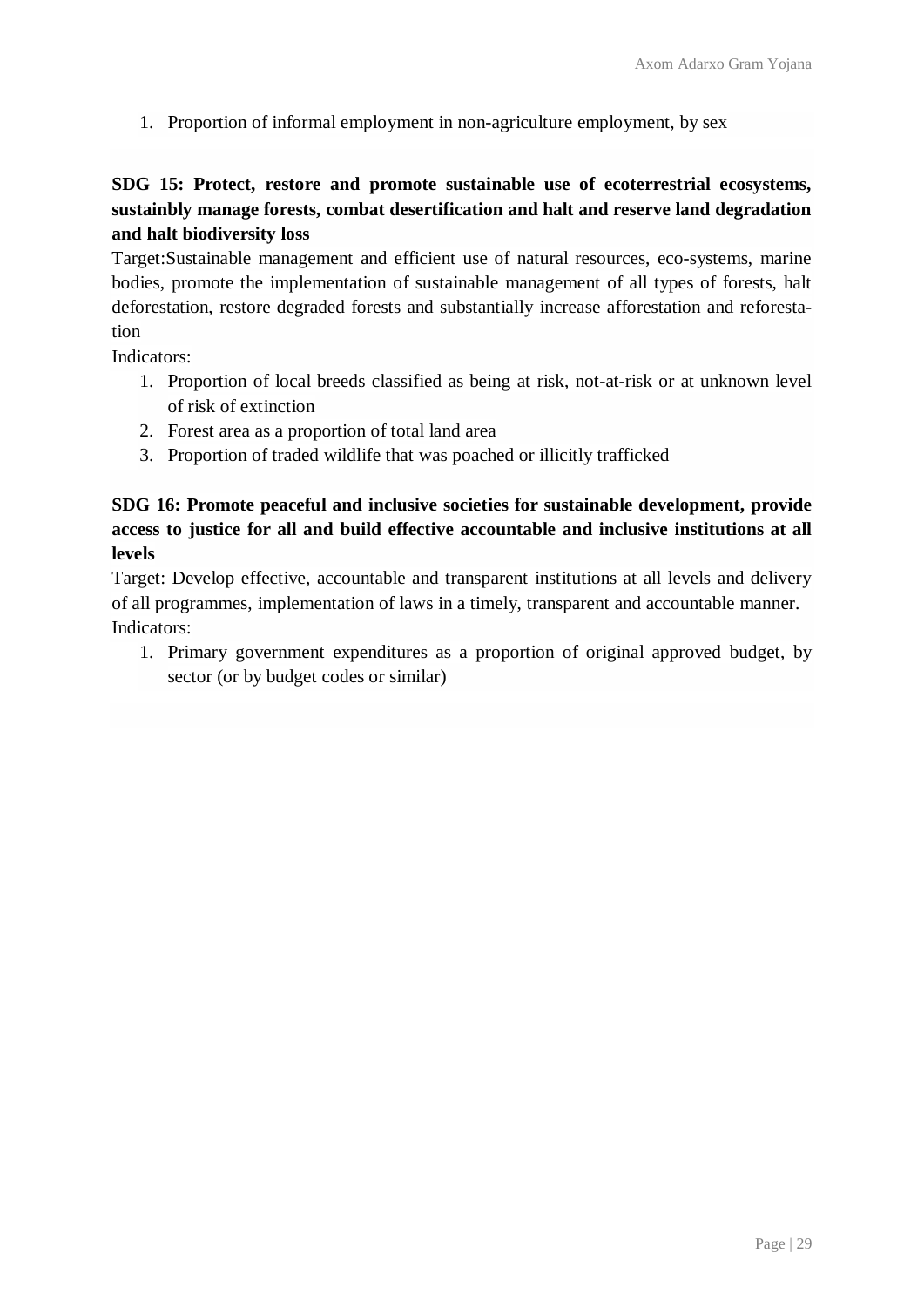## Annexure II

# Survey Template for Household Level Survey

#### AXOM ADARXO GRAM YOJNA (AAGY) Baseline Household Survey Questionnaire

| Ward No. $\frac{1}{\sqrt{1-\frac{1}{2}}\sqrt{1-\frac{1}{2}}\left(\frac{1}{2}-\frac{1}{2}\right)}$ |  |
|---------------------------------------------------------------------------------------------------|--|
|                                                                                                   |  |
|                                                                                                   |  |

#### 1. Family Identity and Size

| Name of<br>Head of<br>Household |                |            |            | Male/<br>Female |  |
|---------------------------------|----------------|------------|------------|-----------------|--|
| <b>SECC</b><br>Survey ID:       | Family<br>size | Over<br>18 | 6 to<br>18 | Under 6         |  |

#### 2. Category & Entitlement Details (Tick as appropriate)

| Social                           |          | Life      | 1. All Adults  |           | AABY        | 1. Yes     | Kisan Credit    | Yes / No                              |
|----------------------------------|----------|-----------|----------------|-----------|-------------|------------|-----------------|---------------------------------------|
| Category                         |          | Insuranc  | 2. Some Adults |           |             | 2. No.     | Card            |                                       |
|                                  |          | e         | 3. None        |           |             |            |                 |                                       |
| Poverty                          | $1.$ BPL | Health    | 1. All Adults  |           | <b>RSBY</b> | 1. Yes     | <b>MNGNREGS</b> |                                       |
| <b>Status Year:</b>              | 2. APL   | Insuranc  | 2. Some Adults |           |             | 2. No.     | Job Card        |                                       |
|                                  |          | e         | 3. None        |           |             |            | Number          |                                       |
| PDS (if NFSA is not implemented) |          |           | Annapurna      | Antyodaya | <b>BPL</b>  | <b>APL</b> | an SHG? Yes/No  | Is any member in the family member of |
|                                  |          |           |                |           |             |            |                 |                                       |
| PDS (if NFSA is implemented)     |          | Annapurna | Antyodaya      | Priorit   | Other       |            |                 |                                       |
|                                  |          |           |                |           | у           |            |                 |                                       |

#### 3. Adults (above 18 years)

| Name | Age | Sex<br>M/F/<br>$\mathbf{O}$ | Disability<br><b>Status</b><br>Y/N | Marital<br><b>Status</b> | Education<br><b>Status</b> | Aadha<br>r Card<br>(Y/N) | Bank<br>A/C<br>(Y/N) | Social<br>Security<br>Pension |
|------|-----|-----------------------------|------------------------------------|--------------------------|----------------------------|--------------------------|----------------------|-------------------------------|
|      |     |                             |                                    |                          |                            |                          |                      |                               |
|      |     |                             |                                    |                          |                            |                          |                      |                               |
|      |     |                             |                                    |                          |                            |                          |                      |                               |
|      |     |                             |                                    |                          |                            |                          |                      |                               |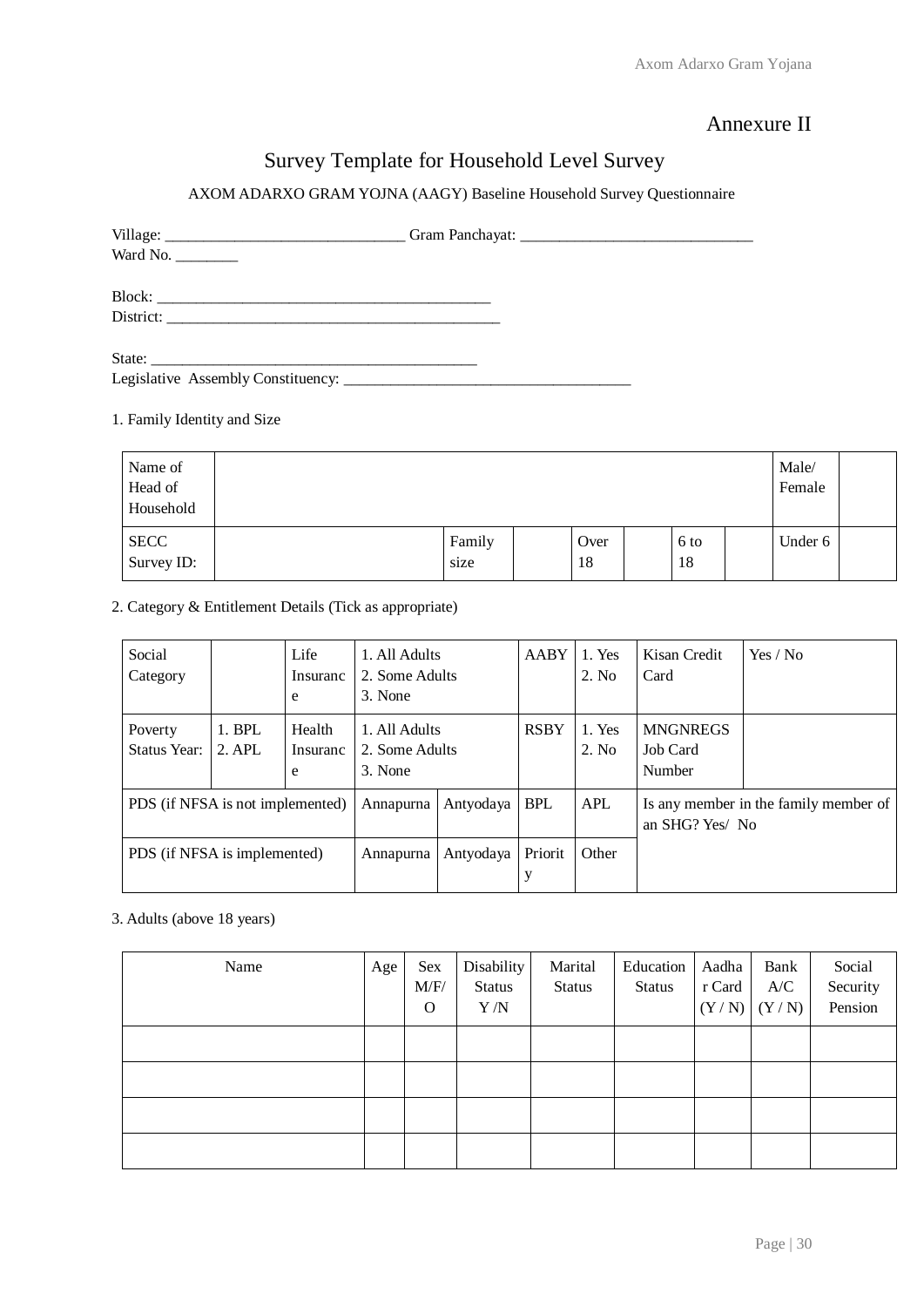#### 4. Children from 6 years and up to 18 years

| Name | Age | Sex<br>M/F/<br>$\mathbf 0$ | Disabilit<br>y Status<br>Y/N | Marital<br>$Code*$ | Level of<br>Education:<br>Code# | Going to<br>School/Colleg<br>e<br>(Y/N) | Current<br>Class | Computer<br>Literate<br>(Y/N) |
|------|-----|----------------------------|------------------------------|--------------------|---------------------------------|-----------------------------------------|------------------|-------------------------------|
|      |     |                            |                              |                    |                                 |                                         |                  |                               |
|      |     |                            |                              |                    |                                 |                                         |                  |                               |
|      |     |                            |                              |                    |                                 |                                         |                  |                               |
|      |     |                            |                              |                    |                                 |                                         |                  |                               |

#### 5. Children below 6 years

| Name | Age | Sex<br>M/F/<br>$\mathbf{O}$ | Disability<br><b>Status</b><br>$\Upsilon/N$ | Going to<br>School<br>(Y/N) | Going to<br>AWC<br>Y/N | De-worming<br>done | Fully<br>immunise<br>d<br>Y/N | Mother's<br>age at the<br>time of<br>child's<br>birth |
|------|-----|-----------------------------|---------------------------------------------|-----------------------------|------------------------|--------------------|-------------------------------|-------------------------------------------------------|
|      |     |                             |                                             |                             |                        |                    |                               |                                                       |
|      |     |                             |                                             |                             |                        |                    |                               |                                                       |
|      |     |                             |                                             |                             |                        |                    |                               |                                                       |
|      |     |                             |                                             |                             |                        |                    |                               |                                                       |

#### 6. Hand washing

|                     | Always |       | Sometimes |       | Never |
|---------------------|--------|-------|-----------|-------|-------|
| After use of toilet | Soap   | Other | Soap      | Other |       |
| Before eating       | Soap   | Other | Soap      | Other |       |

7. Use of Mosquito Net

Children: Yes / No Adults: Yes / No

#### 8. Do members take regular Physical Exercise?

|          | Yoga     | Games    | <b>Other Exercises</b> |
|----------|----------|----------|------------------------|
| Adults   | Yes / No | Yes / No | Yes / No               |
| Children | Yes / No | Yes / No | Yes / No               |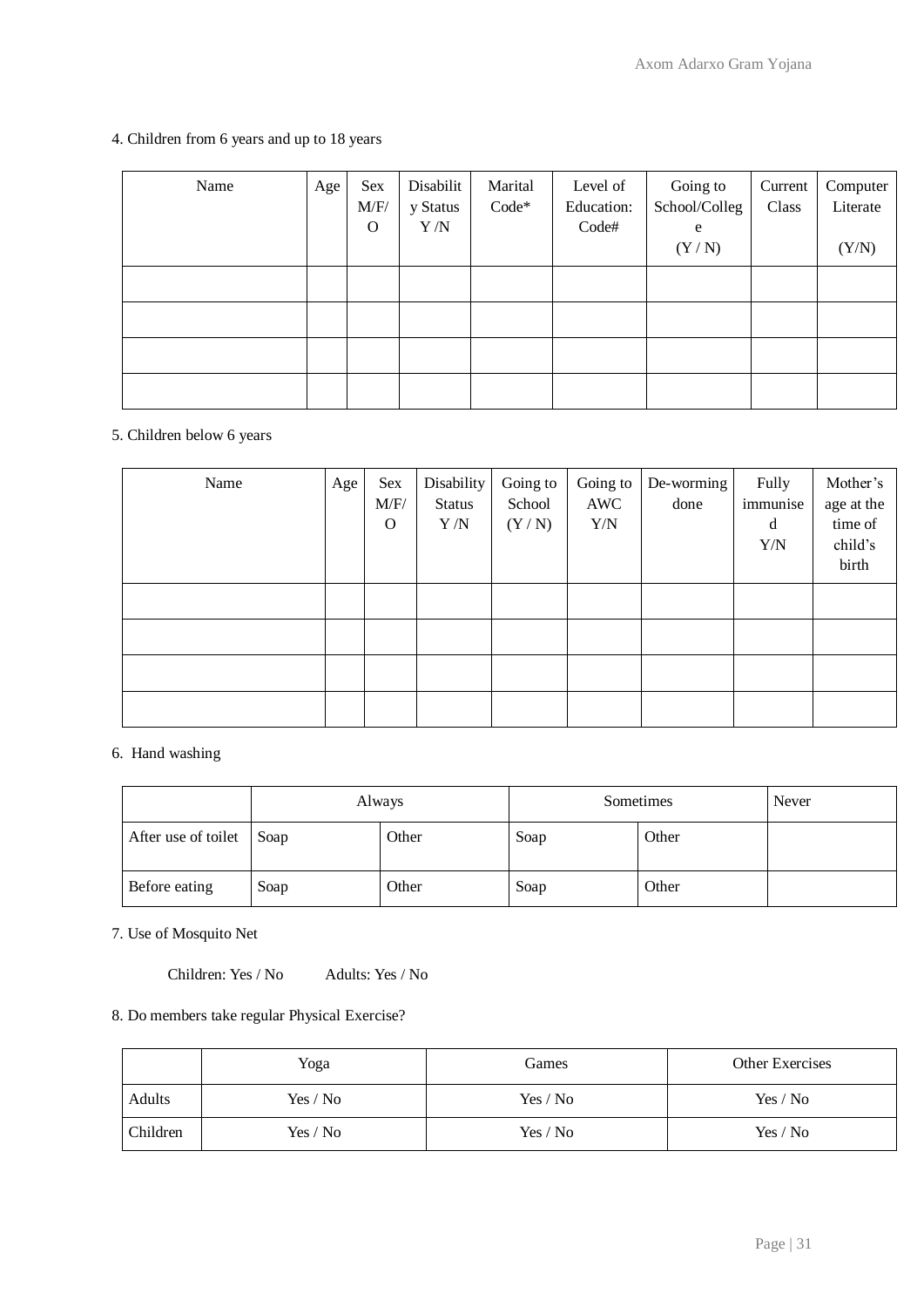#### 9. Consumption of Tobacco

|          | Smoking | Chewing |
|----------|---------|---------|
| Adults   |         |         |
| Children |         |         |

#### 10. House and Homestead Data

| Own House: Yes / No                             | No. of rooms:                                    |  |
|-------------------------------------------------|--------------------------------------------------|--|
| Type: Kutcha / Semi Pucca / Pucca               |                                                  |  |
| Toilet: Private / Community / Open defecation   |                                                  |  |
| Drainage linked to house: Covered / Open / None |                                                  |  |
| Waste Collection System:                        | Door Step / Common Point / No Collection Systems |  |
| Homestead Land: Yes / No                        | Kitchen Garden: Yes / No                         |  |
| Compost Pit: Individual / Group / None          | Biogas Plant: Individual / Group / None          |  |

#### 11. Source of Water (Distance from source in Kms.)

| <b>Source of Water</b>       |          | <b>Distance</b> |
|------------------------------|----------|-----------------|
| Piped water at home          | Yes / No |                 |
| Community water tap          | Yes / No |                 |
| Hand Pump (Public / Private) | Yes / No |                 |
| Open well (Public / Private) | Yes / No |                 |
| Other (mention):             |          |                 |

## 12. Source of Lighting and Power

| Electricity connection to household: Yes / No         |  |  |
|-------------------------------------------------------|--|--|
| Lighting: Electricity / Kerosene / Solar Power        |  |  |
| <b>Mention if any other:</b>                          |  |  |
| Cooking: LPG / Biogas / Kerosene / Wood / Electricity |  |  |
| <b>Mention if any other:</b>                          |  |  |
| <b>If cooking in Chulah:</b> Normal / Smokeless       |  |  |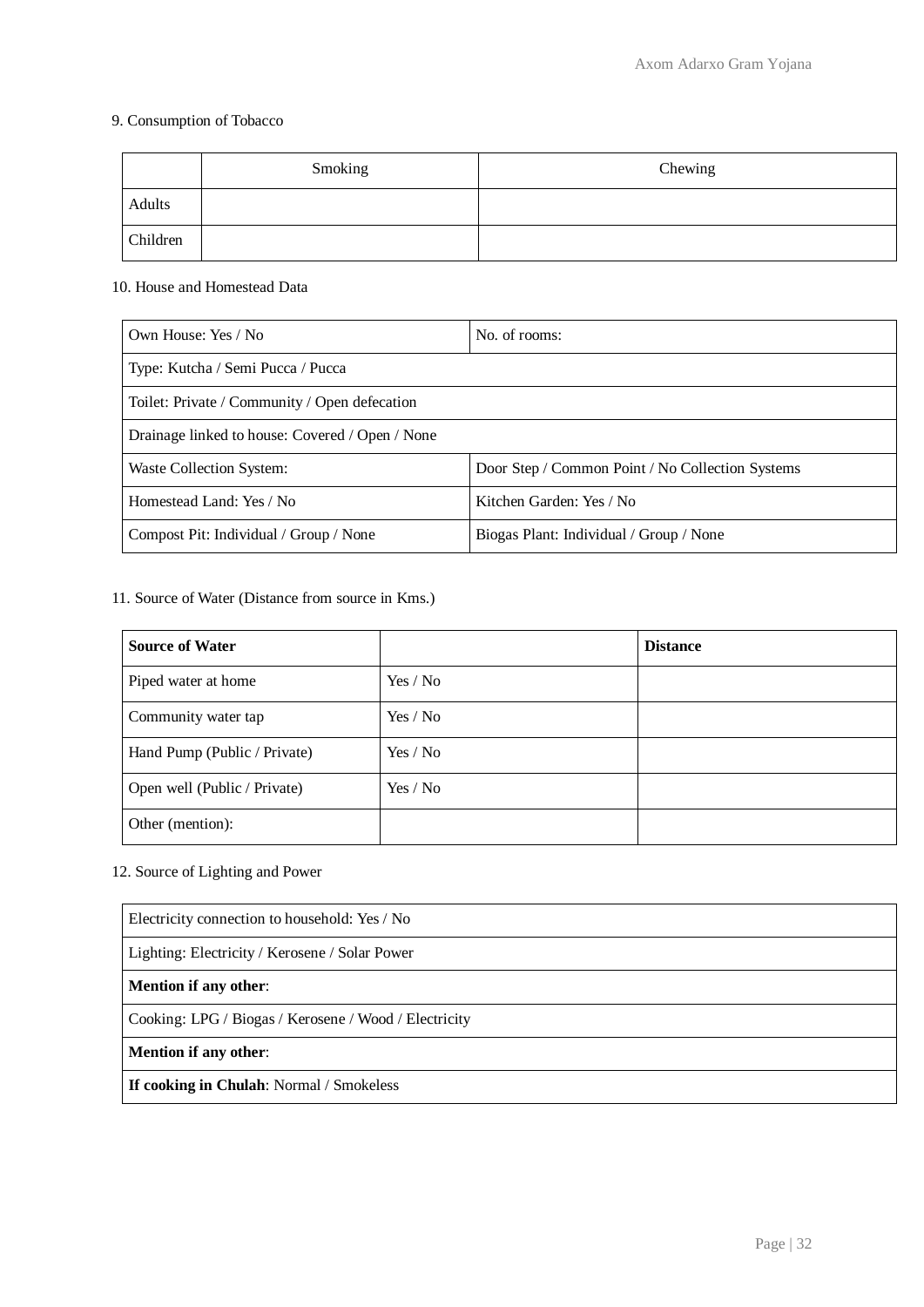#### 13. Landholding (Acres)

| 1. Total                                           | 2. Cultivable Area<br><b>Size</b><br>No. of Holding   |  |
|----------------------------------------------------|-------------------------------------------------------|--|
| 3. Irrigated Area<br><b>Size</b><br>No. of Holding | 4. Uncultivable Area<br><b>Size</b><br>No. of Holding |  |
| 5. Land Ownership<br><b>Size</b><br>No. of Holding | 6. Homestead Land<br><b>Size</b><br>No. of Holding    |  |

#### 14. Principal Occupations in the Household

| Livelihood                          | <b>Tick if applicable</b> |
|-------------------------------------|---------------------------|
| Farming on own land                 |                           |
| Sharecropping / Farming leased land |                           |
| Animal Husbandry                    |                           |
| Pisciculture                        |                           |
| Fishing                             |                           |
| Skilled Wage Worker                 |                           |
| Unskilled Wage Worker               |                           |
| Salaried Employment in Government   |                           |
| Salaried Employment- Private Sector |                           |
| Weaving                             |                           |
| Other Artisan (mention)             |                           |
| Other Trade & Business (mention)    |                           |

#### 15. Migration Status

Does any member of the household migrate for work: Yes / No. If Yes Entire Year / Seasonal. Does anyone below 18 years migrate for work:  $Y/N$ ?

#### 15. Agricultural Inputs

| Do you use chemical fertilizers  | Yes / No |
|----------------------------------|----------|
| Do you use chemical insecticides |          |
| Do you use chemical weedicide    |          |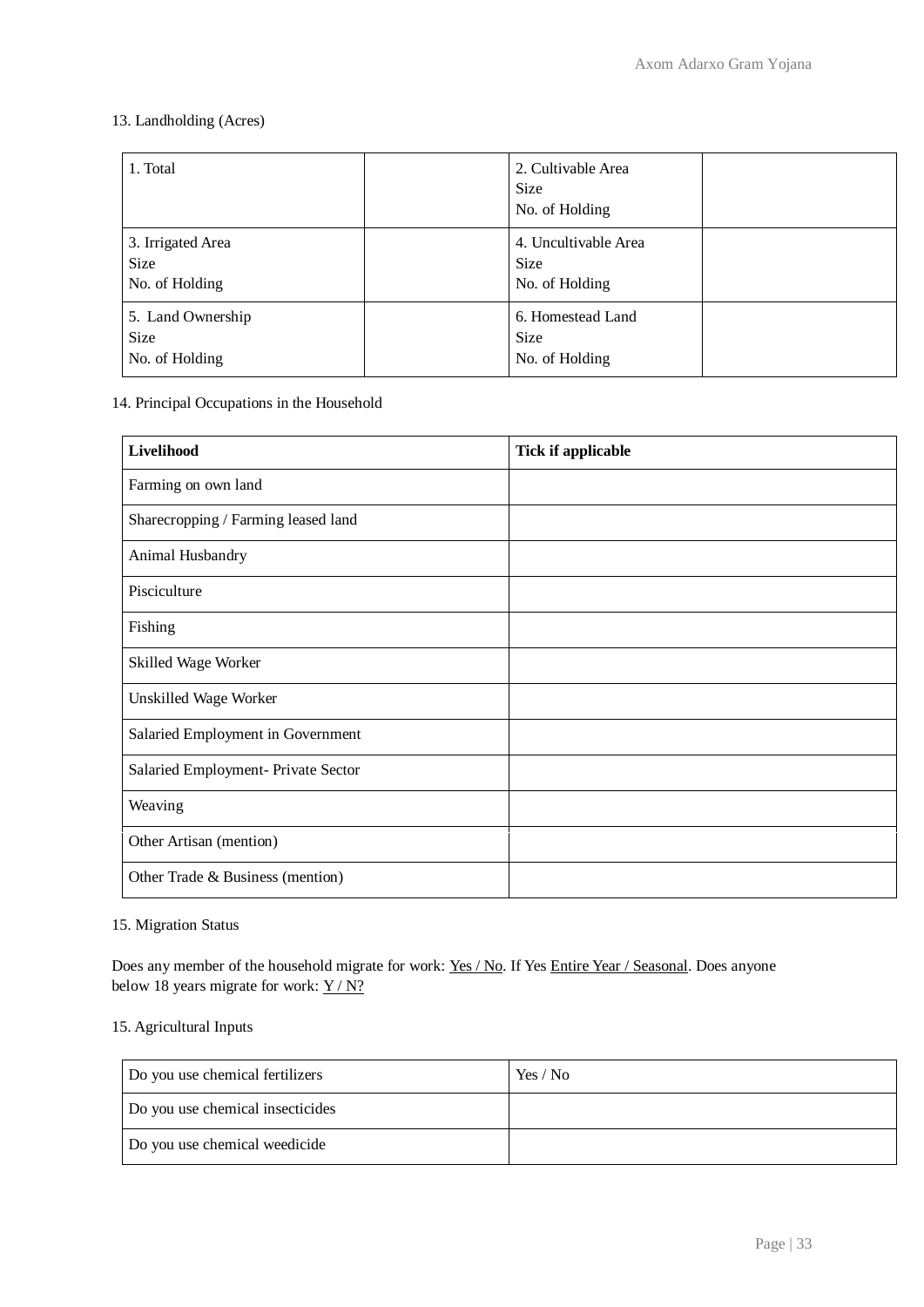| Do you have Soil Health Card                                     |  |  |
|------------------------------------------------------------------|--|--|
| Irrigation: None / Canal / Tank / Bore well / Other              |  |  |
| Drip or Sprinkler Irrigation: Drip / Sprinkler Irrigation / None |  |  |

#### 16. Agricultural Produce in a normal year (Top 3)

| <b>Name</b> | Unit | Quantity |
|-------------|------|----------|
|             |      |          |
|             |      |          |
|             |      |          |

#### 17. Livestock Numbers

| Cows (Breed):                                | Bullocks:      | Calves:                |  |
|----------------------------------------------|----------------|------------------------|--|
| Female Buffalo:                              | Male Buffalo:  | <b>Buffalo Calves:</b> |  |
| Goats/Sheep:                                 | Poultry/Ducks: | Pigs (Breed):          |  |
| Any other: Type:<br>$No.$ :                  |                |                        |  |
| Shelter for Livestock: Pucca / Kutcha / None |                |                        |  |
| Average Daily Production of Milk (Liters):   |                |                        |  |

18. What games do children play?

#### 19. Do children play musical instrument (mention)

20. List the existing state or central schemes being utilized/ formerly used/ currently availing by the household

| <b>Scheme Name</b> | <b>Beneficiary</b> | <b>State/Central</b> |
|--------------------|--------------------|----------------------|
|                    |                    |                      |
|                    |                    |                      |
|                    |                    |                      |
|                    |                    |                      |
|                    |                    |                      |
|                    |                    |                      |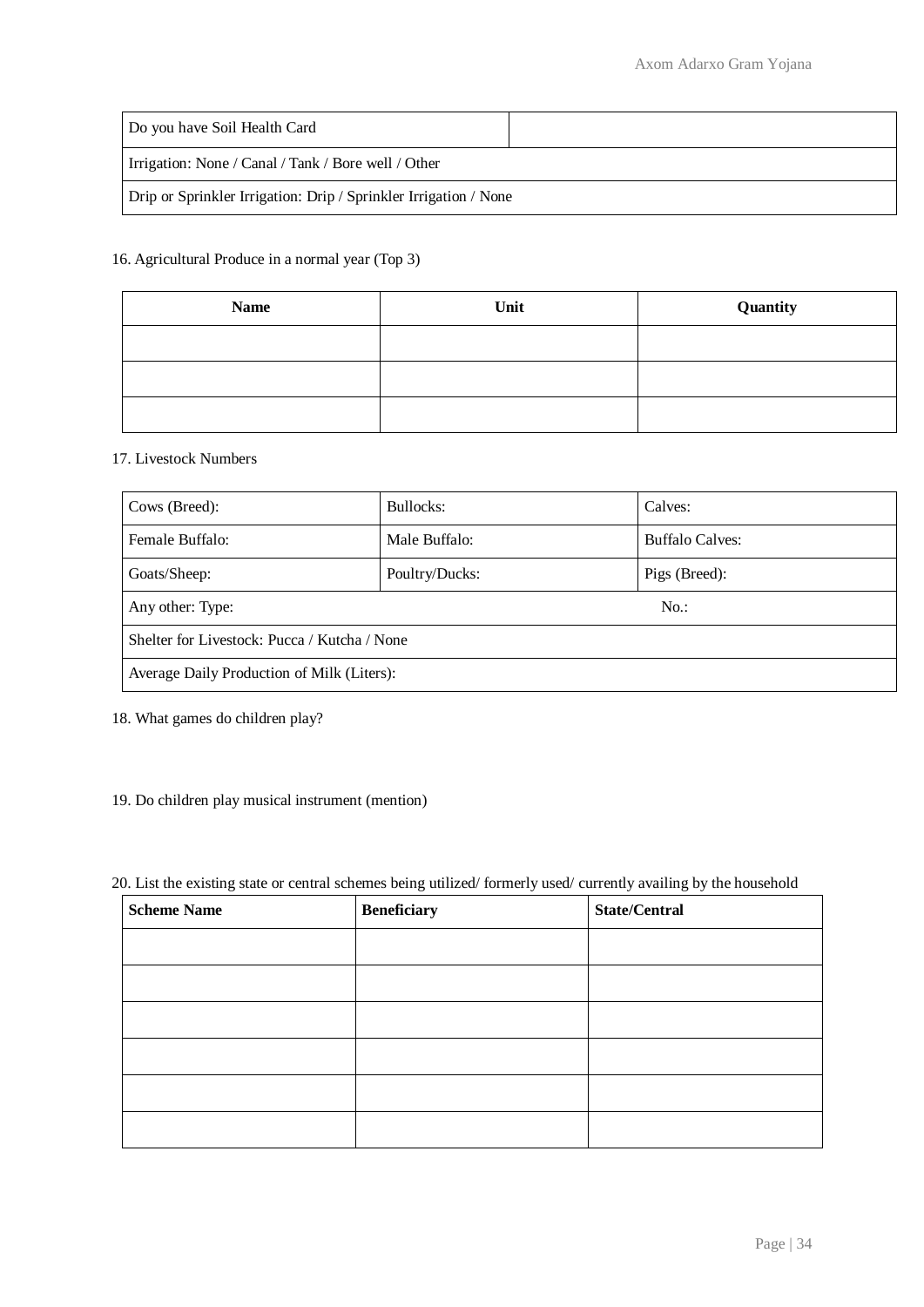21. State any Skills Training undertaken by any member of the household

| <b>Name of Training</b> | <b>Duration</b> | <b>Member Name</b> |
|-------------------------|-----------------|--------------------|
|                         |                 |                    |
|                         |                 |                    |
|                         |                 |                    |

22. State any entrepreneurship activities (such as starting a shop/ agricultural innovation/ start-up etc.) initiated by the household

 $\_$  ,  $\_$  ,  $\_$  ,  $\_$  ,  $\_$  ,  $\_$  ,  $\_$  ,  $\_$  ,  $\_$  ,  $\_$  ,  $\_$  ,  $\_$  ,  $\_$  ,  $\_$  ,  $\_$  ,  $\_$  ,  $\_$  ,  $\_$  ,  $\_$  ,  $\_$  ,  $\_$  ,  $\_$  ,  $\_$  ,  $\_$  ,  $\_$  ,  $\_$  ,  $\_$  ,  $\_$  ,  $\_$  ,  $\_$  ,  $\_$  ,  $\_$  ,  $\_$  ,  $\_$  ,  $\_$  ,  $\_$  ,  $\_$  ,  $\_$  ,  $\_$  ,  $\_$  ,  $\_$  ,  $\_$  ,  $\_$  ,  $\_$  ,  $\_$  ,  $\_$  ,  $\_$  ,  $\_$  ,  $\_$  ,  $\_$  ,  $\_$  ,  $\_$  ,  $\_$  ,  $\_$  ,  $\_$  ,  $\_$  ,  $\_$  ,  $\_$  ,  $\_$  ,  $\_$  ,  $\_$  ,  $\_$  ,  $\_$  ,  $\_$  ,  $\_$  ,  $\_$  ,  $\_$  ,  $\_$  ,  $\_$  ,  $\_$  ,  $\_$  ,  $\_$  ,  $\_$  ,  $\_$  ,  $\_$  ,  $\_$  ,  $\_$  ,  $\_$  ,  $\_$  ,  $\_$  ,  $\_$  ,  $\_$  ,  $\_$  ,  $\_$  ,  $\_$  ,  $\_$  ,  $\_$  ,  $\_$  ,  $\_$  ,  $\_$  ,  $\_$  ,  $\_$  ,  $\_$  ,  $\_$  ,  $\_$  ,  $\_$  ,  $\_$  ,  $\_$  ,  $\_$  ,  $\_$  ,  $\_$  ,  $\_$  ,  $\_$  ,  $\_$  ,  $\_$  ,  $\_$  ,  $\_$  ,  $\_$  ,  $\_$  ,  $\_$  ,  $\_$  ,

23. Any member of a Self-Help Group in the Household. If yes, name of the SHG and state their unique Identification No. under the SRLMS

| <b>SHG Name</b> | <b>Name of Member</b> | <b>Household Income</b> | <b>Unique ID</b> |
|-----------------|-----------------------|-------------------------|------------------|
|                 |                       | Agri:<br>Non-Agri:      |                  |
|                 |                       | Agri:<br>Non-Agri:      |                  |

Schedule filled by: Principal Respondent: Date of Survey: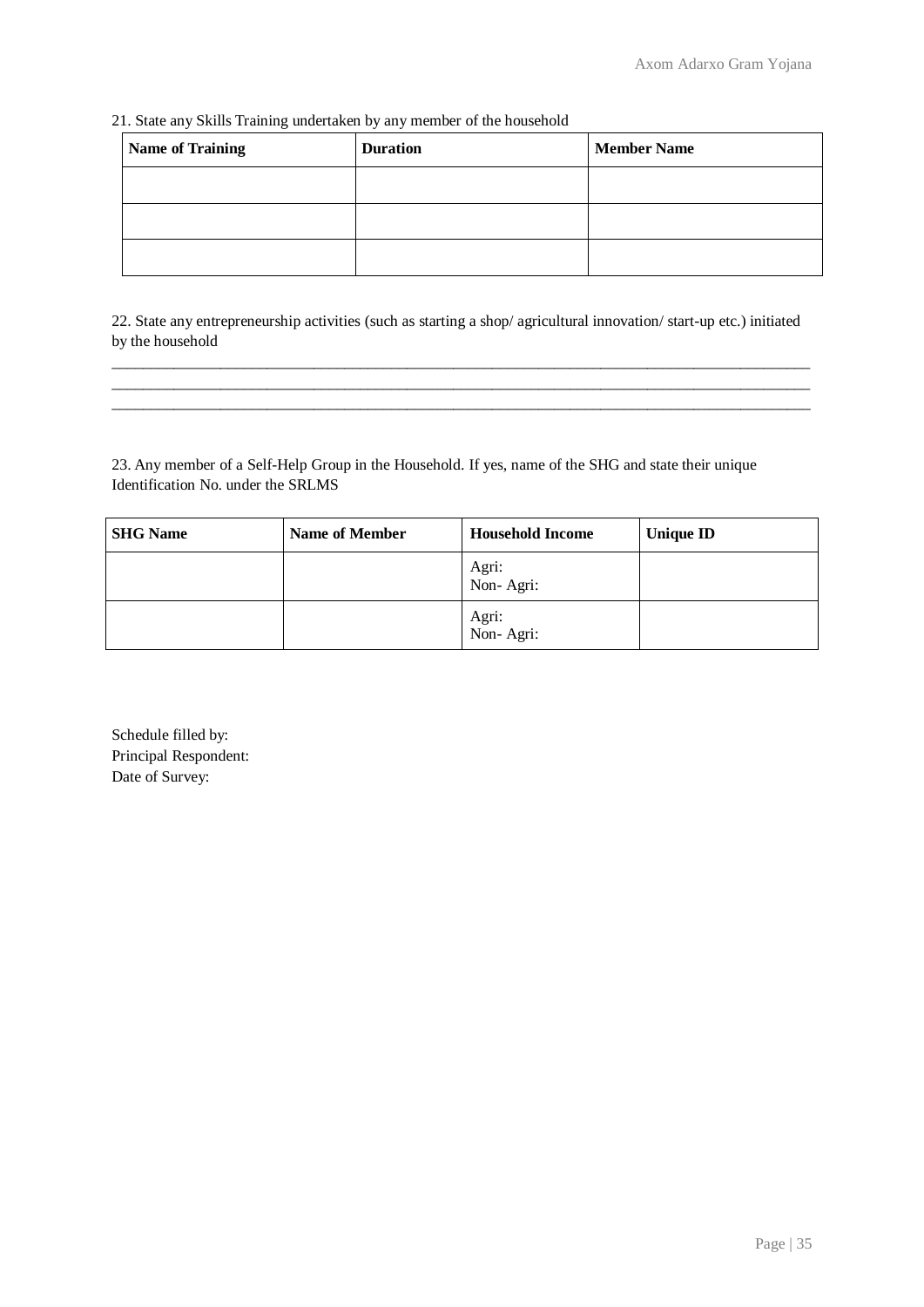## Annexure III

# Survey Template for Village Level Survey

AxomAdarxo Gram Yojana (AAGY) Village Details Survey Questionnaire (Note: Please aggregate information from village level questionnaires wherever relevant)

I. Basic Information

| a) |                                                          |        |         |           |
|----|----------------------------------------------------------|--------|---------|-----------|
| b) |                                                          |        |         |           |
| C) |                                                          |        |         |           |
| d) |                                                          |        |         |           |
| e) |                                                          |        |         |           |
| f) |                                                          |        |         |           |
|    | Demographic Information                                  |        |         |           |
|    | Number of Households Total Population Male Female Female |        |         |           |
|    | SC HHs                                                   | ST HHs | OBC HHs | Other Hhs |

I. Access to Infrastructure / Facilities / Services

|                | Infrastructure                             | Located within the Village<br>Yes $(Y) / No(N)$ | If located elsewhere (N),<br>distance from the Village |
|----------------|--------------------------------------------|-------------------------------------------------|--------------------------------------------------------|
| a.             | <b>ANM/Health Sub Centre</b>               |                                                 |                                                        |
| b.             | Nearest Primary Health Centre (PHC)        |                                                 |                                                        |
| c.             | Nearest Community Health Centre (CHC)      |                                                 |                                                        |
| d.             | Nearest post Office                        |                                                 |                                                        |
| e.             | Nearest Bank Branch (Any)                  |                                                 |                                                        |
| f.             | Nearest Bank with CBS Facility             |                                                 |                                                        |
| g.             | <b>Nearest ATM</b>                         |                                                 |                                                        |
| h.             | Nearest Primary School                     |                                                 |                                                        |
| i.             | <b>Nearest Middle School</b>               |                                                 |                                                        |
| j.             | Nearest Secondary School                   |                                                 |                                                        |
| k.             | Nearest Higher Secondary School/+2 College |                                                 |                                                        |
| $\mathbf{l}$ . | Nearest Graduate College                   |                                                 |                                                        |
| m.             | Nearest ITI/Polytechnic Centre             |                                                 |                                                        |
| n.             | KisanSeva Kendra                           |                                                 |                                                        |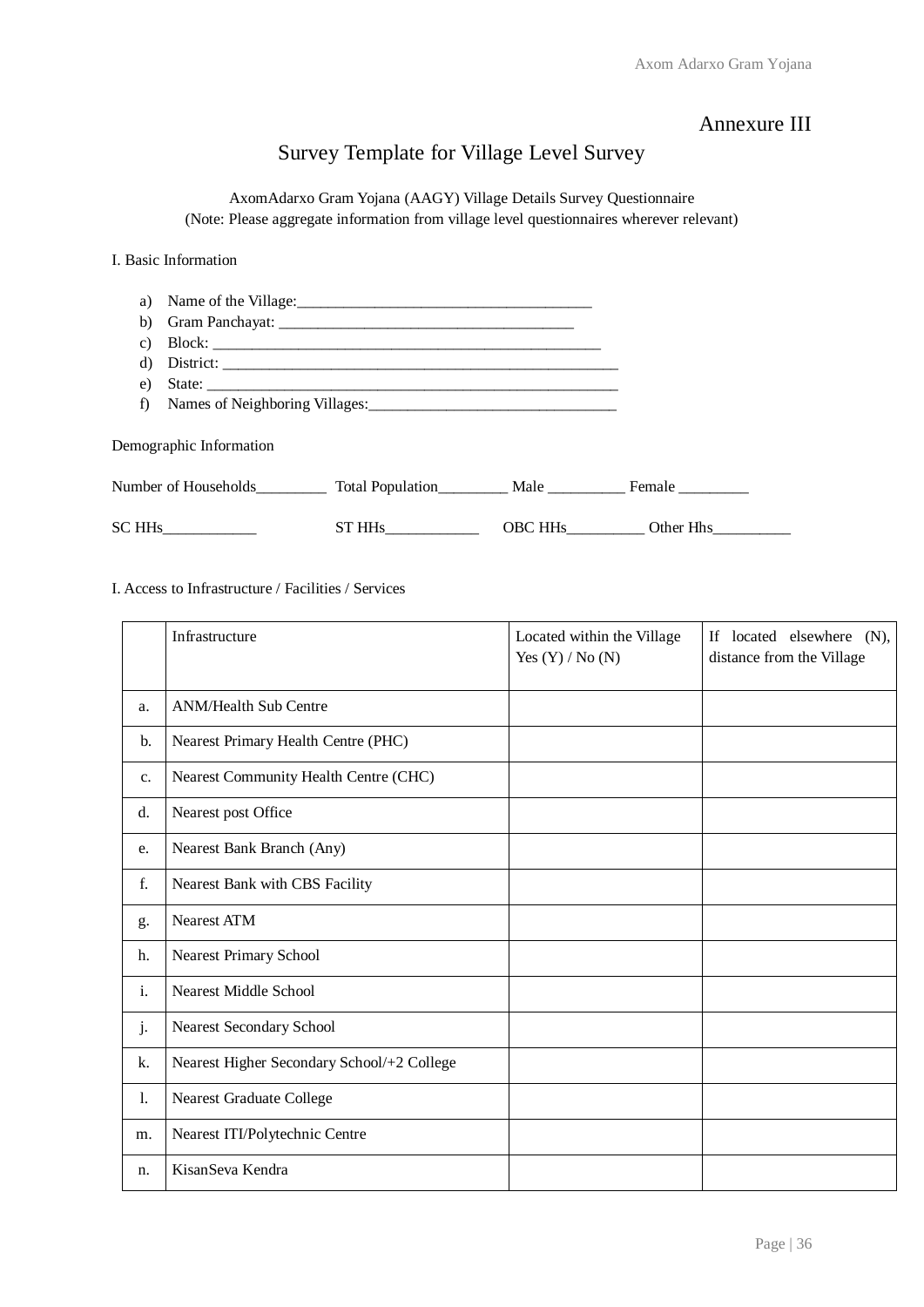| O. | <b>Agriculture Credit Cooperative Society</b> |  |
|----|-----------------------------------------------|--|
| p. | Nearest Agro Service Centre                   |  |
| q. | MSP based Government Procurement Centre       |  |
| r. | Milk Cooperative/Collection Centre            |  |
| S. | Veterinary Care Centre                        |  |
| t. | Ayurveda Centre                               |  |
| u. | Police Station / Outpost                      |  |
| V. | <b>Bus Stop</b>                               |  |
| W. | Railway Station                               |  |
| X. | Library                                       |  |
| у. | Common Service Centre                         |  |

IV. Sports Facilities in the Village:

a. Number of Play Grounds in the Village: Total \_\_\_\_\_\_\_\_ Public\_\_\_\_\_\_\_\_ Private\_\_\_\_\_\_\_\_

b. Mini Stadium: \_\_\_\_\_\_\_\_\_\_Yes(Y) /No (N) (Playground with equipment and sitting arrangement)

V. Education, ICDS

a. Number of Angan Wadi Centres: \_\_\_\_\_\_\_\_\_\_

b. Schools (Number)

Primary Private: \_\_\_\_ Primary Govt.: \_\_\_

Middle Private: \_\_\_\_\_ Middle Govt.: \_\_\_\_\_

Secondary Private:\_\_\_\_\_ Secondary Govt.:\_\_\_\_\_\_\_

Higher Secondary Private: \_\_\_\_\_\_ Higher Secondary Govt: \_\_\_\_\_

VI. Public Distribution System

|    | Item                               | Private<br>Contractor | Women's<br><b>SHG</b> | Gram<br>Panchayat | Cooperati<br>ve | Other<br>(mention) | Location<br>in Village<br>(mention)<br>location) | If outside<br>Village,<br>Location<br>&<br>distance<br>from<br>Village |
|----|------------------------------------|-----------------------|-----------------------|-------------------|-----------------|--------------------|--------------------------------------------------|------------------------------------------------------------------------|
| a. | Cereal<br>(Rice/Whea<br>t/Millets) |                       |                       |                   |                 |                    |                                                  |                                                                        |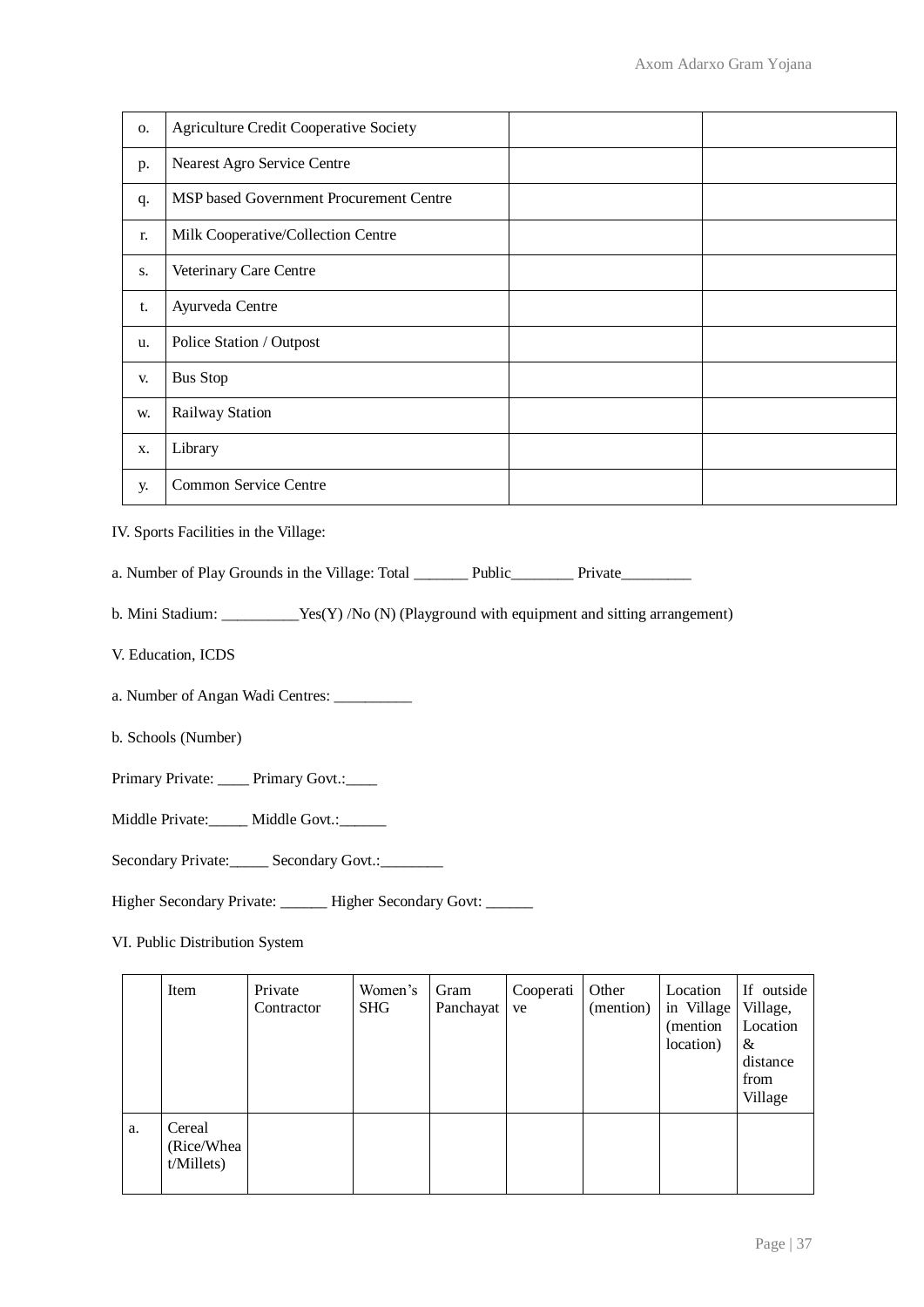| b. | Kerosene           |  |  |  |  |
|----|--------------------|--|--|--|--|
| c. | Other<br>(mention) |  |  |  |  |

VII. Coverage of village under different Facilities & Services

|       | Parameter                                                   | Village Status |  |
|-------|-------------------------------------------------------------|----------------|--|
| a.    | Piped water supply coverage to Covered<br>villages          |                |  |
|       |                                                             | Not Covered    |  |
| $b$ . | Hand pump coverage in villages                              | Covered        |  |
|       |                                                             | Not Covered    |  |
| c.    | Coverage under covered drains                               | Covered        |  |
|       |                                                             | Not Covered    |  |
| d.    | Coverage under open drains                                  | Covered        |  |
|       |                                                             | Not Covered    |  |
| e.    | Villages with household electricity<br>connection (numbers) | Connected      |  |
|       |                                                             | Not Connected  |  |

## VIII. Land and Irrigation

|    | Private<br>Land            | Area<br>Acres | in |    | Common Land                  | Area in Acres |    | <b>Irrigation Structure</b> | No. |
|----|----------------------------|---------------|----|----|------------------------------|---------------|----|-----------------------------|-----|
| a. | Cultivable<br>land         |               |    | d. | Pasture/Grazing<br>Land      |               | g. | Check Dam                   |     |
| b. | Irrigated<br>Land          |               |    | e. | Forests/Plantations          |               | h. | Wells/Bore Wells            |     |
| c. | $Un-$<br>irrigated<br>Land |               |    | f. | Other<br>Common<br>Resources |               | I. | Tanks/Ponds                 |     |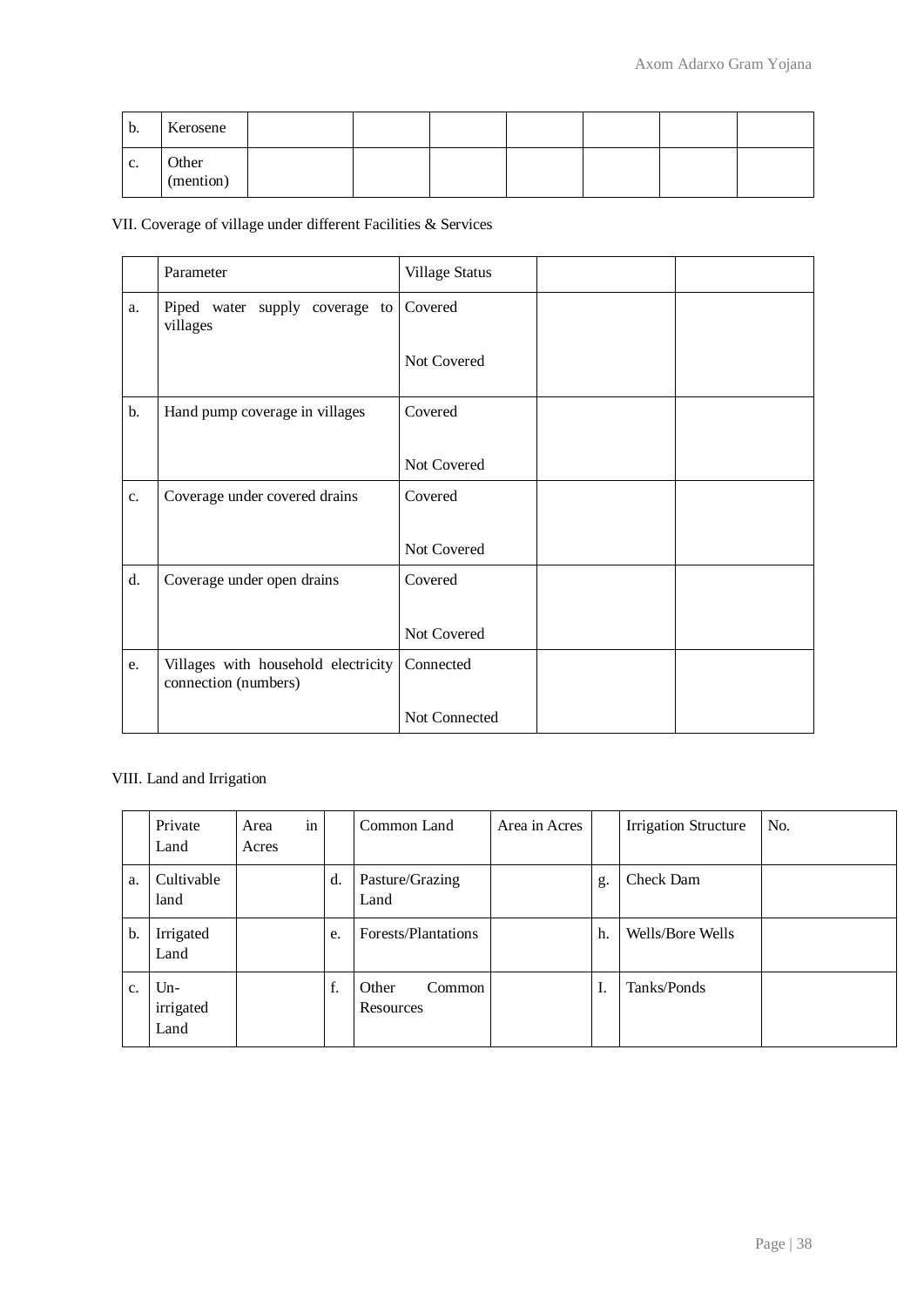#### IX. Parameters relating to Households & Institutions

|                |                                                                          | Number |  |  |  |
|----------------|--------------------------------------------------------------------------|--------|--|--|--|
| a.             | Number of eligible Households for pension (old age, widow, disability)   |        |  |  |  |
| b.             | Number of Households receiving pension (old age, widow, disability)      |        |  |  |  |
| c.             | Number of eligible Households who are not receiving pension              |        |  |  |  |
| d.             | Number of Households eligible for Ration Card                            |        |  |  |  |
| e.             | Number of eligible HHs having ration cards                               |        |  |  |  |
| f.             | Number of households covered under RSBY (RashtriyaSwasthyaBima Yojana)   |        |  |  |  |
| g.             | Number of HHs covered under AABY (AamAadmiBima Yojana)                   |        |  |  |  |
| h.             | Number of active Job Card holders under MGNREGA                          |        |  |  |  |
| $\mathbf{i}$ . | Number of Job Card holders who completed 100 days of work during 2013-14 |        |  |  |  |
| j.             | Number of shops selling alcohol                                          |        |  |  |  |
| k.             | Number of BPL families                                                   |        |  |  |  |
| 1.             | Number of landless households                                            |        |  |  |  |
| m.             | Number of IAY beneficiaries                                              |        |  |  |  |
| n.             | Number of FRA* beneficiaries                                             |        |  |  |  |
| О.             | Number of Community Sanitary Complexes                                   |        |  |  |  |
| p.             | Number of Households headed by single women                              |        |  |  |  |
| q.             | Number of Households headed by physically handicapped persons            |        |  |  |  |
| r.             | Total number of Persons with Disability in the village                   |        |  |  |  |
| s.             | Number of SHGs                                                           |        |  |  |  |
| t.             | Number of active SHGs                                                    |        |  |  |  |
| u.             | Number of SHG Federations                                                |        |  |  |  |
| V.             | Number of Youth Clubs                                                    |        |  |  |  |
| W.             | Number of Bharat Nirman Volunteers                                       |        |  |  |  |
| X.             | Number of beneficiaries under PMAY                                       |        |  |  |  |
| у.             | Length of roads constructed under PGSY                                   |        |  |  |  |
| z.             | Number of households covered under Swachh Bharat Yojana                  |        |  |  |  |

\*The Scheduled Tribes and Other Traditional Forest Dwellers (Recognition of Forest Rights) Act, 2006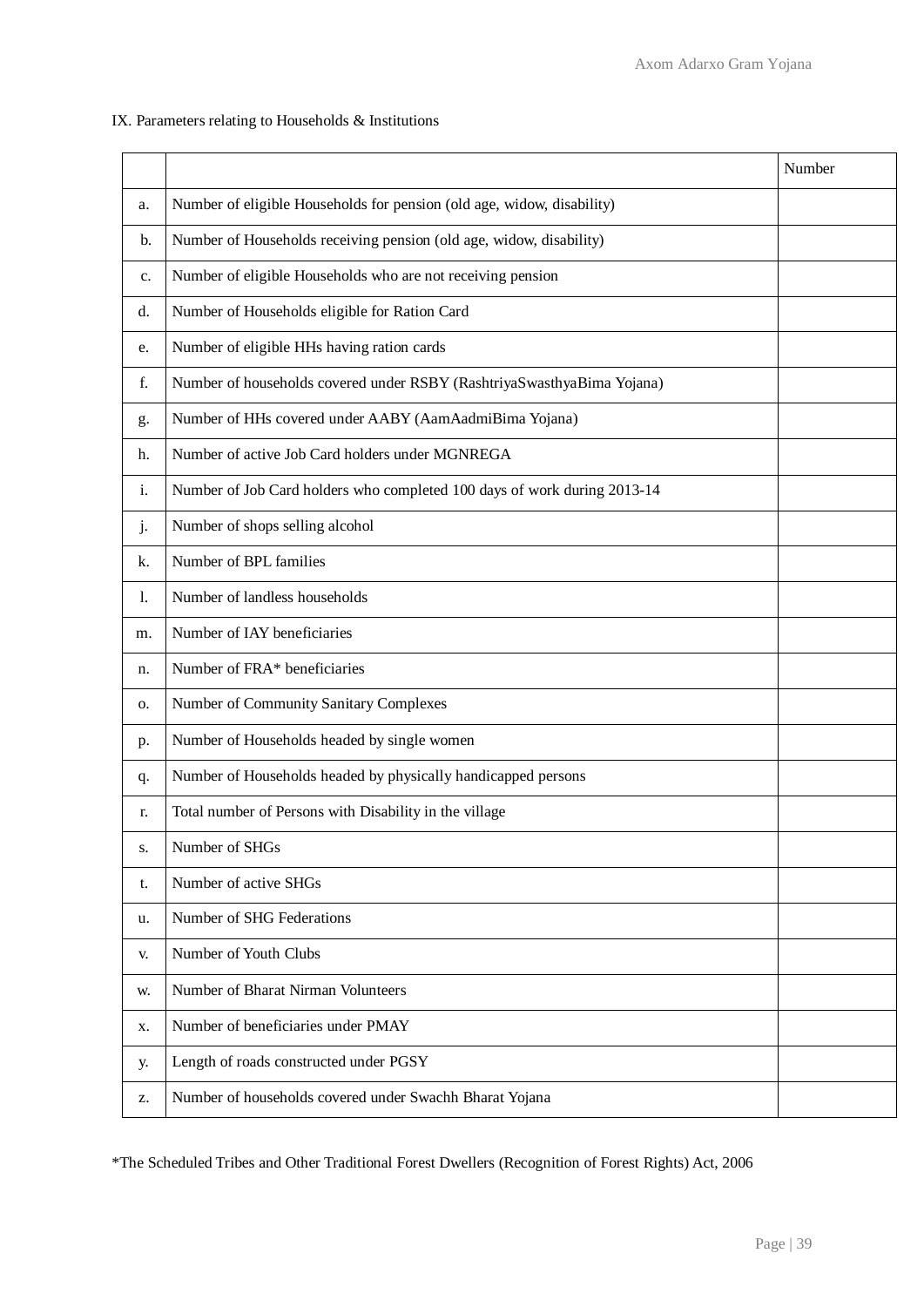#### X. Number of Departmental Schemes being implemented in the Village

| No. | Sector | Scheme |
|-----|--------|--------|
|     |        |        |
|     |        |        |
|     |        |        |
|     |        |        |
|     |        |        |
|     |        |        |
|     |        |        |

Name and Signature of Surveyor and Respondent:

| Surveyor | PRI Respondent (Preferably<br>Gram Panchayat Chairperson) | Official Respondent (Preferably<br>seniormost Government official in<br>the Gram Panchayat) | Date of Survey |
|----------|-----------------------------------------------------------|---------------------------------------------------------------------------------------------|----------------|
|----------|-----------------------------------------------------------|---------------------------------------------------------------------------------------------|----------------|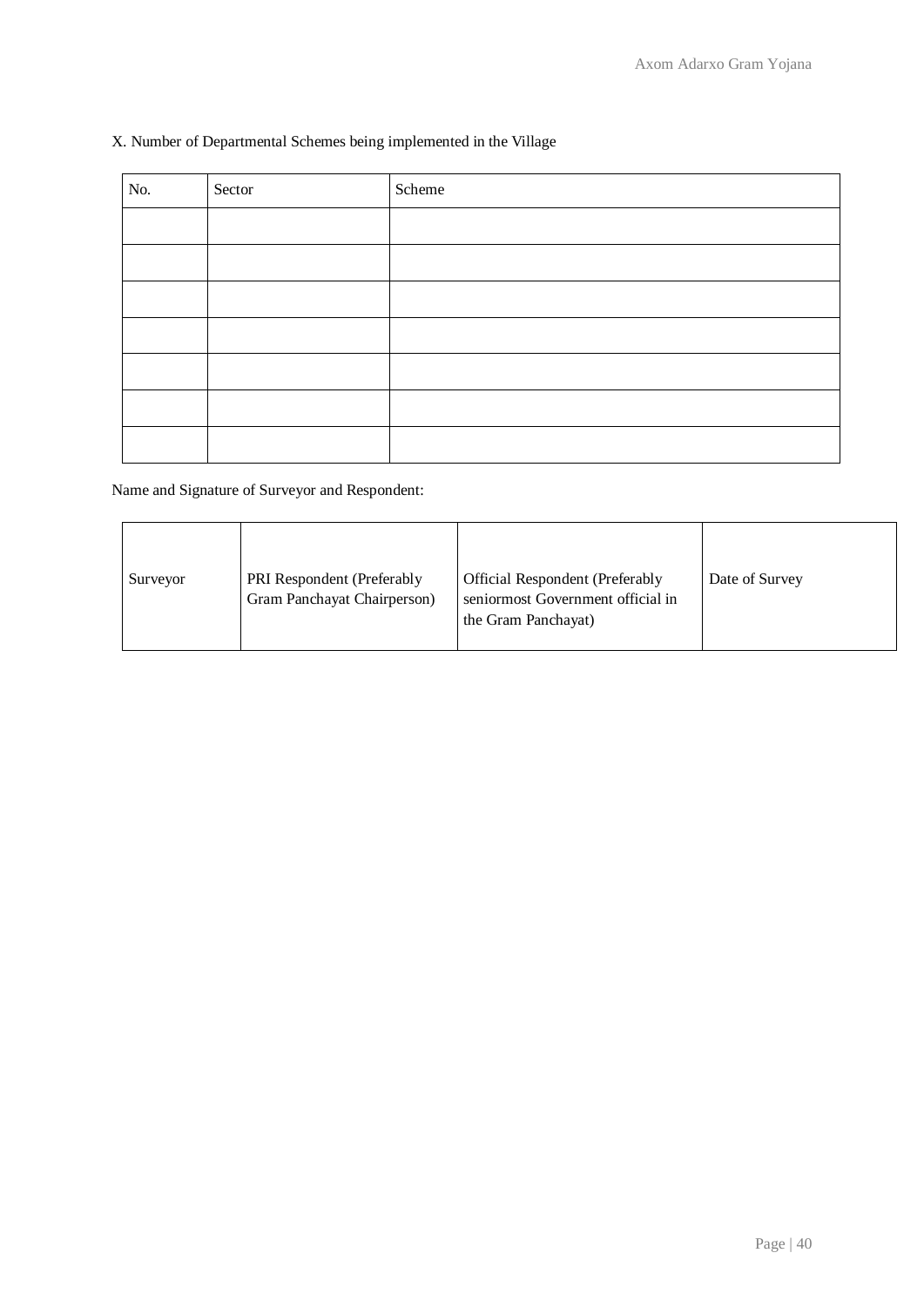# ANNEXURE IV

A few major programmes and the departments to which they are linked are stated below:

| N <sub>0</sub> | <b>Sector</b>   | <b>Department</b>                                                        | <b>Central/State</b><br><b>Sponsored</b> | <b>Programme</b>                                                                        |
|----------------|-----------------|--------------------------------------------------------------------------|------------------------------------------|-----------------------------------------------------------------------------------------|
| 1              | lihood          | Poverty and Live- Panchayat & Rural De- Central<br>velopment             |                                          | National Rural Live-<br>lihood Mission                                                  |
| $\overline{2}$ | Social Security | Panchayat & Rural De-Central<br>velopment                                |                                          | National Social As-<br>sistance Programme                                               |
| 3              | Housing         | Panchayat & Rural De-Central<br>velopment                                |                                          | Pradhan MantriAwas<br>Yojana (PMAY)                                                     |
| $\overline{4}$ | Social Security | Panchayat & Rural De-State<br>velopment                                  |                                          | Universalisation<br>of<br>the Old age Pension<br>scheme.                                |
| 5              | Employment      | Panchayat & Rural De-Central<br>velopment                                |                                          | Mahatma Gandhi Na-<br>tional<br>Rural<br>$Em-$<br>ployment Guarantee<br>Scheme.         |
| 6              | Women<br>erment | Empow-Panchayat<br>and<br><b>Rural</b> State<br>Development              |                                          | KanaklataMahilaSa-<br>balikaran Yojana                                                  |
| 7              | Education       | <b>Education Department</b>                                              | Central                                  | Sarva Shiksha Abhi-<br>yan (SSA)                                                        |
| 8              | Education       | <b>Education Department</b>                                              | Central                                  | Mid-Day Meal Pro-<br>gramme,                                                            |
| 9              | Education       | <b>Elementary Education</b>                                              | State                                    | <b>Gunotsav Programme</b>                                                               |
| 10             | preneurship     | Skills and Entre-Skill Employment<br>Entrepreneurship<br>De-<br>partment | and Central                              | Pradhan<br>Mantri<br>Kaushal Yojana                                                     |
| 11             | Roads           | Public Works Dept.                                                       | Central                                  | Pradhan Mantri Gram<br>Sadak<br>Yoja-<br>na.(PMGSY)                                     |
| 12             | Roads           | Public Works Dept.                                                       | <b>State</b>                             | Improvement<br>Road<br>Projects in<br>Sansad<br>Adarsha Gram Yoja-<br>na(SAGY) villages |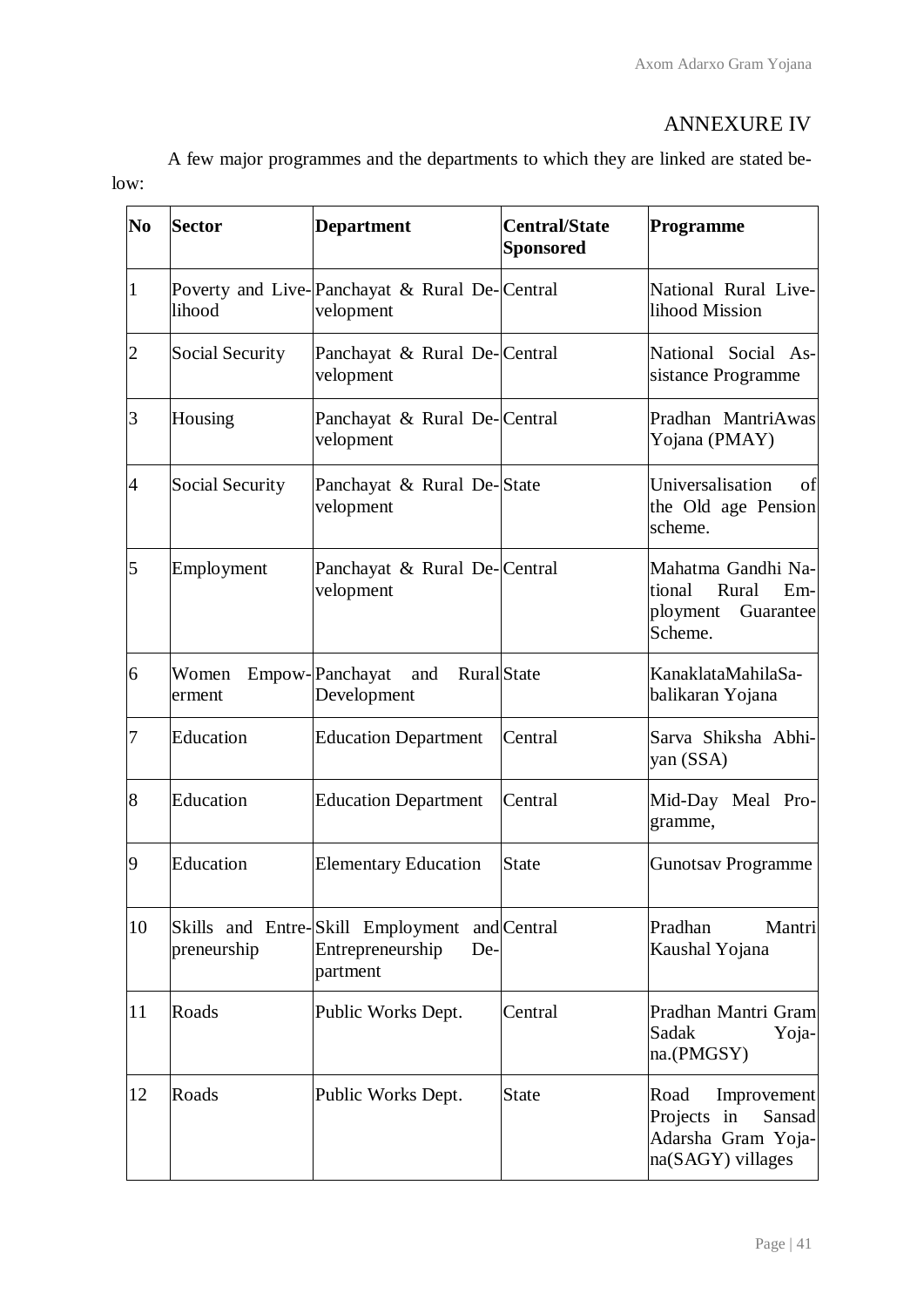| 13 | Renewable Ener-Power<br>gy                  |                                    | <b>State</b>           | <b>Stand</b><br>Alone<br>Solar<br>Photo Voltaic(SPV)                                  |
|----|---------------------------------------------|------------------------------------|------------------------|---------------------------------------------------------------------------------------|
| 14 | Electricity                                 | Power                              | <b>State</b>           | Saubhgya<br>(universal<br>household electrifica-<br>tion in Assam)                    |
| 15 | Electricity                                 | Power                              | Central                | DeenDayalUpadhaya<br>Gram Jyoti Yojana.                                               |
| 16 | Environment                                 | <b>Environment &amp; Forest</b>    | Central                | National Mission for<br>a Green India                                                 |
| 17 | Environment                                 | Environment & Forest               | Central                | Develop-<br>Integrated<br>ment of Wild Life<br><b>Habitats</b>                        |
| 18 | Environment                                 | <b>Environment &amp; Forest</b>    | Central                | Conservation of Nat-<br>ural<br>resources<br>and<br>Ecosystems                        |
| 19 | Environment                                 | Environment & Forest               | Central                | National River Con-<br>servation Programme.                                           |
| 20 | Food Security                               | Agriculture                        | Central                | National Food Securi-<br>ty Mission.                                                  |
| 21 | Agriculture                                 | Agriculture                        | Central                | <b>RKVY</b>                                                                           |
| 22 | Financial<br>Agricul-<br>sion<br>in<br>ture | Inclu-Agriculture                  | <b>State</b>           | Financial<br>incentives<br>farmers<br>for<br>using<br><b>Kisan Credit Cards</b>       |
| 23 | Agriculture<br>motion                       | Pro-Agricul-<br>ture(Horticulture) | <b>State</b><br>Scheme | Sponsored Construction of Cold<br>Storage                                             |
| 24 | Agriculture<br>Allied                       | and Fishery                        | <b>State</b><br>Scheme | Sponsored "MatshyaJagaran-<br>GhoreGhorePu-<br>khuriGhoremaach" in<br>a campaign mode |
| 25 | Agriculture                                 | <b>Irrigation Dept.</b>            | Central                | Pradhan<br>Mantri<br>Krishi SinchaiYojna                                              |
| 26 | Agriculture                                 | <b>Irrigation Dept.</b>            | Central                | Accelerated Irrigation<br>Benefit<br>Program<br>(AIBP)<br>under<br><b>PMKSY</b>       |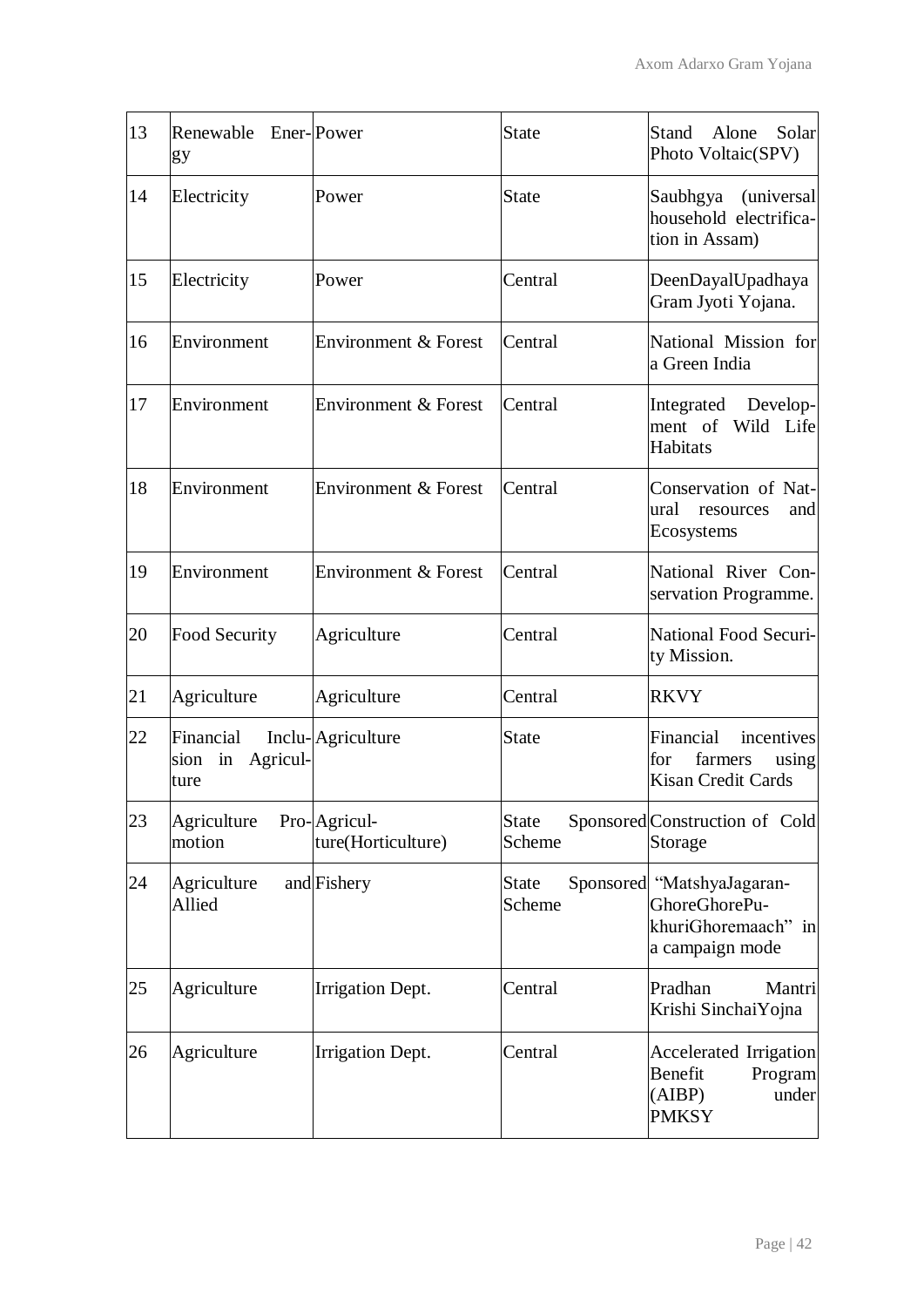| 27 | Agriculture                        | Irrigation Dept.                                           | <b>State</b>  | Tube<br>Deep<br>wells<br>powered by Solar En-<br>ergy              |
|----|------------------------------------|------------------------------------------------------------|---------------|--------------------------------------------------------------------|
| 28 | Health                             | Health & Family Wel-Central<br>fare                        |               | <b>NHM</b>                                                         |
| 29 | Health                             | Health & Family Wel-Central<br>fare                        |               | <b>AYUSH</b>                                                       |
| 30 | Health                             | Health & Family Wel-Central<br>fare                        |               | Aids<br>National<br>and<br><b>STD</b><br>Control<br>Pro-<br>gramme |
| 31 | Health                             | Health & Family Wel-Central<br>fare                        |               | Rashtriya<br>Swasthya<br>Suraksha Yojana.                          |
| 32 | Health                             | Health & Family Wel-State<br>fare                          |               | Inclusive<br>Cancer<br><b>Control Programme</b>                    |
| 33 | Health                             | Health & Family Wel-State<br>fare                          |               | Atal Amrit Abhiyan                                                 |
| 34 | tion                               | Health and Nutri-Social Welfare Dept.                      | Central       | <b>ICDS</b>                                                        |
| 35 | Cooperative<br>velopment           | De-Cooperation Dept.                                       | <b>State</b>  | Construction of rural<br>godowns of Coopera-<br>tives              |
| 36 | Cultural<br>opment                 | Devel-Cultural Affairs                                     | <b>State</b>  | Financial<br>assistance<br>for development of<br><b>Sattras</b>    |
| 37 | Border Area De-Border<br>velopment | Protection<br>Development Dept.                            | $&$ Centrally | <b>BADP</b>                                                        |
| 38 | Border Area De-Border<br>velopment | Protection<br>Development Dept.                            | & State       | <b>BADP</b>                                                        |
| 39 | Food Security                      | Civil<br>Supplies Central<br>Food,<br>and Consumer Affairs |               | <b>National Food Securi-</b><br>ty Mission                         |
| 40 | Food Security                      | Supplies Central<br>Food,<br>Civil<br>and Consumer Affairs |               | for<br><b>State</b><br>support<br>Ujjwala Scheme                   |